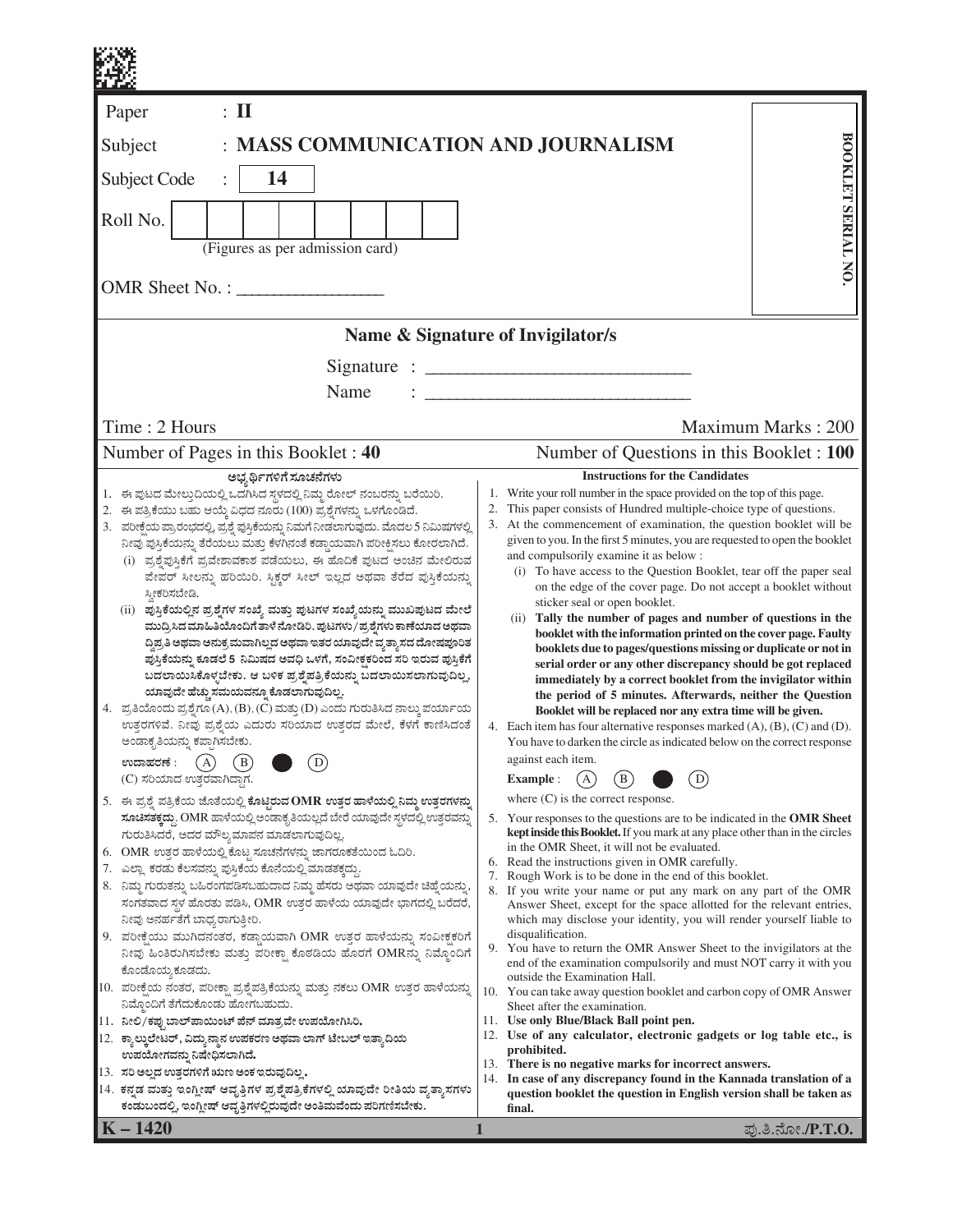

ಸಮೂಹ ಸಂವಹನ ಮತ್ತು ಪತ್ರಿಕೋದ್ಯಮ

ಪೇಪರ್ – II

ಗಮನಿಸಿ : ಈ ಪತ್ರಿಕೆಯು ನೂರು (100) ವಸ್ತುನಿಷ್ಠ ಮಾದರಿಯ ಪ್ರಶ್ನೆಗಳನ್ನೊಳಗೊಂಡಿದ್ದು, ಪ್ರತಿಯೊಂದು ಪ್ರಶ್ನೆಯೂ ಎರಡು (2) ಅಂಕಗಳನ್ನು ಹೊಂದಿದೆ. ಎಲ್ಲಾ ಪ್ರಶ್ನೆಗಳನ್ನೂ ಕಡ್ಡಾಯವಾಗಿ ಉತ್ತರಿಸಬೇಕು.

- 1. ಈ ಕೆಳಗಿನವುಗಳಲ್ಲಿ ಕೇವಲ ಧನಾತ್ಮಕ ಕಥೆಗಳನ್ನು ಪ್ರಕಟಿಸುವ ಜಾಲತಾಣ ಯಾವುದು ?
	- (A) ವಿಸ್ಡಮ್ ಇಂಡಿಯಾ
	- $(B)$   $\Omega$   $\tilde{\Omega}$   $\tilde{\Omega}$   $\tilde{\Omega}$   $\tilde{\Omega}$   $\tilde{\Omega}$   $\Omega$   $\tilde{\Omega}$   $\Omega$
	- (C) ಕದಂಬಿನಿ
	- (D) ವೋಗ್ ಇಂಡಿಯಾ
- 2. ಮ್ಯಾಜಿಕ್ ಮಲ್ಲಿಪ್ಲೈಯರ್ಸ್ ಪರಿಕಲ್ಪನೆಯನ್ನು ಪ್ರತಿಪಾದಿಸಿದವರು ಯಾರು ?
	- (A) ವಿಲ್ಲರ್ ಸ್ವಾಮ್
	- (B) ಡೇನಿಯಲ್ ಲರ್ನರ್
	- (C) ಶ್ರೀನಿವಾಸ್ ಆರ್. ಮೇಲ್ನೋಟೆ
	- (D) ಮಾಜಿದ್ ತೆಹ್ರೇನಿಯನ್
- 3. ನಾವೀನ್ಯತೆ ಪ್ರಸರಣ (ಇನೋವೇಶನ್ ಡಿಫ್ಯೂಶನ್) ಸಿದ್ಧಾಂತದಲ್ಲಿ , ಆರಂಭಿಕ ಸಂಯೋಜಕರನ್ನು ನೇರವಾಗಿ ಪ್ರಭಾವಿಸುವವರನ್ನು ಏನೆಂದು ಕರೆಯುತ್ತಾರೆ ?
	- (A) ಜಾರಿಗೊಳಿಸುವವ
	- (B) ಟೀಕಾಕಾರ
	- (C) ನಿಯಮಗಳನ್ನು ಮಾಡುವವ
	- (D) ಬದಲಾವಣೆಯ ಏಜೆಂಟರು
- 4. ಈ ಕೆಳಗಿನವುಗಳಲ್ಲಿ ನವಕರ್ನಾಟಕ ಮುದ,ಣದ ಪುರವಣಿ ಯಾವುದು ?
	- (A) ಹಸಿರು
	- $(B)$  ಕೃಷಿಕ
	- $(C)$  ಹೊಸತು
	- (D) ಕೃಷಿ ಜಾಗರಣ

5. ಸಮುದಾಯ ರೇಡಿಯೋದ

ಕಾರ್ಯನಿರ್ವಹಣೆಯು ಈ ಕೆಳಗಿನವುಗಳಲ್ಲಿ

ಯಾವ ಪರಿಕಲ್ಪನೆಯನ್ನು ಆಧರಿಸಿದೆ ?

- (A) ಸ್ವಾಯತ್ತ
- (B) ಸರಕಾರ ನಿಯಂತ್ರಿತ
- (C) ಔದ್ಯಮಿಕ ನಿಯಂತ್ರಿತ
- (D) ರಾಜ್ಯ ನಿಯಂತ್ರಿತ
- 6. ಓದುಗರ ದೂರುಗಳ ಸಂಶೋಧನೆಯನ್ನು ಮಾಡಿ ಅವುಗಳನ್ನು ಸಂಬೋಧಿಸಲು ಮೊದಲ ಬಾರಿಗೆ ಒಮ್ಗೋಡ್ಸ್ ಮ್ಯಾನ್ನನ್ನು ನೇಮಿಸಿದ ವಿಶ್ವದ ಮೊದಲ ದಿನಪತ್ರಿಕೆ ಯಾವುದು ?
	- (A) ಅಸಾಹಿ ಶಿಂಬುನ್
	- (B) ದಿ ಸನ್
	- (C) ದಿ ಟೈಮ್ಸ್ ಆಫ್ ಇಂಡಿಯಾ
	- (D) ದಿ ವಾಷಿಂಗ್ಟನ್ ಪೋಸ್ಟ್
- 7. ಈ ಕೆಳಗಿನವುಗಳಲ್ಲಿ ಬೆಳಕನ್ನು ಶೋಧಿಸುವ ವಸ್ತು

ಯಾವುದು ?

- (A) ಬಟ್ಟೆಯ ಶೀಟ್
- (B) ಫಾರ್ಮಿಕಾ
- (C) ಬಟರ್ ಶೀಟ್
- (D) ಗ್ಲಾಸ್ ಶೀಟ್

 $\overline{2}$ 

**Paper II** 

 $K - 1420$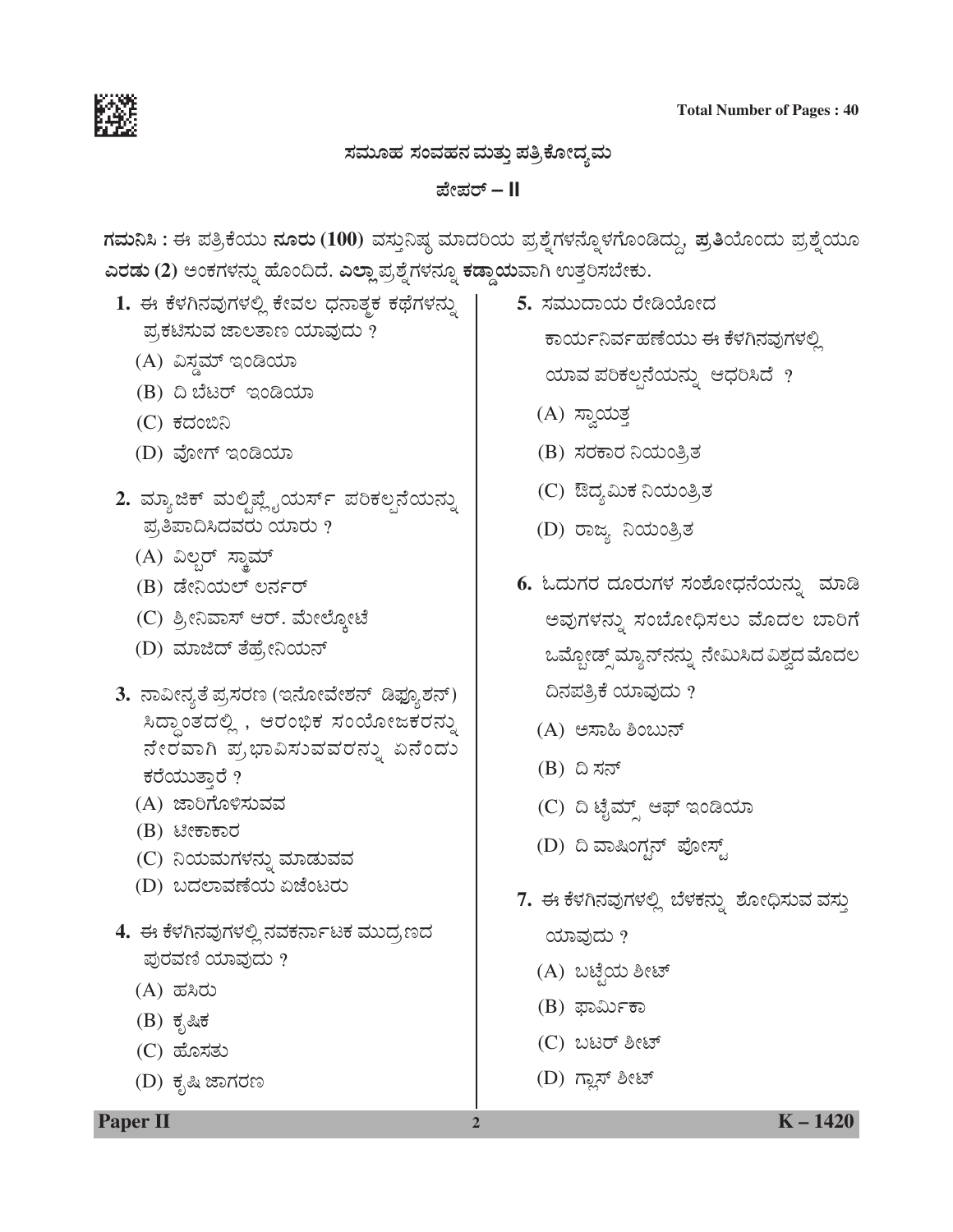

#### **Mass communication and Journalism**

# **Paper – II**

**Note :** This paper contains **hundred (100)** objective type questions. **Each** question carries **two (2)** marks. **All** questions are **compulsory**.

- **1.** Which one of the following websites publish only positive stories ?
	- (A) Wisdom India
	- (B) The Better India
	- (C) Kadambini
	- (D) Vogue India
- **2.** Who propounded the concept of Magic Multipliers ?
	- (A) Wilbur Schramm
	- (B) Daniel Lerner
	- (C) Srinivas R. Melkote
	- (D) Majid Tehranian
- **3.** In innovation diffusion theory, those who directly influence the early adopters are known as
	- (A) Enforcers
	- (B) Commentators
	- (C) Policy makers
	- (D) Change agents
- **4.** Which one of the following is Navakarnataka Publication's Magazine ?
	- (A) Hasiru
	- (B) Krushika
	- (C) Hosatu
	- (D) Krishi Jagran
- **5.** The functioning of community radio is based on this concept
	- (A) Autonomous
	- (B) Government control
	- (C) Corporate control
	- (D) State control
- **6.** Which was the first newspaper in the world to appoint an Ombudsman to address and investigate the readers' complaints ?
	- (A) Asahi Shimbun
	- (B) The Sun
	- (C) The Times of India
	- (D) The Washington Post
- **7.** Which is the light filter among the following ?
	- (A) Cloth sheet
	- (B) Formica
	- (C) Butter sheet
	- (D) Glass sheet

**K – 1420 3 Paper II**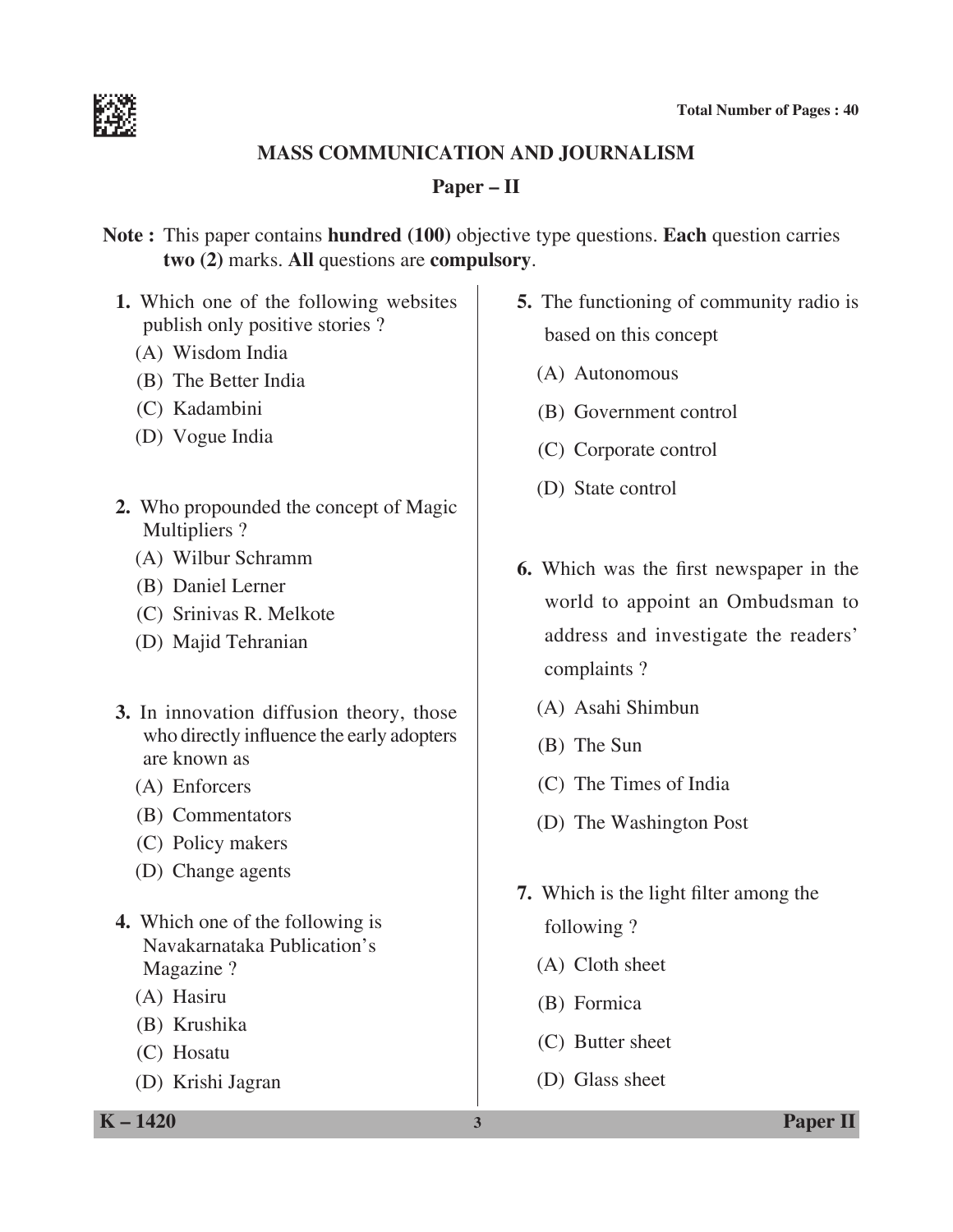

- 8. ಈ ಕೆಳಗಿನವುಗಳಲ್ಲಿ ಜಾಹೀರಾತುಗಳನ್ನು ''ವೈಯಕ್ತಿಕವಲ್ಲದ ಪ್ರಸ್ತುತಿಯ ಪಾವತಿವುಳ್ಳ ರೂಪ ಮತ್ತು ಒಬ್ಬ ಗುರುತುಳ್ಳ ಪ್ರವರ್ತಕನಿಂದ ಯೋಚನೆಗಳು, ವಸ್ತುಗಳು ಮತ್ತು ಸೇವೆಗಳ ಪ್ರತಿಪಾದನೆ '' ಎಂದು ವ್ಯಾಖ್ಯಾನಿಸಿದ ಸಂಸ್ಥೆ ಯಾವುದು ?
	- (A) ಎಡ್ವರ್ಟೈಸಿಂಗ್ ಸ್ಪಾಂಡರ್ಡ್ಸ್-ಕೌನ್ಸಿಲ್ ಆಫ್ ಇಂಡಿಯಾ
	- (B) ಇಂಡಿಯನ್ ಮಾರ್ಕೆಟಿಂಗ್ ಆಸೋಸಿಯೇಶನ್
	- (C) ಅಮೇರಿಕನ್ ಮಾರ್ಕೆಟಿಂಗ್ ಅಸೋಸಿಯೇಶನ್
	- (D) ಅಮೇರಿಕನ್ ಪ್ರೊಡ್ಯೂಸರ್ಸ್ ಗಿಲ್ಡ್
- 9. ಲೇಖನೆಗಳಿರದ ಜಾಹೀರಾತಿನ ದೃಷ್ಟಿಗೋಚರ ಅಂಶವನ್ನು ಏನೆಂದು ಕರೆಯುತ್ತಾರೆ ?
	- (A) ಚಿತ್ರ
	- (B) ಕಲಾಕೃತಿ
	- (C) ಆರ್ಟ್*ಪ್ರೂಫ್*
	- (D) ವಿವರಣೆಗಳು
- 10. ಭಾರತದ ಭಾಷೀಯ ದಿನಪತ್ರಿಕೆಗಳಲ್ಲಿ ಸಾಮಾನ್ಯವಾಗಿ ಬಳಕೆಯಾಗುವ ಸಾಫ್ಟ್**ವೇರ್ ಯಾವುದು** ?
	- (A) ಬರಹ
	- (B) ಯೂನಿಕೋಡ್
	- (C) ನುಡಿ
	- (D) ಪ್ರಕಾಶಕ್
- 11. 'ಕುಟುಂಬದ ಗಾತ್ರ'ವು ಯಾವ ವಿಧದ ಚರಾಂಕವಾಗಿದೆ ?
	- (A) ಇಂಟರ್ವೀನಿಂಗ್ ವೇರಿಯೇಬಲ್
	- (B) ಡಿಸ್ಕೀಟ್ ವೇರಿಯೇಬಲ್
	- (C) ಕಂಟಿನ್ಯೂವಸ್ ವೇರಿಯೇಬಲ್
	- (D) ನಾನ್-ಡಿಸ್ಕೀಟ್ ವೇರಿಯೇಬಲ್

- 12. ಸಂವಹನ ಸಂಶೋಧನೆಯಲ್ಲಿ ಈ ಕೆಳಗಿನ ಯಾವ ವಾಕ್ಯವು ಸಂಶೋಧನಾ ವಿಧಾನಕ್ಕೆ ಸಂಬಂಧಿಸಿರುವುದಿಲ್ಲ?
	- (A) ಮಾನವ ನಡವಳಿಕೆಯ ಕುರಿತು ನಿಖರವಾದ ಮತ್ತು ವಿಶ್ವಾಸಾರ್ಹ ನಿರ್ಣಯಗಳು
	- (B) ಇತರ ಯಾವುದೇ ಪರಿಸ್ಥಿತಿಗೆ ಪುನರಾವರ್ತಿಸಲಾಗದ ವೀಕೃಣೆಗಳು
	- (C) ತನಿಖೆಯ ವಿಧಾನಗಳ ಕ್ರಮಬದ್ಧವಾದ ಬಳಕೆ
	- (D) ಪ್ರಾಯೋಗಿಕ ವೀಕ್ಷಣೆಗಳ ಗುಣಲಕ್ಷಣಗಳುಳ್ಳದ್ದು
- 13. ಈ ಕೆಳಗಿನವುಗಳಲ್ಲಿ ಮಹಾತ್ಮಗಾಂಧಿಯವರಿಗೆ ಸಂಬಂಧಿಸಿದ್ದ ವಿಷಯ ಯಾವುದು ?
	- (A) ಸಂಬದ್ ಕೌಮುದಿ
	- (B) ನವಜೀವನ
	- (C) ಆಶಾ
	- (D) ಕೇಸರಿ
- 14. ಅಭಾಗಿತ ಭಾರತದ ಲಾಹೋರಿನ ಪಂಜಾಬ್ ವಿಶ್ವವಿದ್ಯಾಲಯದಲ್ಲಿ ವೃತ್ತಿಪರ ಪತ್ರಿಕೋದ್ಯಮ ತರಬೇತಿಯು ಯಾವಾಗ ಆರಂಭಗೊಂಡಿತ್ತು ?
	- $(A)$  1940
	- $(B)$  1939
	- $(C)$  1941
	- $(D)$  1942
- 15. 1823 ರ ಮುದ್ರಣಾಲಯ ಸುಗ್ರೀವಾಜ್ಞೆಯ ನಿಯಂತ್ರಣವು ಯಾರಿಗೆ ಸಂಬಂಧಿಸಿದೆ ?
	- (A) ಸರ್ ಚಾರ್ಲ್ಸ್ ಮೆಕಾಲೇ
	- (B) ಜಾನ್ ಆಡಮ್
	- (C) ರಾಬರ್ಟ್ ನೈಟ್

 $\overline{\mathbf{4}}$ 

(D) ಜೇಮ್ಸ್ ಸಿಲ್ಕ್ ಬಕಿಂಗ್**ಹಾಮ್** 

**Paper II** 

 $K - 1420$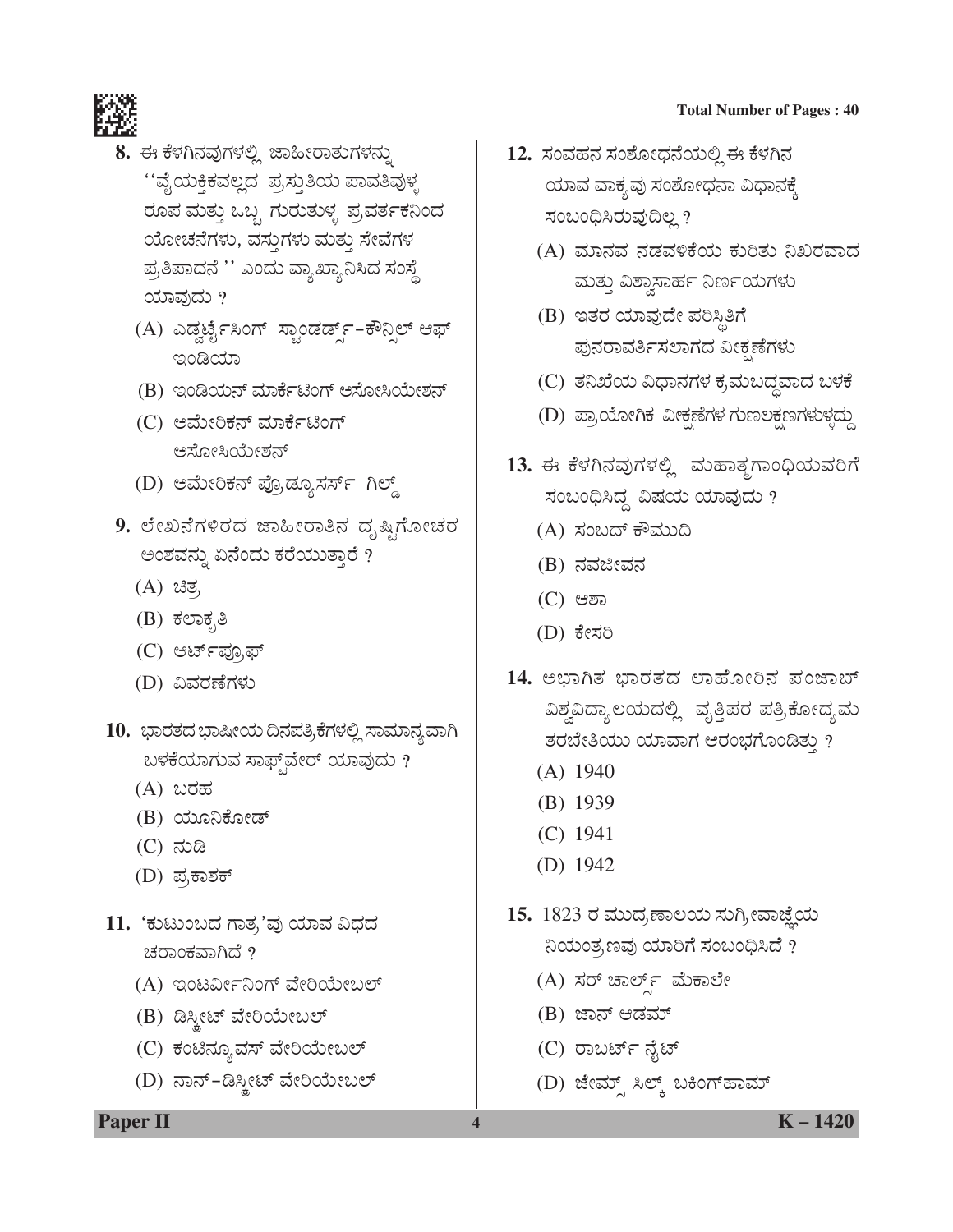

- **8.** Which of the following organisation has defined advertising "as a paid form of non-personal presentation and promotion of ideas, goods and services by an identified sponsor"?
	- (A) Advertising Standards-Council of India
	- (B) Indian Marketing Association
	- (C) American Marketing Association
	- (D) American Producer's Guild
- **9.** The visual component of an advertisement without the text is called
	- (A) Picture
	- (B) Artwork
	- (C) Artproof
	- (D) Illustrations
- **10.** Which is the commonly used software across language newspapers in India ?
	- (A) Baraha
	- (B) Unicode
	- (C) Nudi
	- (D) Prakashak
- **11.** What type of variable is the 'size of the family' ?
	- (A) Intervening variable
	- (B) Discrete variable
	- (C) Continuous variable
	- (D) Non-discrete variable
- **12.** In communication research which statement listed below does not pertain to scientific method ?
	- (A) Accurate and reliable conclusions about human behaviour
	- (B) Observations which are not replicable to any other setting
	- (C) Systematic use of methods of enquiry
	- (D) Characterised by empirical observations
- **13.** Which of the following was associated with Mahatma Gandhi ?
	- (A) Sambad Kaumudi
	- (B) Navajeevan
	- (C) Asha
	- (D) Kesari
- **14.** When was the professional journalistic training started at the Punjab University, Lahore in undivided India ?
	- (A) 1940
	- (B) 1939
	- (C) 1941
	- (D) 1942
- **15.** Who is associated with Regulation of the Press Ordinance, 1823 ?
	- (A) Sir Charles Macaulay
	- (B) John Adam
	- (C) Robert Knight
	- (D) James Silk Buckingham

**K – 1420 5 Paper II**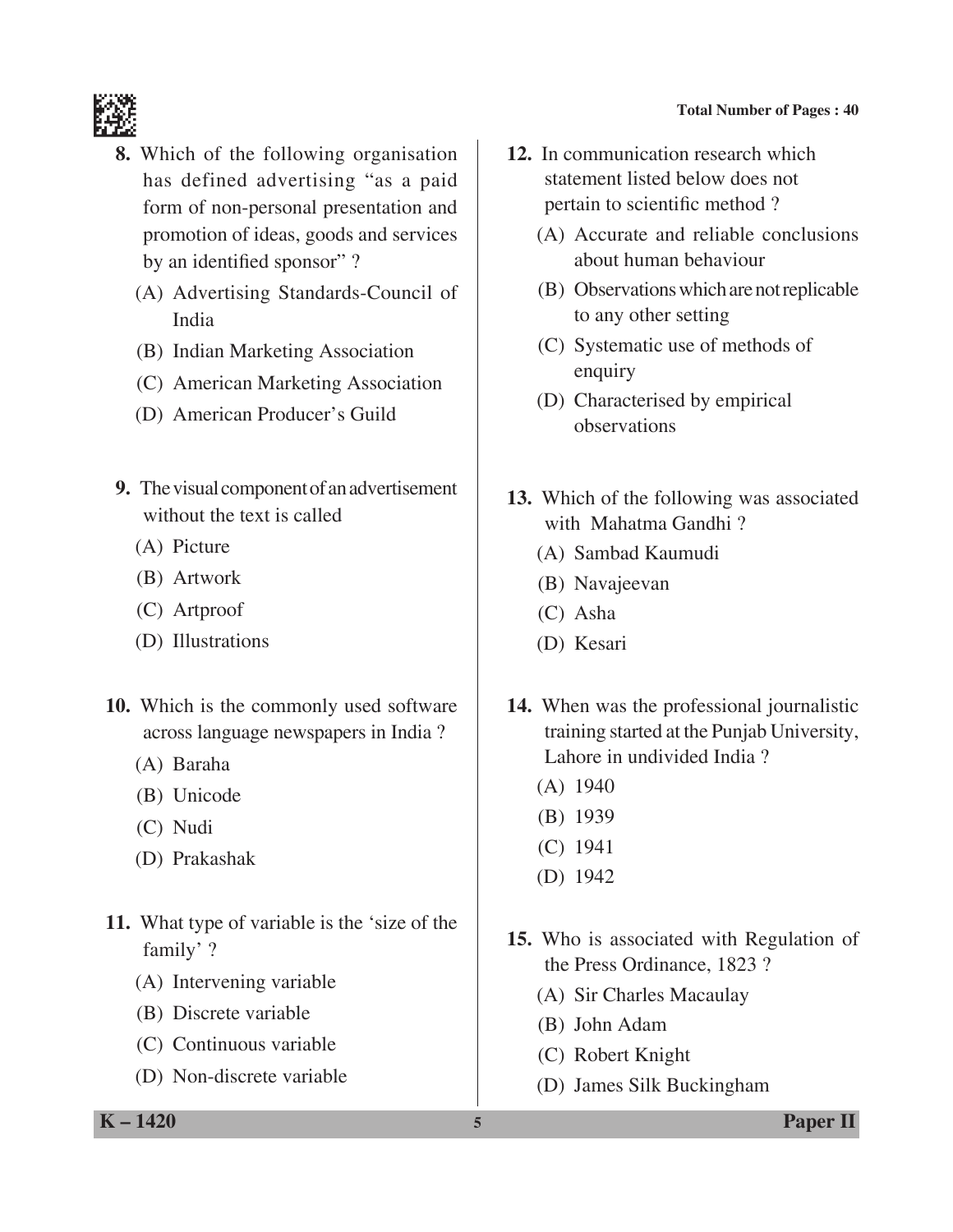

- <u>16. ಅಭಿಪ್ರಾಯ ಸಮೀಕ್ಷೆ</u> ಎಂದರೇನು ?
	- (A) ಮತದಾನದ ನಂತರ ಮತದಾನ ಮಾದರಿಯನ್ನು ವಿಶ್ಲೇಷಿಸುವಂತೆ ಮತದಾರರಲ್ಲಿ ಕೇಳಿಕೊಳ್ಳುವುದು
	- (B) ಮತದಾರರಲ್ಲಿ ಬಲಿಷ್ಗ/ದುರ್ಬಲ ಅಭ್ಯರ್ಥಿಯನ್ನು ಗುರುತಿಸುವಂತೆ ಕೇಳಿಕೊಳ್ಳುವುದು
	- $(C)$  ಯಾವ ಪಕ್ಸ/ಅಭ್ಯರ್ಥಿಗೆ ಮುತ ಹಾಕಲು ಮತದಾರರು ಇಚ್ಛಿಸುತ್ತಾರೆಂದು ಕೇಳುವುದು
	- (D) ಮತದಾರರು ಪ್ರಚಾರ ಮಾಡಿದ್ದಾರೆಯೇ ಎಂದು ಕೇಳುವುದು
- 17. ನಿರ್ಗಮನ ಸಮೀಕ್ಷೆ ಎಂದರೇನು ?
	- (A) ಮತದಾನದ ಮೊದಲು ಮತದಾರರು ಯಾರಿಗೆ ಮತ ಚಲಾಯಿಸುತ್ತಾರೆಂದು ತಿಳಿಯುವುದು
	- (B) ಮತ ಚಲಾವಣೆ ಬೂತ್ಗಳಿಗೆ ಮೊದಲು ಮತದಾರರು ಯಾರಿಗೆ ಮತ ಚಲಾಯಿಸುತ್ತಾರೆಂದು ತಿಳಿಯುವುದು
	- (C) ಮತದಾನ ಕೇಂದ್ರದಿಂದ ಹೊರಬಂದ ಕೂಡಲೇ ಮತದಾರರು ಯಾವ ಪಕ್ಷ/ಅಭ್ಯರ್ಥಿಗೆ ಮತ ಹಾಕಿದರು ಎಂದು ತಿಳಿದುಕೊಳ್ಳುವುದು
	- (D) ಇವಿಎಮ್ಗಳನ್ನು ಬಳಸುವುದು ಸುಲಭ/ ಕಷ್ಣವಾಗಿತ್ತಾ ಎಂದು ತಿಳಿಯುವುದು
- 18. ರಾಷ್ಟೀಯ ಮಟ್ಟದಲ್ಲಿ ನಿರ್ಗಮನ ಸಮೀಕ್ಷೆಯನ್ನು ಈ ಕೆಳಗಿನವುಗಳಲ್ಲಿ ಯಾವುದು ನಿರ್ವಹಿಸುತ್ತದೆ ?
	- $(A)$  ಆರ್ಯಭಟ
	- (B) ಈ-ನಾರದ
	- (C) ಟುಡೇಸ್ ಚಾಣಕ್ಕ
	- (D) ರಾಜನೀತಿ
- 19. ಶ್ಯಾಮ್ ಬೆನೆಗಲ್**ರವರು ನಿರ್ದೇಶಿಸಿದ** ಯಾವ ಚಲನಚಿತ್ರವು ಕುರೈನ್ನ ಹಾಲು ಸಹಕಾರಿ ಚಳುವಳಿಯಿಂದ ಪ್ರಭಾವಿತವಾಗಿತ್ತು ?
	- $(A)$  ಅಂಕುರ್
	- (B) ನಿಶಾಂತ್
	- (C) ಭೂಮಿಕಾ
	- (D) ಮಂಥನ್
- **Total Number of Pages : 40**
- 20. 'ರಾಮ್ ಕೆ ನಾಮ್' (ದೇವರ ಹೆಸರಲ್ಲಿ) ಎಂಬ ಸಾಕ್ಷ್ಯಚಿತ್ರವನ್ನು ಯಾರು ಮಾಡಿದವರು ?
	- $(A)$  ಮಣಿ ಕೌಲ್
	- (B) ಅನ್ವರ್ ಜಮಾಲ್
	- (C) ಪಂಕಜ್ ಬುಟಾಲಿಯಾ
	- (D) ಆನಂದ್ ಪಟ್ವರ್ಧನ್
- 21. 1940 ರ ಕಾಲದಲ್ಲಿ ಸ್ಥಾಪನೆಗೊಂಡ ಚಲನಚಿತ್ರದ ಒಂದು ಚಳುವಳಿ ಮತ್ತು ಬಡವರು ಹಾಗೂ ವಾಸ್ತವಿಕ ಸ್ಥಳದಲ್ಲಿಯೇ ಚಿತ್ರೀಕರಣಗೊಂಡ ಉದ್ಯೋಗಸ್ತ ವರ್ಗದವರನ್ನು ಕುರಿತಾದ ಕಥೆಗಳನ್ನು ಏನೆಂದು ಕರೆಯುತ್ತಾರೆ ?
	- (A) ಜರ್ಮನ್ ಎಕ್ಸೈಶನಿಸಮ್ ³ ،<br>ز
	- (B) ಫ್ರೆಂಚ್ ನ್ಯೂ ವೇವ್
	- (C) ಇಟಾಲಿಯನ್ ನಿಯೋರಿಯಲಿಸಮ್
	- (D) ಪ್ಯಾರೆಲಲ್ ಸಿನಿಮಾ
- 22. 'ನಾನೂಕ್ ಆಫ್ ದಿ ನಾರ್ತ್' ಎಂಬ ವಾಣಿಜ್ಯವಾಗಿ ಯಶಸ್ಸನ್ನು ಕಂಡ ಮೊದಲ ವೈಶಿಷ್ಟ್ಯತೆ–ಉದ್ದದ ಚಲನಚಿತ್ರದ ನಿರ್ಮಾಪಕ ಮತ್ತು ನಿರ್ದೇಶಕರು  $\alpha$ 
	- $(A)$  ಜಾನ್ ಗ್ರೈರ್ಸನ್
	- (B) ಬಾಸಿಲ್ ರೈಟ್
	- (C) ಪೌಲ್ ರೂಥ
	- (D) ರಾಬರ್ಟ್ ಜೆ. ಫ್ಲಾಹರ್ಟಿ
- 23. ಅಕೀರಾ ಕುರೋಸವಾರ ಶೇಷ್ಗ ಚಲನಚಿತ್ರವಾದ 'ರಾನ್' ಶೇಕ್ಷಿಯರ್ರವರ ಯಾವ ನಾಟಕದ ³ ಅಳವಡಿಕೆಯಾಗಿದೆ ?
	- (A) ಮ್ಯಾಕ್**ಬೆ**ತ್
	- (B) ಹ್ಯಾಮ್ಲೆಟ್
	- (C) ಕಿಂಗ್ ಲಿಯರ್
	- (D) ಒಥೆಲ್ಲೊ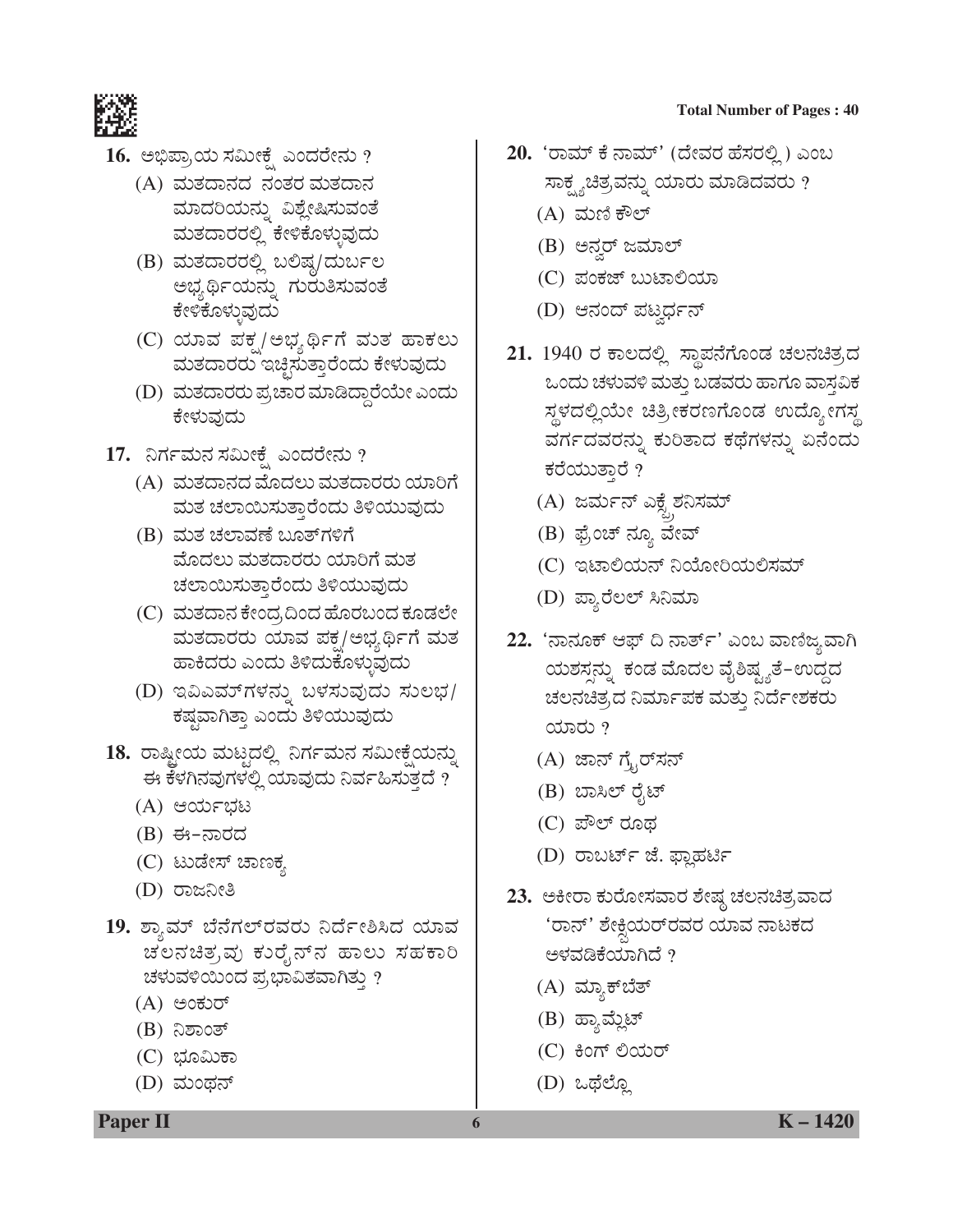

- **16.** What is an opinion poll ?
	- (A) Asking voters to analyze voting pattern soon after the polling
	- (B) Asking voters to identify strong/weak candidates
	- (C) Asking voters to which party/candidate they want to vote
	- (D) Asking voters whether they campaigned
- **17.** What is an exit poll ?
	- (A) To find from voters on the eve of polls to whom they would vote
	- (B) To find from voters before they enter polling booths to whom they would vote
	- (C) To find from voters to which party/ candidate they voted soon after exiting from polling station
	- (D) To find whether it was easy/difficult to use EVMs
- **18.** Among the following which conducts exit polls at the national level ?
	- (A) Aryabhata
	- (B) e-Narada
	- (C) Today's Chanakya
	- (D) Rajaneethi
- **19.** Which film directed by Shyam Benegal was inspired by Milk Cooperative Movement of Kurien ?
	- (A) Ankur
	- (B) Nishant
	- (C) Bhumika
	- (D) Manthan

**20.** 'Ram Ke Naam' (In the name of God) is a documentary film made by

- (A) Mani Kaul
- (B) Anwar Jamal
- (C) Pankaj Butalia
- (D) Anand Patwardhan
- **21.** A film movement launched during 1940s and characterized by stories set among poor and working class filmed on location is known as
	- (A) German Expressionism
	- (B) French New Wave
	- (C) Italian Neorealism
	- (D) Parallel Cinema
- **22.** 'Nanook of the North', the first commercially successful feature – length documentary film was directed and produced by
	- (A) John Grierson
	- (B) Basil Wright
	- (C) Paul Rotha
	- (D) Robert J. Flaherty
- **23.** Akira Kurosawa's classic film 'Ran' was an adaptation of Shakespeare's
	- (A) Macbeth
	- (B) Hamlet
	- (C) King Lear
	- (D) Othello

**K – 1420 7 Paper II**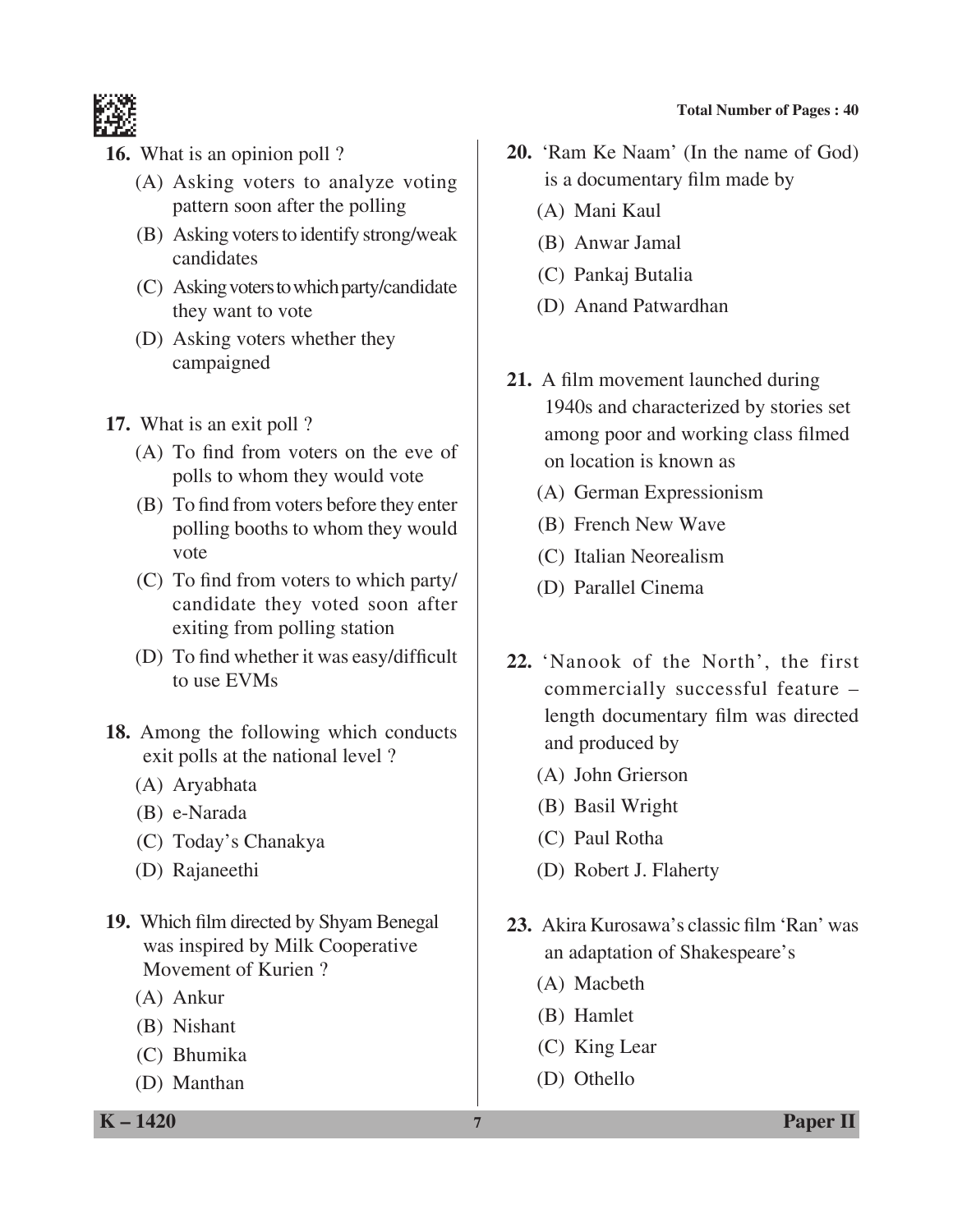

- 24. ''ಡಿಫೈನ್ ಎಡ್ವರ್ಟೈಸಿಂಗ್ ಗೋಲ್ಸ್ ಫಾರ್ ಮೆಶರ್ಡ್ ಎಡ್ವರ್ಟೈಸಿಂಗ್ ರಿಸಲ್ಟ್ಸ್'' ಎಂಬ ಪುಸ್ತಕದ ಮೊದಲ ಮುದ್ರಣದ ಲೇಖಕ ಯಾರು ?
	- (A) ಡೇವಿಡ್ ಓಗಿಲ್ತಿ
	- (B) ಗ್ರೀನ್ ರೊಸೆನ್ಬರ್ಗ್
	- (C) ಫಿಲಿಪ್ ಕೊಟ್ಜರ್
	- (D) ರುಸೆಲ್ ಕೂಲಿ
- 25. ಈ ಕೆಳಗಿನವುಗಳಲ್ಲಿ ಮುಕ್ತ ಧ್ವನಿವರ್ಧಕ ಸಂಪಾದನೆಯ ಸಾಫ್ಟ್¤ೇರ್ ಯಾವುದು ?
	- (A) ಎಂಡಾಸಿಟಿ
	- (B) ಜಿಐಎಮ್*ಪಿ*
	- (C) ಎಬೋಡ್ ಪ್ರೀಮಿಕಿ,
	- (D) ಪಿಕಾಸಾ
- 26. 'ಮೀಡಿಯಾ ಡಿಟರ್ಮಿನಿಸಮ್' ಮತ್ತು 'ಹಾಟ್ ಆಂಡ್ ಕೂಲ್ ಮೀಡಿಯಾ' ಎಂಬ ಪದಗಳನ್ನು ಪರಿಕಲ್ಪಿಸಿದವರು ಯಾರು ?
	- (A) ಹೆರಾಲ್ಡ್ ಡಿ. ಲಾಸ್ವೆಲ್
	- (B) ವಾಲ್ಸರ್ ಲಿಪ್ಲ್ಯಾನ್
	- (C) ವಿಲ್ಲರ್ ಶ್ರಾಮ್
	- (D) ಮಾರ್ಶಲ್ ಮ್ಯಾಕ್ ಲುಹಾನ್
- 27. ''ಜನರ ಮತಚಲಾವಣೆಯ ನಡವಳಿಕೆಯ ಮೇಲೆ ಸಾಮಾಜಿಕ ಮಾಧ್ಯಮದ ಬಳಕೆಯ ಪರಿಣಾಮಗಳ ಅಧ್ಯಯನ'' – ಹೇಳಿಕೆಯಲ್ಲಿ ಜನರ ಮತಚಲಾವಣೆಯ ನಡವಳಿಕೆಯು
	- (A) ಸ್ವತಂತ್ರ ಚರಾಂಕ
	- (B) ಅತಂತ್ರ ಚರಾಂಕ
	- (C) ಸಾಂದರ್ಭಿಕ ಚರಾಂಕ
	- (D) ಅಪ್ರಸ್ತುತ ಚರಾಂಕ

28. ಮ್ಯಾಕ್ ಬ್ರೈಡ್ ಕಮಿಶನ್ ವರದಿಯನ್ನು ಯಾವ ಹೆಸರಿನಡಿಯಲ್ಲಿ ಪ್ರಕಟಿಸಲಾಗಿತ್ತು ?

**Total Number of Pages: 40** 

- (A) ವನ್ ವಾಯ್ಸ್, ವನ್ ವರ್ಲ್ಡ್
- (B) ಮೆನಿ ವಾಯ್ಸಸ್, ಮೆನಿ ವರ್ಲ್ಡ್ ೯
- (C) ಮೆನಿ ವಾಯ್ಸಸ್, ವನ್ ವರ್ಲ್ಡ್
- (D) ಮೆನಿ ವರ್ಲ್ಡ್, ವನ್ ವಾಯ್ಡ್
- 29. ಚಿಂತನೆಗಳು, ಯೋಚನೆಗಳು ಮತ್ತು ಸಂದೇಶಗಳನ್ನು ಶಾಬ್ದಿಕ ಮುತ್ತು ಶಾಬ್ದಿಕವಲ್ಲದ ಚಿಹ್ನೆ ಮುತ್ತು ಸಂಕೇತಗಳನ್ನಾಗಿ ರೂಪಾಂತರಿಸುವುದನ್ನು ಏನೆಂದು ಪರಿಗಣಿಸುತಾರೆ ?
	- (A) ಚಾನೆಲೈಸ್ ಮಾಡುವುದು
	- (B) ಫ್ರೇಮ್ ಮಾಡುವುದು
	- (C) ಸಂಧಾನ ಮಾಡುವುದು
	- (D) ಸಂಕೇತವಾಗಿಸುವುದು
- 30. ಮಾಹಿತಿಯ ಬಹಿರಂಗಗೊಳಿಸುವಿಕೆಯಿಂದ ವಿನಾಯಿತಿಯು ಆರ್ಟಿಐ ಕಾಯ್ದೆಯ ಯಾವ ವಿಭಾಗದ್ದಾಗಿದೆ ?
	- (A) ವಿಭಾಗ 7
	- (B) ವಿಭಾಗ  $8(1)$
	- (C) ವಿಭಾಗ 6
	- (D) ವಿಭಾಗ 4
- 31. 'ಎಡಿಟಿಂಗ್ ಆಂಡ್ ಡಿಸೈನ್' ಎಂಬ ಹೆಸರಿನ ಪುಸ್ತಕವನ್ನು ಬರೆದವರು ಯಾರು ?
	- (A) ಕಟ್ಟಿಪ್ ಆಂಡ್ ಸೆಂಟರ್
	- (B) ಹೆರಾಲ್ಡ್ ಈವನ್
	- (C) ಸ್ಕಾಟ್ ನಾರ್ಟನ್

8

(D) ಬಾಸ್ಕೆಟ್ ಆಂಡ್ ಸಿಸರ್ಸ್

**Paper II** 

 $K - 1420$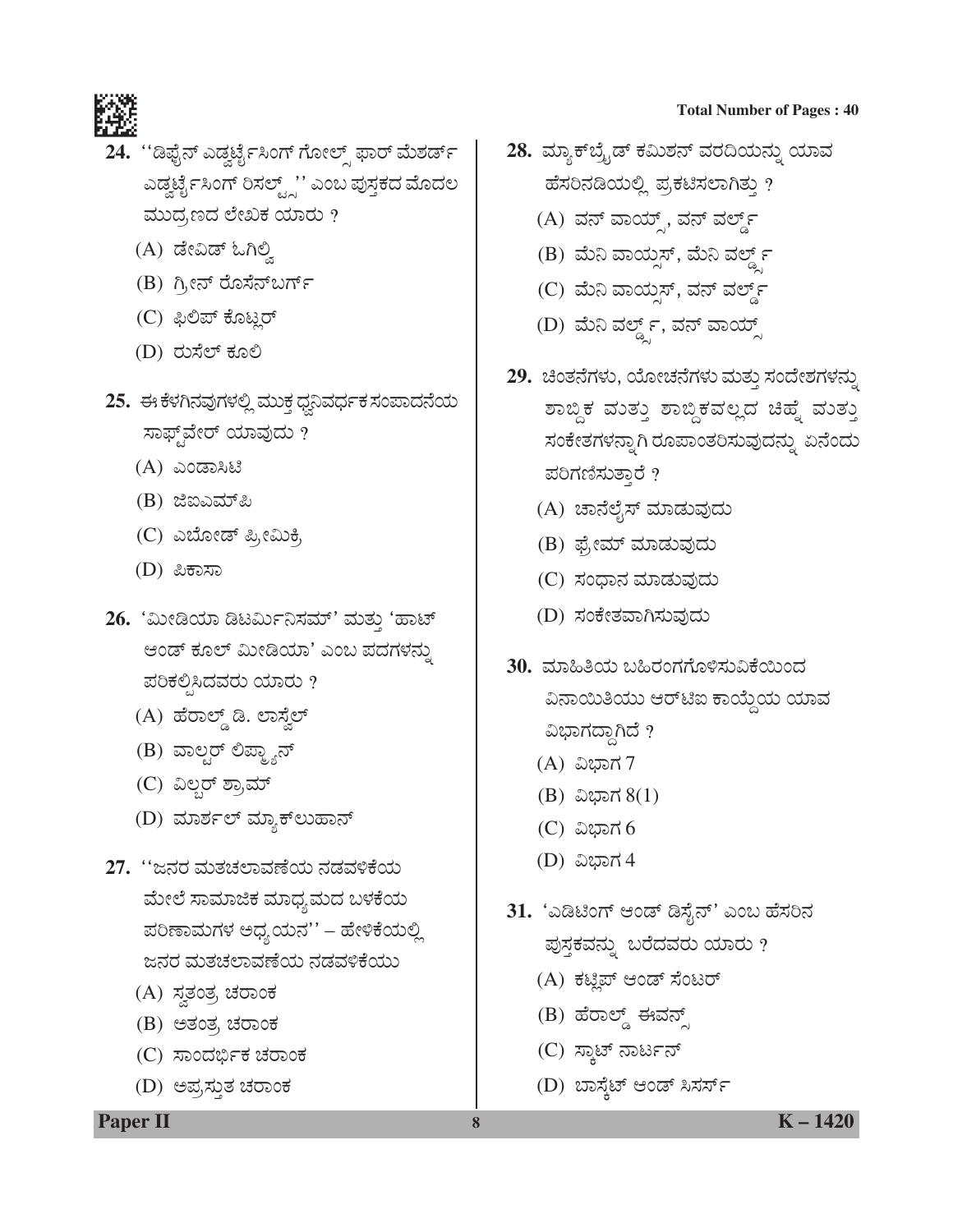

- **24.** Who is the author of the First Edition of the book "Define Advertising Goals for Measured Advertising Results" ?
	- (A) David Ogilvy
	- (B) Green Rosenberg
	- (C) Philip Kotler
	- (D) Russell Colley
- **25.** Which one of the following is the free audio editing software ?
	- (A) Andacity
	- (B) GIMP
	- (C) Abode Premicre
	- (D) Picasa
- **26.** The terms 'Media Determinism' and 'Hot and Cool Media' were conceptualised by
	- (A) Harold D. Lasswell
	- (B) Walter Lippman
	- (C) Wilbur Schramm
	- (D) Marshal McLuhan
- **27.** In the statement "an examination of the effects of the use of social media on the voting behaviour of people", the voting behaviour of the people is the
	- (A) Independent variable
	- (B) Dependent variable
	- (C) Causal variable
	- (D) Extraneous variable

**K – 1420 9 Paper II**

- **Total Number of Pages : 40**
- **28.** The MacBride Commission report was published under which name ?
	- (A) One Voice, One World
	- (B) Many Voices, Many Worlds
	- (C) Many Voices, One World
	- (D) Many Worlds, One Voice
- **29.** Transforming thoughts, ideas and messages into verbal and non-verbal signs and codes is referred to as
	- (A) Channelisation
	- (B) Framing
	- (C) Mediation
	- (D) Encoding
- **30.** Which section of RTI Act deals with exemption from disclosure of information ?
	- (A) Section 7
	- (B) Section 8(1)
	- (C) Section 6
	- (D) Section 4
- **31.** The book entitled 'Editing and Design' is authored by
	- (A) Cutlip and Center
	- (B) Harold Evans
	- (C) Scott Norton
	- (D) Basket and Scissors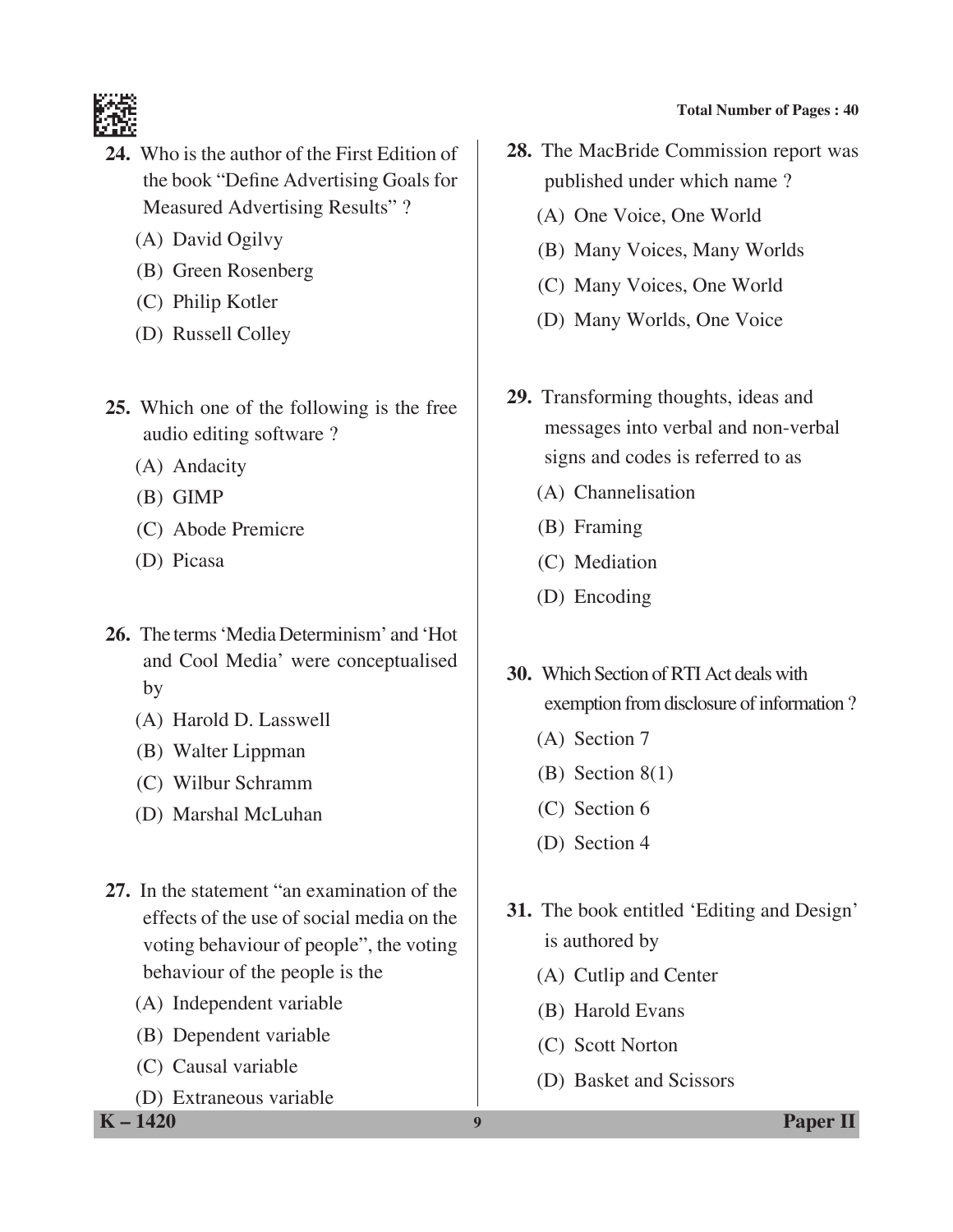

- 32. ರೈಟ್–ಆಫ್ ಕಥೆ (ರದ್ದು ಮಾಡಿದ ಕಥೆ) ಎಂದರೇನು ?
	- (A) ಮೊದಲ ಪುಟದಲ್ಲಿ ಬರುವ ಕಥೆಯ ಒಂದು ಆವೃತ್ತಿ ಮತ್ತು ಇದನ್ನು ದಿನಪತ್ರಿಕೆಯ ಒಳಪುಟದಲ್ಲಿ ಹೆಚ್ಚಿನ ಮಾಹಿತಿಗಳೊಂದಿಗೆ ಪುನರಾವರ್ತಿಸಲಾಗುವುದಿಲ್ಲ
	- (B) ಒಂದು ಕಥೆಯ ಸಣ್ಣ ಆವೃತ್ತಿಯನ್ನು ದಿನಪತ್ರಿಕೆಯ ಮುಖಪುಟದಲ್ಲಿ ಬರೆದು ಅದನ್ನು ವಿವರಣೆಗಳೊಂದಿಗೆ ಒಳಪುಟಗಳಲ್ಲಿ ಪುನಃ ಆವರ್ತಿಸುವುದು
	- (C) ಒಂದು ಕಥೆಯ ಮುಖಪುಟದ ಆವೃತ್ತಿ
	- (D) ಒಂದು ಕಥೆಯ ಒಳಪುಟದ ಆವೃತ್ತಿ
- 33. 'ದಿ ಗ್ಯೂಟೆನ್ಗರ್ಗ್ ಗ್ಯಾಲೆಕ್ಷಿ : ದಿ ಮೇಕಿಂಗ್ ಆಫ್ ಟೈಪೋಗ್ರಾಫಿಕ್ ಮ್ಯಾನ್' ಎಂಬ ಪುಸ್ತಕದ ಲೇಖಕ  $\alpha$  $\alpha$  $\beta$ 
	- (A) ಡೆನಿಸ್ ಮ್ಯಾಕ್**ಕ್ವೆಲ್**
	- (B) ಮಾರ್ಶಲ್ ಮ್ಯಾಕ್ ಲುಹಾನ್
	- (C) ಹೆನ್ರಿ ಜೆಂಕಿನ್
	- (D) ಅಪ್ಷನ್ ಸಿಂಕ್ಲೈರ್
- 34. 'ದಿ ಹಿಂದೂ' ದಿನಪತ್ರಿಕೆಗೆ ಸಂಬಂಧಿಸದ ಸಂಪಾದಕರನ್ನು ಗುರುತಿಸಿ.
	- (A) ಮಾಲಿನಿ ಪಾರ್ಥಸಾರಥಿ
	- (B) ರಾಮ್ನಾಥ್ ಗೋಯೆಂಕ
	- (C) ಕಸ್ತೂರಿ ರಂಗ ಐಯ್ಯಂಗಾರ್
	- (D) ಕೆ. ಶ್ರೀನಿವಾಸನ್
- **35.** ಒಂದು ಉತ್ಪನ್ನದ ಕುರಿತು ವಂಚನೆಗೆ ಸ್ವಲ್ಪ ಮಟ್ಟಿನಲ್ಲಿ ಹಿಂದೆ ಉಳಿಯುವ ಕಾನೂನುಬದ್ಧವಾದ ಹೇರಳ ಹೊಗಳಿಕೆಯ ಅತಿಶಯವು
	- (A) ಪ್ರಚಾರಕಾರ್ಯ
	- $(B)$  ಪಫರಿ
	- $(C)$  ಪ್ರಚಾರ
	- (D) ಮುದ್ರಣ ಪ್ರತಿನಿಧಿತ್ವ
- 36. ಒಂದು ಸಾಮಾಜಿಕ ವಿಷಯವನ್ನು ರಾಜಕೀಯವಾಗಿ, ವಿವಾದಾಸ್ಪದವಾಗಿ ಅಥವಾ ಇತರ ವಿಧದಲ್ಲಿ ಸ್ಥಾನವನ್ನು ಬೆಂಬಲಿಸಲು ಬಳಸುವ ಜಾಹೀರಾತುಪಡಿಸುವಿಕೆ
	- (A) ವಂಚಕ ಜಾಹೀರಾತಿಸುವಿಕೆ
	- (B) ಪ್ರತಿನಿಧಿ ಜಾಹೀರಾತಿಸುವಿಕೆ
	- (C) ಎಡ್ಜರ್ಟೋರಿಯಲ್
	- (D) ವಕಾಲತು ಜಾಹೀರಾತಿಸುವಿಕೆ
- 37. ಭಾರತದ ಜಾಹೀರಾತು ಉದ್ಯಮದ ಸ್ವ–ನಿಯಂತ್ರಿತ ಸ್ವಯಂಪ್ರೇರಿತ ಸಂಸ್ಥೆಯನ್ನು ಏನೆಂದು ಕರೆಯುತ್ತಾರೆ ?
	- (A) ಎಡ್ವರ್ಟೈಸಿಂಗ್ ಸರ್ವಿಸ್ ಕೌನ್ಸಿಲ್ ಆಫ್ ಇಂಡಿಯಾ
	- (B) ಎಡ್ವರ್ಟೈಸಿಂಗ್ ಸ್ಟಾಂಡರ್ಡ್ಸ್ ಕೌನ್ಸಿಲ್ ಆಫ್ ಇಂಡಿಯಾ
	- (C) ಎಡ್ವರ್ಟೈಸಿಂಗ್ ಸ್ಟಾಂಡರ್ಡ್ಸ್ ಕಮಿಟಿ ಆಫ್ poco
	- (D) ಏಜೆನ್ಷಿ ಸ್ಟಾಂಡರ್ಡ್ಸ್ ಕೌನ್ಸಿಲ್ ಆಫ್ ಇಂಡಿಯಾ
- 38. ಫೆಬ್ರವರಿ 2020ಕ್ಕೆ ಅನುಗುಣವಾಗಿ ಭಾರತದ ಪತ್ರಿಕಾ ಮಂಡಳಿಯ ಅಧ್ಯಕ್ಷ ಯಾರು ?
	- (A) ನ್ಯಾಯಾಧೀಶ ಜೆ. ಆರ್. ಮುಧೋಲ್ಕರ್
	- (B) ನ್ಯಾಯಾಧೀಶ ಮಾರ್ಕಂಡೇಯ ಕಟ್ಟು
	- (C) ನ್ಯಾಯಾಧೀಶ ಪಿ. ಸಿ. ಗೋಸ್ವಾಮಿ
	- (D) ನ್ಯಾಯಾಧೀಶ ಚಂದ್ರಮೌಳಿ ಕುಮಾರ್ ಪ್ರಸಾದ್
- 39. ಒಂದು ದೀರ್ಘವಾದ ಕಥೆಗೆ ಸಂಬಂಧಿಸಿ ಜೊತೆಗೆ ಪ್ರಕಟಣೆಗೊಳ್ಳುವ ಸಣ್ಣ ಲೇಖನವನ್ನು ಏನೆಂದು ಕರೆಯುತ್ತಾರೆ ?
	- (A) ಸೇಕೆ,ಡ್ ಕೌ
	- (B) ಟಾಂಬ್ಸೋನಿಂಗ್
	- (C) ನಟ್ ಗ್ರಾಫ್
	- (D) ಸೈಡ್**ಬಾ**ರ್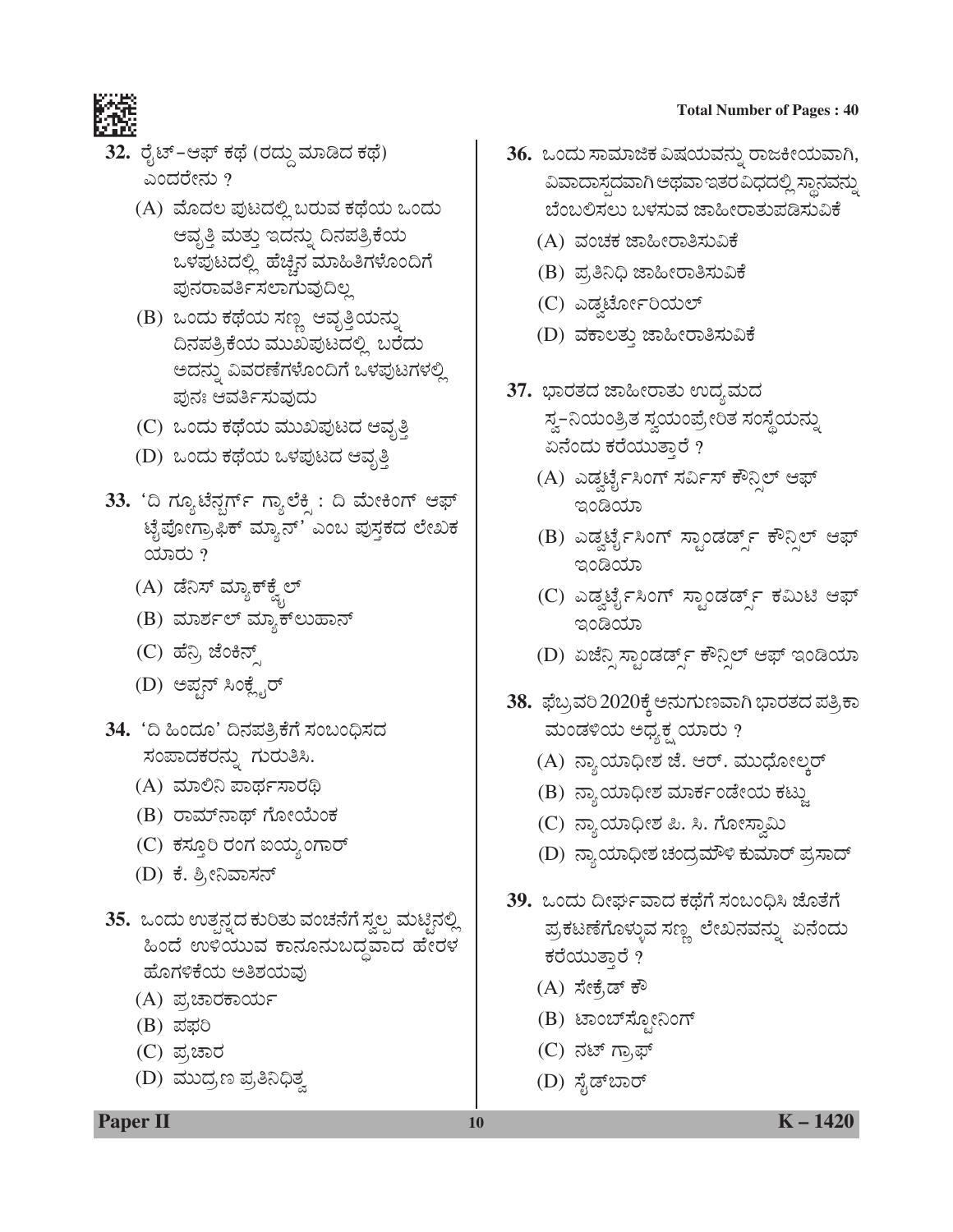

- **32.** What is a write-off story ?
	- (A) A front page version of a story which is not repeated with more details inside the newspaper
	- (B) A short front page version of a story which is repeated with more details inside the newspaper
	- (C) A front page version of a story
	- (D) An inner page version of a story
- **33.** 'The Gutenberg Galaxy : The making of Typographic Man' is a book authored by
	- (A) Denis McQuail
	- (B) Marshall McLuhan
	- (C) Henry Jenkins
	- (D) Upton Sinclair
- **34.** Who among the following editors are not associated with 'The Hindu' newspaper ?
	- (A) Malini Parthasarathy
	- (B) Ramnath Goenka
	- (C) Kasturi Ranga Iyenger
	- (D) K. Srinivasan
- **35.** A legal exaggeration of praise lavished on a product that stops just short of deception is
	- (A) Publicity
	- (B) Puffery
	- (C) Propaganda
	- (D) Press Agentry
- **36.** Advertising used to promote a position on a political, controversial or other social issue is
	- (A) Deceptive advertising
	- (B) Surrogate advertising
	- (C) Advertorial
	- (D) Advocacy advertising
- **37.** A self regulatory voluntary organisation of advertising industry in India is called
	- (A) Advertising Service Council of India
	- (B) Advertising Standards Council of India
	- (C) Advertising Standards Committee of India
	- (D) Agency Standards Council of India
- **38.** The Chairman of the Press Council of India as on Feb. 2020 is
	- (A) Justice J. R. Mudholkar
	- (B) Justice Markandey Katju
	- (C) Justice P. C. Goswami
	- (D) Justice Chandramauli Kumar Prasad
- **39.** A related shorter article printed alongside a longer story is called
	- (A) Sacred Cow
	- (B) Tombstoning
	- (C) Nut Graf
	- (D) Sidebar

**K – 1420 11 Paper II**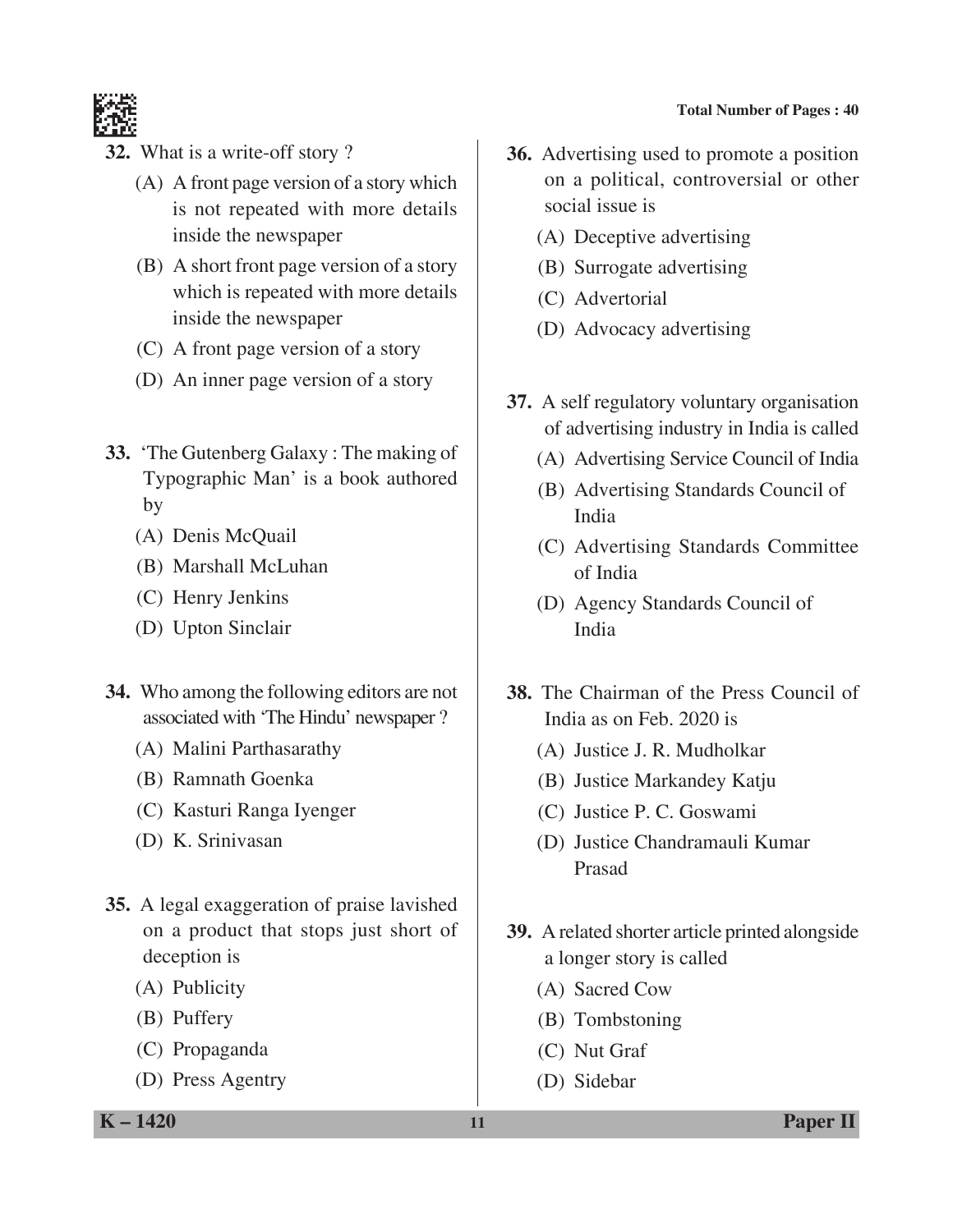- <mark>40.</mark> ವಿವಾದಾತ್ಮಕವಾದ ವಿಷಯಗಳಲ್ಲಿ ವರದಿಗಾರನು ಒಂದು ವಿಷಯದ ಪಕ್ಷವಹಿಸುವ ಮೂಲಕ ಅಭಿಪ್ರಾಯವನ್ನು ಹುಟ್ಟುಹಾಕುವ ಪತ್ರಿಕೋದ್ಯಮದ ಶೈಲಿಯನ್ನು ಏನೆಂದು ಕರೆಯುತ್ತಾರೆ ?
	- (A) ವಕಾಲತು
	- (B) ದೃಷ್ಠಿಕೋನ
	- (C) ಸ್ಪಿಂಗ್ ಆಪರೇಶನ್
	- (D) ಎಡ್ವರ್ಟೋರಿಯಲ್
- 41. ಒಂದು ವಿಷಯದ ಕುರಿತು ಅಲ್ಪಸಂಖ್ಯೆಯಲ್ಲಿ ಅಭಿಪ್ರಾಯವುಳ್ಳವರು ಸಾಮಾಜಿಕ ಪ್ರತ್ಯೇಕತೆಯನ್ನು ತಡೆಯಲು ಮೌನವಾಗಿರಬೇಕೆಂದು ಸೂಚಿಸುವ ಸಂವಹನ ಸಿದ್ಧಾಂತ ಯಾವುದು ?
	- (A) ಮೌನ ಸುರುಳಿ ಸಿದ್ಧಾಂತ
	- (B) ಸಾಗುವಳಿ ಸಿದ್ಧಾಂತ
	- (C) ಸಮತೋಲನ ಸಿದ್ಧಾಂತ
	- (D) ನೇರ ಪರಿಣಾಮಗಳ ಸಿದ್ಧಾಂತ
- 42. ಸಂವಹನ ಪ್ರಕ್ರಿಯೆಯಲ್ಲಿ 'ಆಯ್ದ ಪರಿಕಲ್ಪನೆ ' ಎಂದರೆ ಏನು  $\overline{?}$ 
	- (A) ಒಂದು ನಿರ್ದಿಷ್ಠವಾದ ಮೂಲದಿಂದ ಸಂದೇಶಗಳನ್ನು ಸ್ವೀಕರಿಸಲು ಒಬ್ಬ ವ್ಯಕ್ತಿಯ ಜಾಗೃತ ಅಥವಾ ಅಜಾಗೃತ ಆಯ್ಕೆ
	- (B) ಸಂದೇಶಗಳನ್ನು ದೀರ್ಘಾವಧಿಯ ಜ್ಞಾಪಕದಲ್ಲಿ ಉಳಿಸಿಕೊಳ್ಳಬೇಕೆಂಬ ಸಂದೇಶ ಪಡೆಯುವವನ ನಿರ್ಧಾರ
	- (C) ಸಂದೇಶಗಳಿಗೆ ಅರ್ಥವನ್ನು ನಿಗದಿಸುವ ಪ್ರಕ್ರಿಯೆ
	- (D) ಸಂದೇಶ ಪಡೆಯುವವನು ಅನಾವರಣಗೊಳ್ಳುವುದನ್ನು ತಪ್ಪಿಸುವುದು ಅಸಾಧ್ಯವಾಗಿರುವಾಗ ಆ ಸಂದೇಶಕ್ಕೆ ಮಹತ್ವವನ್ನು ಕೊಡಬೇಕೋ ಅಥವಾ ಕೊಡಬಾರದೋ ಎಂದು ನಿರ್ಧರಿಸುವುದು

- 43. ಮನುಷ್ಯರು ಕಂಪ್ಯೂಟರ್**ಗಳು, ಟಿವಿ ಮತ್ತು** ಹೊಸ ಮಾಧ್ಯಮವನ್ನು ನೈಜ ವ್ಯಕ್ತಿಗಳು ಮತ್ತು ಸ್ಥಳ ಎಂದು ಪರಿಗಣಿಸುವ ಸಂವಹನ ಸಿದ್ಧಾಂತ
	- (A) ಮಾಧ್ಯಮ ಪರಿಸರ ವಿಜ್ಞಾನ
	- $(B)$  ಅರ್ಥದ ಅರ್ಥ
	- (C) ಮಾಧ್ಯಮ ಸಮೀಕರಣ
	- (D) ಮಾಧ್ಯಮ ತರ್ಕ
- 44. ದೂರದರ್ಶನವು ಜಗತ್ತಿನಲ್ಲಿ ಸೃಷ್ಟಿಸುವ ನೈಜತೆಯು ನಿಖರವಾಗಿರದೇ ಇದ್ದರೂ ಕೂಡ ಅದನ್ನು ಸತ್ಯವೆಂದು ತಿಳಿಯುವ ಸಂಸ್ಕೃತಿಯಿಂದಾಗಿ, ನಮ್ಮಿಂದ ಅದು ಸ್ವೀಕರಿಸಲ್ಪಡುತ್ತದೆ. ಇದು \_\_\_\_\_\_\_\_\_ ಸಿದ್ಧಾಂತ.
	- (A) ನಿರ್ಣಾಯಕ ಸಾಂಸ್ಕೃತಿಕ ಸಿದ್ಧಾಂತ/ಕ್ರಿಟಿಕಲ್ ಕಲ್ಚರಲ್ ಥಿಯರಿ
	- (B) ದಿ ಫ್ರಾಂಕ್ಷರ್ಟ್ ಸ್ಕೂಲ್
	- (C) ಕೃಷಿಯ ವಿಶ್ಲೇಷಣೆ/ಕಲ್ಚಿವೇಶನ್ ಎನಾಲಿಸಿಸ್
	- (D) ನೈಜತೆಯ ಸಿದ್ಧಾಂತದ ಸಾಮಾಜಿಕ ರಚನೆ/ ಸೋಶಿಯಲ್ ಕಂನ್ನ ಕ್ಷನ್ ಆಫ್ ರಿಯಾಲಿಟಿ<br>ಜಿ. ಎ Å ಥಿಯರಿ
- <mark>45.</mark> ಮನುಷ್ಯರ ಜಾಣ್ಣೆ ಮತ್ತು ಶಿಕ್ಷಣದಿಂದ ಮಾಧ್ಯಮದ ಪ್ರಭಾವ ಹೇಗೆ ಪರಿಣಾಮವನ್ನು ಹೊಂದಿದೆ ಎನ್ನುವುದರ ಅಧ್ಯಯನದಲ್ಲಿ, ಪ್ರತ್ಯೇಕ ವ್ಯತ್ಯಾಸ ಸಿದ್ಧಾಂತವು ಯಾವ ಯುಗದ ಉದಾಹರಣೆಯಾಗಿದೆ ?
	- (A) ಸಮೂಹ ಸಮಾಜ ಸಿದ್ಧಾಂತ/ಮಾಸ್ ಸೊಸೈಟಿ **@**ಯರಿ
	- (B) ಸಾಂಸ್ಕೃತಿಕ ಸಿದ್ಧಾಂತ/ಕಲ್ಚರಲ್ ಥಿಯರಿ
	- (C) ಸೀಮಿತ ಪರಿಣಾಮಗಳು/ಲಿಮಿಟೆಡ್ ಇಫೆಕ್ಟ್
	- (D) ಸಮೂಹ ಸಂವಹನ ಸಿದ್ಧಾಂತದ ಕುರಿತು ವೈಜ್ಞಾನಿಕ ದೃಷ್ತಿಕೋನ

**Paper II 12 K** – 1420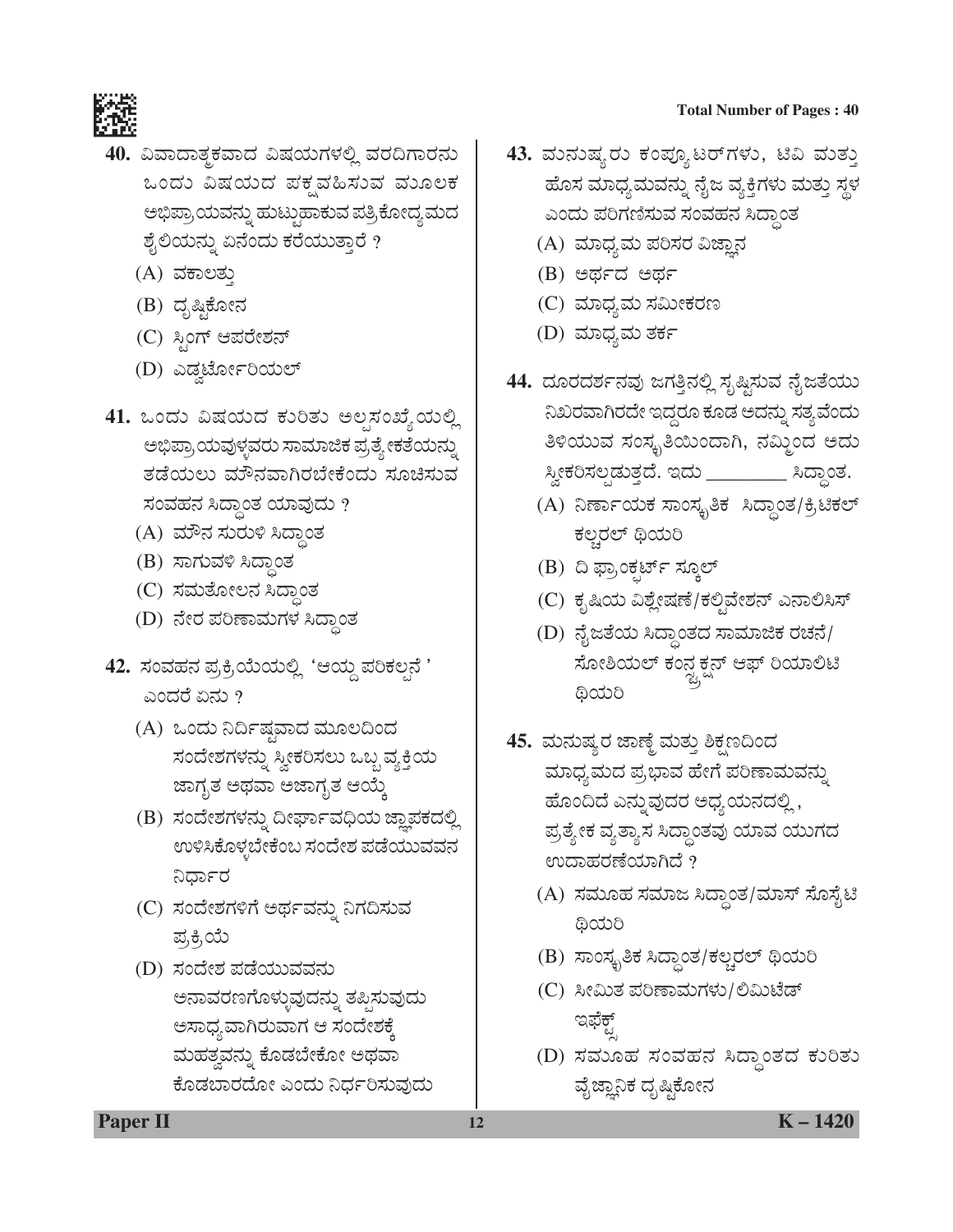

- **40.** A style of journalism in which a reporter takes sides in controversial issues and develops a point of view is
	- (A) Advocacy
	- (B) Point-of-view
	- (C) Sting operation
	- (D) Advertorial
- **41.** Which communication theory states that those who hold a minority point of view keep silent to prevent social isolation ?
	- (A) Spiral of Silence Theory
	- (B) Cultivation Theory
	- (C) Balance Theory
	- (D) Direct Effects Theory
- **42.** In the communication process, 'selective perception' is
	- (A) A person's conscious or unconscious choice to receive messages from a specific source
	- (B) The receiver's decision to save information in long-term memory
	- (C) The process of attributing meaning to messages
	- (D) The decision to pay or not to pay attention to the message, when the receiver cannot avoid exposure
- **43.** The communication theory which claims that people treat computers, television and new media as real people and places is
	- (A) Media Ecology
	- (B) Meaning of Meaning
	- (C) Media Equation
	- (D) Media Logic
- **44.** According to \_\_\_\_\_, television constructs a reality of the world that, although possibly inaccurate, becomes accepted simply because we as a culture believe it to be true.
	- (A) Critical cultural theory
	- (B) The Frankfurt school
	- (C) Cultivation Analysis
	- (D) Social construction of reality theory
- **45.** In studying how media's influence is affected by people's intelligence and education, individual differences theory is an example of the era of
	- (A) Mass Society Theory
	- (B) Cultural Theory
	- (C) Limited effects
	- (D) The scientific perspective on mass communication theory

**K – 1420 13 Paper II**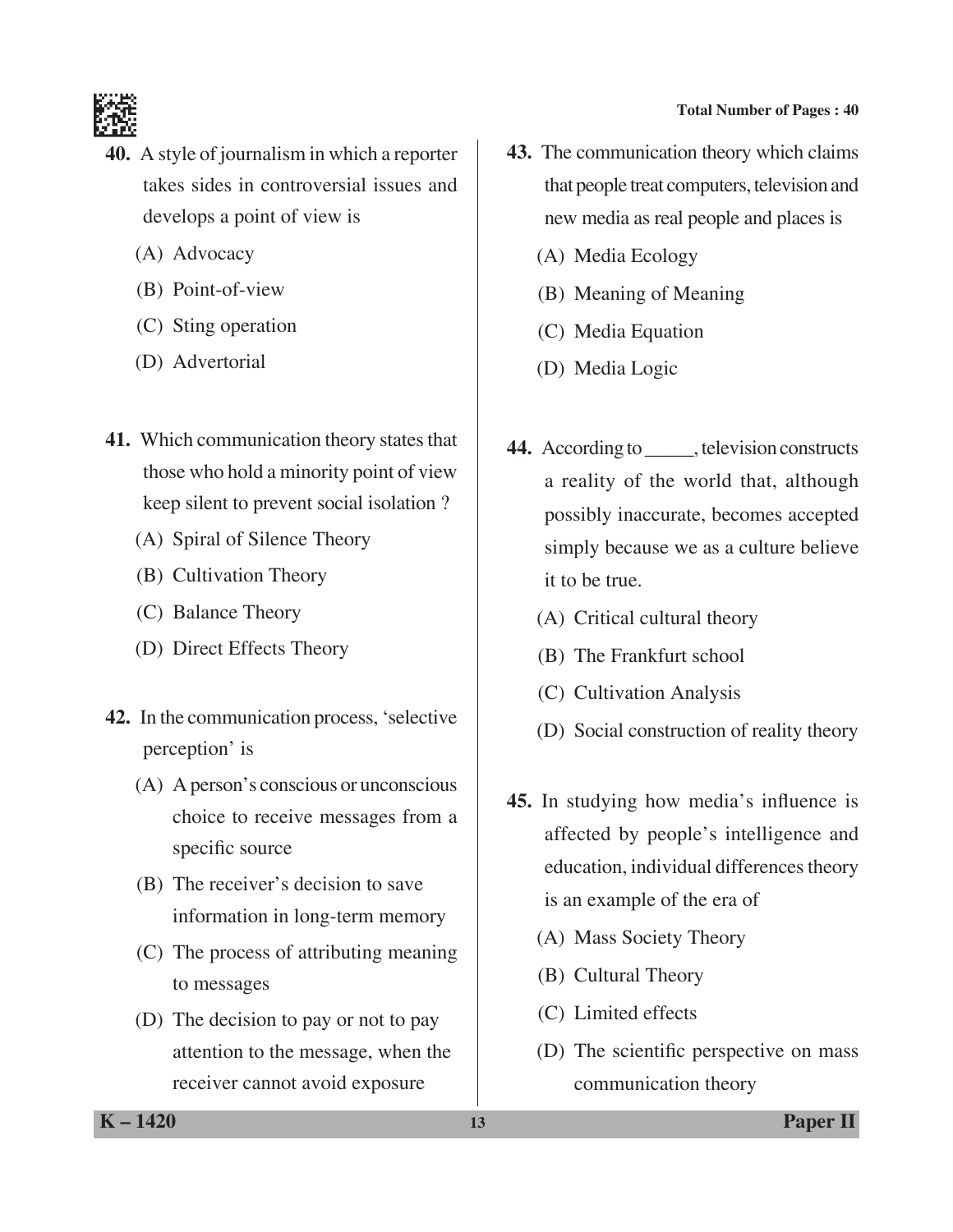

- 46. ಈ ಕೆಳಗಿನವುಗಳಲ್ಲಿ ಸಾರ್ವಜನಿಕ ಸಂಬಂಧಗಳ ಇತಿಹಾಸದ ಹಂತ ಯಾವುದು ಆಗಿರುವುದಿಲ್ಲ ?
	- (A) ಸಮಾಚಾರ-ಪ್ರಚಾರಕಾರ್ಯದ ಹಂತ
	- (B) ದ್ವಿವಿಧ ಸಂವಹನ
	- (C) ಆಧುನಿಕ ತಂತ್ರಜ್ಞಾನದ ಯುಗ
	- (D) ಸಂವಾದಾತ್ಮಕ ದ್ವಿವಿಧ ಸಂವಹನ
- 47. ಮೌನದ ಆವರ್ತ ಸಿದ್ಧಾಂತವು ಸಾರ್ವಜನಿಕ ಅಭಿಪ್ರಾಯದ ಸುತ್ತುವರಿ ಸಿದ್ಧಾಂತವಾಗಿದ್ದು ಸಾಮಾಜಿಕ ಮನೋವಿಜ್ಞಾನ, ಸಮೂಹ ಮಾಧ್ಯಮ ಮತ್ತು ಯಾವುದರ ಪ್ರದೇಶಗಳನ್ನು ಸಂಪರ್ಕಿಸುತದೆ ?
	- (A) ಸಮಾಜಶಾಸ
	- (B) ಮನ ಒಲಿಸುವಿಕೆ
	- (C) ಸಂಘಟನಾ ಸಂವಹನ
	- (D) ಅಂತರ್**ವ್ಯಕ್ತೀಯ ಸಂವಹ**ನ
- 48. 'ದೂರದರ್ಶನ ಪ್ರಪಂಚ' ಮತ್ತು ಪ್ರಪಂಚದ ಕುರಿತು ವರದಿಯಾದ ನಂಬಿಕೆಗಳ ನಡುವಿನ ಪರಸರ ಸಂಬಂಧವು ಈ ಕೆಳಗಿನವುಗಳಲ್ಲಿ ಯಾವುದಕ್ಕೆ ಬಲಿಷ್ಠವಾಗಿರುವ ಸಾಧ್ಯತೆ ಇದೆ ?
	- (A) ದೂರದರ್ಶನ ಹೆಚ್ಚಾಗಿ ವೀಕ್ಷಿಸುವವರು
	- (B) ದೂರದರ್ಶನ ಕಡಿಮೆ ವೀಕ್ಷಿಸುವವರು
	- (C) ಮಕ್ಕಳು, ವೀಕ್ಷಣೆಯ ಅಭ್ಯಾಸಗಳನ್ನು ಪರಿಗಣಿಸದೆಯೇ
	- (D) ಅವಿದ್ಯಾವಂತ ವ್ಯಕ್ತಿಗಳು, ಅವರ ವೀಕ್ಷಣೆಯ ಅಭ್ಯಾಸಗಳನ್ನು ಪರಿಗಣಿಸದೇ
- 49. ಫ್ರಾಂಕ್ಷರ್ಟ್ ಶಾಲೆಯು ಮಾರ್ಕ್ಸ್ಸಿಸ್ಟ್ ಪ್ರಾಜೆಕ್ಟ್**ನ** ಯಾವ ವಿಷಯಕ್ಕೆ ಅತೀ ಹೆಚ್ಚಿನ ಸಂಪರ್ಕವನ್ನು ಹೊಂದಿತ್ತು ?
	- (A) ರಾಜಕೀಯ ಕ್ರಾಂತಿಯು ಅಗತ್ಯವಾಗಿದೆ ಎಂಬ ಚರ್ಚ
	- (B) ಸಂಸ್ಕೃತಿಯ ಗಿಟಿಕ್ ಅಗತ್ಯವಾಗಿದೆ ಎಂಬ ಚರ್ಚ
	- (C) ಆರ್ಥಿಕ ನಿಯಮಗಳನ್ನು ನಿರ್ಧರಿಸಲು ವೈಜ್ಞಾನಿಕ ವಿಧಾನಗಳನ್ನು ಬಳಸಬಹುದು ಎಂಬ ಚರ್ಚೆ
	- $(D)$  ಸಮಾಜೀಕರಣವು ಸಾಂಸ್ಕೃತಿಕ ವಿನಾಶವನ್ನುಂಟು ಮಾಡುತ್ತದೆ ಎಂಬ ಚರ್ಚೆ
- 50. ಮಾಧ್ಯಮದ ಅಧಿನಾಯಕತ್ವವು ಈ ಕೆಳಗಿನವುಗಳಲ್ಲಿ ಯಾವುದನ್ನು ಸೂಚಿಸುತ್ತದೆ  $\emph{?}$ 
	- (A) ಮಾಧ್ಯಮ ಕಂಪೆನಿಗಳು, ಅಂತರ್ಜಾಲವನ್ನು ಹೆಚ್ಚು ಹೆಚ್ಚು ನಿಯಂತ್ರಿಸಲು ಪ್ರವೃತ್ತಿ ಮಾಡುತಿವೆ
	- (B) ಸಾಮಾನ್ಯ ಜನತೆಗೆ ವಿಶ್ವದ ಕುರಿತು ತಮ್ಮ ಅಭಿಪ್ರಾಯಗಳನ್ನು ಪ್ರತಿಪಾದಿಸುವ ಅಧಿಕಾರಯುತ ವರ್ಗವು ಮಾಧ್ಯಮ ಕಂಪೆನಿಗಳ ಯಜಮಾನಿಕೆಯನ್ನು ಹೊಂದಿವೆ
	- (C) ಮಾಧ್ಯಮ ಪ್ರಕೃತಿಯು ವಿವಿಧ ಮಾಧ್ಯಮದ ವಿಧಗಳ ವಿಶಾಲವಾದ ಪ್ರಭೇದಗಳನ್ನು ಹೊಂದಿರುತ್ತದೆ ಮತ್ತು ಇದು ಎಲ್ಲರ ಆಸಕಿಗಳಿಗೆ ಸರಿಹೊಂದುವಂತೆ ಇರುತದೆ
	- (D) ಮಾಧ್ಯಮವು ರಾಜಕೀಯದ ಕುರಿತು ಸುಮ್ಮನೆ ವರದಿ ಮಾಡುವುದಿಲ್ಲ ಆದರೆ ನೈಜವಾಗಿ ಅದು ರಾಜಕೀಯವನ್ನು ಗೌಪ್ಯದಲ್ಲಿ ನಿಯಂತ್ರಿಸುತ್ತಿದೆ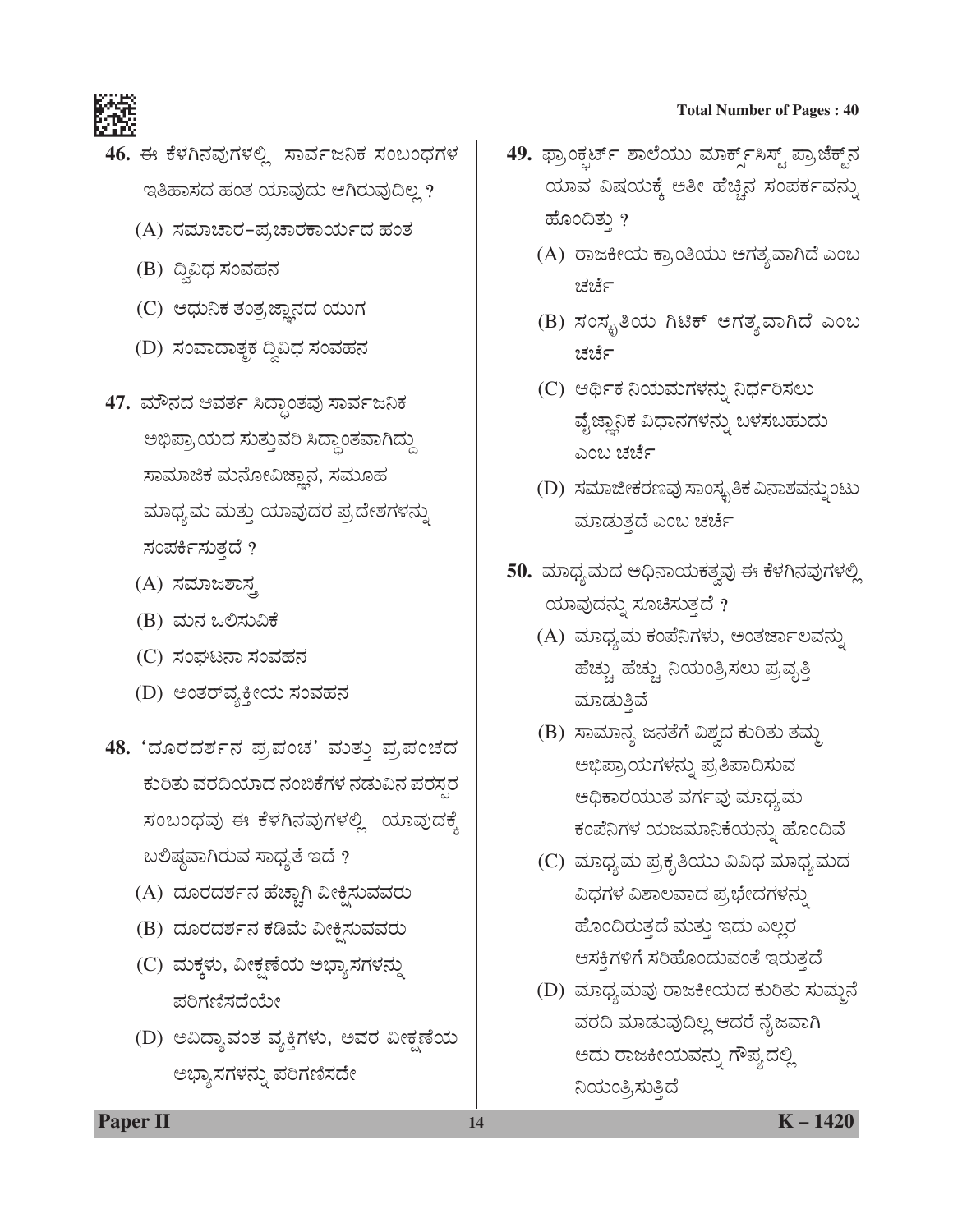

- **46.** Which of the following is **not** a stage in the history of public relations ?
	- (A) The propaganda-Publicity stage
	- (B) Two way communication
	- (C) The modern technological era
	- (D) Interactive two-way communication
- **47.** The spiral of Silence Theory as an all encompassing theory of public opinion that connects the areas of social psychology, mass media and
	- (A) Sociology
	- (B) Persuasion
	- (C) Organizational communication
	- (D) Interpersonal communication
- **48.** The correlation between the "television world" and reported beliefs about the world is likely to be the strongest for
	- (A) Heavy television viewers
	- (B) Light television viewers
	- (C) Children, regardless of viewing habits
	- (D) Uneducated individuals, regardless of viewing habits
- **49.** The Frankfurt school was most closely tied to what aspect of the Marxist Project ?
	- (A) The argument that political revolution is necessary
	- (B) The argument that Gitique of culture is necessary
	- (C) The argument that scientific methods can be used to determine economic laws
	- (D) The argument that socialism will lead to cultural annihilism
- **50.** Media hegemony refers to which of the following ?
	- (A) Media companies tend to control more and more of the Internet
	- (B) Media companies are owned by the ruling class, who propagate their world views to the general public
	- (C) The media environment accommodates a wide variety of different media types to match everyone's interests
	- (D) Media does not simply report on politics, but actually secretly controls politics

**K – 1420 15 Paper II**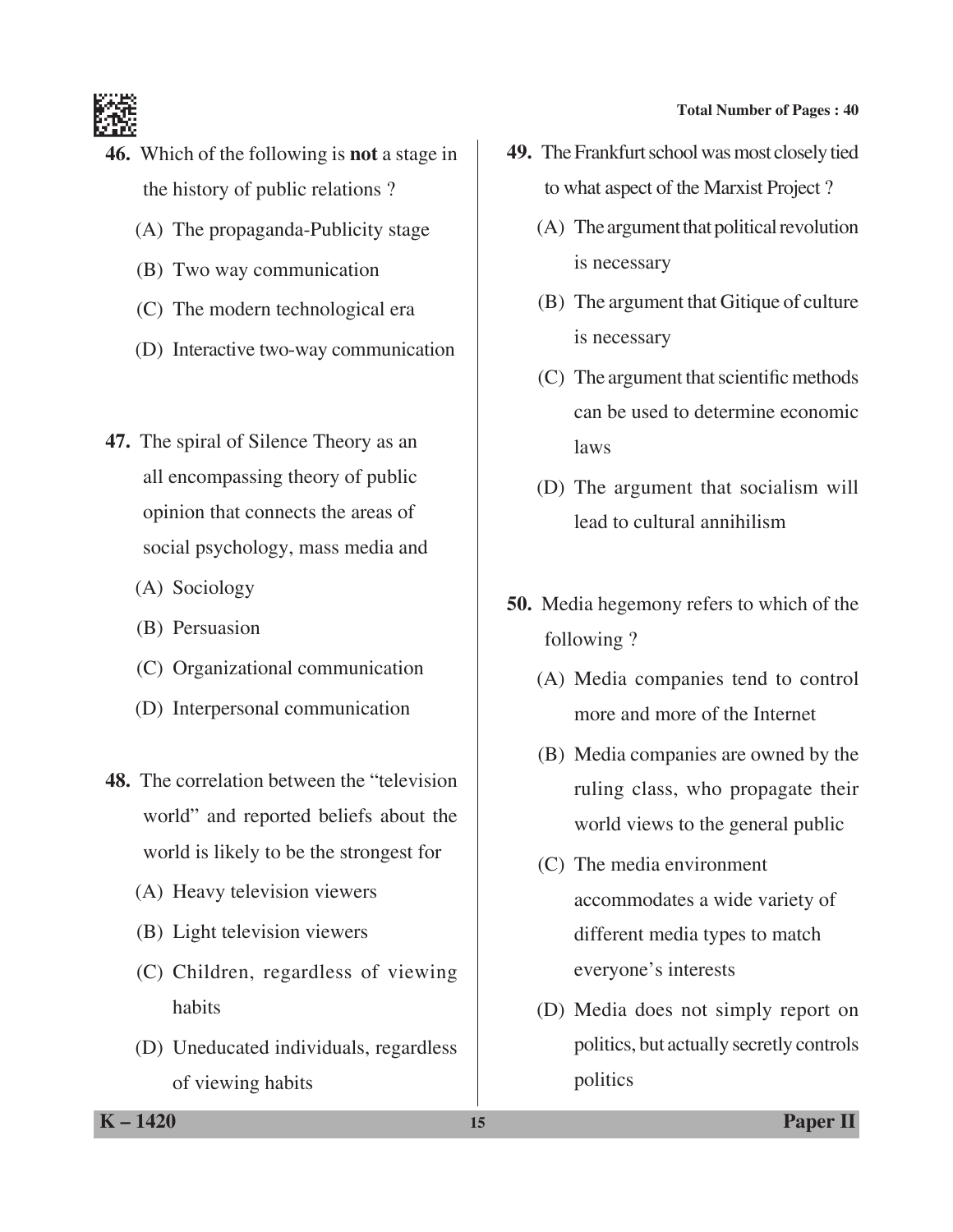



- $51.$  ತಾಂತ್ರಿಕ ನಿರ್ಣಾಯಕತೆ ಎಂತಹ ನಂಬಿಕೆಯಾಗಿದೆ ?
	- (A) ಸಾಮಾಜಿಕ ರಚನೆ ಮತ್ತು ಸಾಂಸ್ಕೃತಿಕ ಮೌಲ್ಯಗಳಲ್ಲಿನ ಬದಲಾವಣೆಗಳನ್ನು ತಂತ್ರಜ್ಞಾನವು ನಿರ್ಧರಿಸುತ್ತದೆ
	- (B) ಸೃಷ್ತಿಸುವವರು ಶೀಘ್ರದಲ್ಲಿಯೇ ಜೀವನವನ್ನು ಉತ್ತಮವಾಗಿಸುವ ಮೂಲಭೂತ ಯಂತ್ರವನ್ನು ಅಭಿವೃದ್ಧಿ ಮಾಡಲಿದ್ದಾರೆ
	- (C) ತಂತ್ರಜ್ಞಾನವನ್ನು ಅತಿಯಾಗಿ ಹೊಗಳಲಾಗಿದೆ ಮತ್ತು ಮಾನವನು ಇದನ್ನು ಹೆಚ್ಚು ಅವಲಂಬಿಸಬಾರದು
	- (D) ಮೇಲಿನ ಎಲ್ಲವೂ
- 52. ಮಾಧ್ಯಮವು ಜನರ ಮೇಲೆ ನೇರವಾದ, ತುರ್ತಾದ ಮತ್ತು ಬಲಿಷ್ಠವಾದ ಪರಿಣಾಮಗಳನ್ನು ಉಂಟು ಮಾಡುತ್ತದೆ ಮತ್ತು ಚಿಂತನೆ ಮತ್ತು ನಡವಳಿಕೆಯ ವಿಷಯದಲ್ಲಿ ಜನರಲ್ಲಿ ಉಂಟಾಗುವ ಬದಲಾವಣೆಗಳು ಸಮಾನವಾದದ್ದು ಆಗಿರುತ್ತವೆ. ಈ ಕೆಳಗಿನ ಯಾವ ತತ್ವದ ಸಿದ್ಧಾಂತ ಇದಾಗಿದೆ ?
	- (A) ಪ್ರತ್ಯೇಕ ವ್ಯತ್ಯಾಸ ಸಿದ್ಧಾಂತ
	- (B) ಜಾದೂ ಬುಲೆಟ್ ಸಿದ್ಧಾಂತ
	- (C) ವೈಯಕ್ತಿಕ ಪ್ರಭಾವ ಸಿದ್ಧಾಂತ
	- (D) ಅರಿವಿನ ಅಪಶ್ರುತಿಯ ಸಿದ್ಧಾಂತ
- 53. ಐದು ಸಂವೇದನಾ ಚಟುವಟಿಕೆಗಳು ಯಾವ ಸಂವಹನ ಮಾದರಿಯ ಅಂಶವಾಗಿದೆ ?
	- (A) ಶಾನೊನ್ ಮತ್ತು ವೀವರ್
	- (B) ಅರಿಸ್ಪಾಟಲ್
	- (C) ವೆಸ್ಟ್ಲೀ ಮತ್ತು ಮ್ಯಾಕ್ಲೀನ್
	- (D) ಡೇವಿಡ್ ಬೆರ್ಲೊ

54. ಎಂತಹ ಶಾಟ್ನಲ್ಲಿ ವಿಷಯಕ್ಕೆ ಸಂಬಂಧಿಸಿದ ವ್ಯಕ್ತಿಯು ಬಲಿಷ್ಯ, ಪರಿಣಾಮಕಾರಿ ಮತ್ತು ಅಧಿಕಾರಶಾಹಿಯಂತೆ ಕಾಣುತ್ತಾನೆ ?

- (A) ಓವರ್**ಹೆಡ್** ಶಾಟ್
- (B) ಹೈ ಆ್ಯಂಗಲ್ ಶಾಟ್
- (C) ಲೋ ಆ್ಯಂಗಲ್ ಶಾಟ್
- (D) ಐ ಲೆವೆಲ್ ಶಾಟ್
- 55. ಮಾಹಿತಿಯ ಸಂಗ್ರಹಣೆಗಾಗಿ ಪ್ರತಿಕ್ರಿಯೆ ಮಾಡುವವರನ್ನು ಗುರುತಿಸುವ ಕುರಿಯರಿಕೆಯ ಸರಪಳಿಯಿಂದ ಮಾದರಿಸುವಿಕೆಯ ಯಾವ ವಿಧಾನವು ಪರಿಣಾಮವಾಗಿ ದೊರೆಯುತದೆ ?
	- (A) ಸ್ನೋಬಾಲ್
	- (B) ಪ್ರೊಬೆಬಿಲಿಟಿ/ಸಂಭಾವ್ಯತೆ
	- (C) ಇಂಸಿಡೆಂಟಲ್ /ಅನುಷಂಗಿಕ
	- (D) ಸಿಸ್ತೆಮ್ಯಾಟಿಕ್/ಕ್ರಮಬದ್ಧ
- 56. ವೀಡಿಯೋ ಸಾಫ್ಟ್ ವೇರ್ನಲ್ಲಿ ನಿಮ್ಮ ಸಂಪಾದನೆಯ ಕಾರ್ಯಮುನ್ನಡೆಯನ್ನು ಎಲ್ಲಿ ಕಾಣಬಹುದು ?
	- (A) ಎಡಿಟಿಂಗ್ ಇಫೆಕ್ಟ್ಸ್ ಫೋಲ್ಡರ್
	- (B) ಫೈಲ್ ಫೋಲ್ಡರ್
	- (C) ವೀಡಿಯೋ ಕ್ಲಿಪ್
	- (D) ಟೈಮ್ಲೈನ್
- 57. ಅಭಿವೃದ್ಧಿಯ ವರದಿಸುವಿಕೆಯು ಯಾವ ಅಂಶವನ್ನು ಹೊಂದಿರುತ್ತದೆ ?
	- (A) ತಾರತಮ್ಮ
	- (B) ಪ್ರಚಾರ
	- (C) ವಕಾಲತು
	- (D) ಸೈದ್ಧಾಂತಿಕ ಪ್ರತಿಪಾದನೆ

**Paper II** 

 $K - 1420$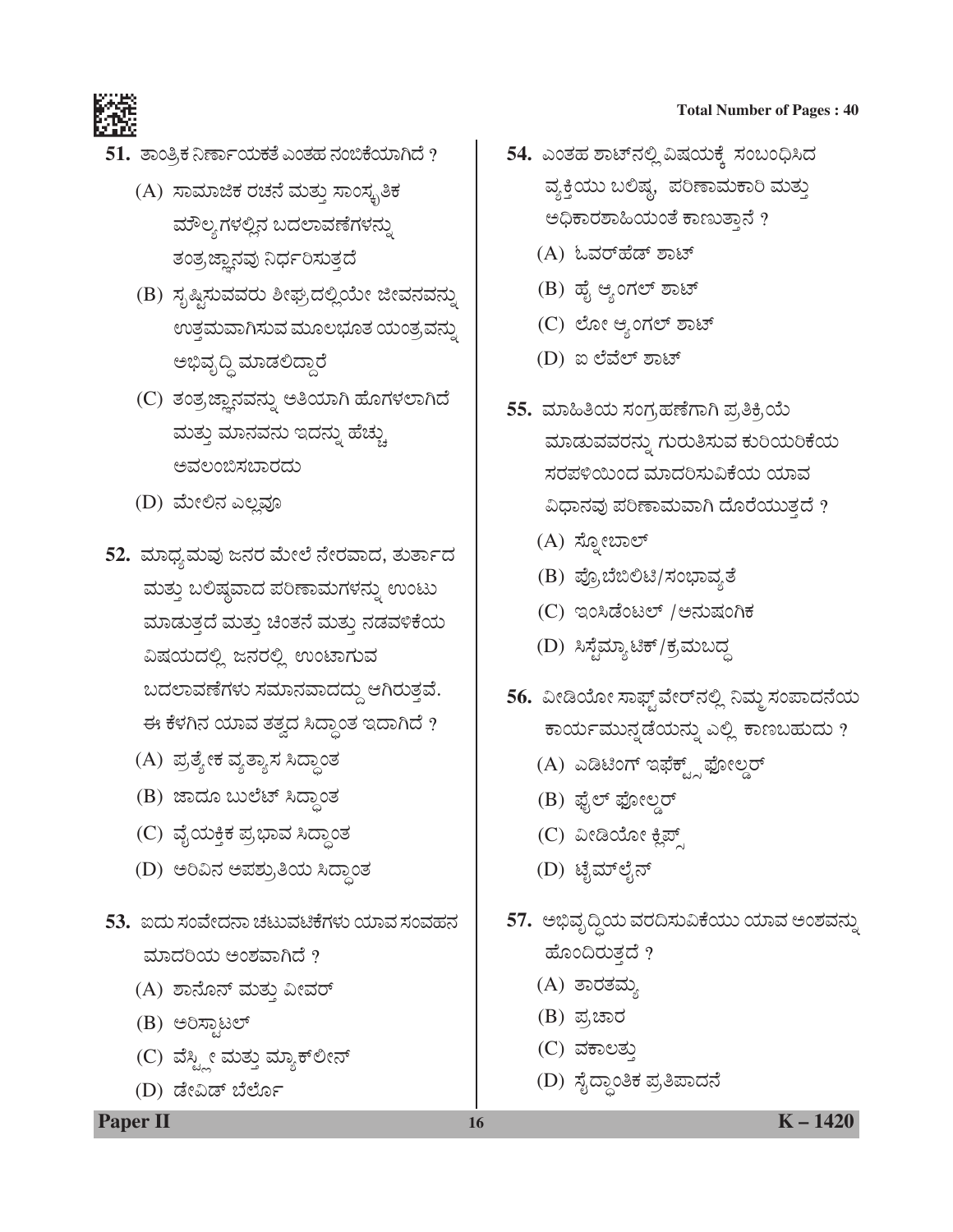

- **51.** Technological determinism is the belief that
	- (A) Technology determines the changes in the social structure and cultural values
	- (B) Soon inventors will develop the ultimate device to improve life
	- (C) Technology is glorified too much and man should not rely too much on it
	- (D) All of the above
- **52.** Media have direct, immediate and powerful effects on people and changes of thought and behaviour among the people are similar. This is a principle of which of the following theories ?
	- (A) Individual Difference Theory
	- (B) Magic Bullet Theory
	- (C) Personal Influence Theory
	- (D) Cognitive Dissonance Theory
- **53.** Five sensory activities is a component of which communication model ?
	- (A) Shannon and Weaver
	- (B) Aristotle
	- (C) Westley and Maclean
	- (D) David Berlo
- **54.** In which type of shot, the subject looks stronger, imposing and authoritative ?
	- (A) Overhead shot
	- (B) High angle shot
	- (C) Low angle shot
	- (D) Eye level shot
- **55.** A chain of referrals to identify respondents for collection of data will result in the sampling method of
	- (A) Snowball
	- (B) Probability
	- (C) Incidental
	- (D) Systematic
- **56.** Where can you view your editing progress in the video software ?
	- (A) Editing effects folder
	- (B) File folder
	- (C) Video clips
	- (D) Timeline
- **57.** Developmental reporting has the element of
	- (A) Bias
	- (B) Propaganda
	- (C) Advocacy
	- (D) Ideological assertions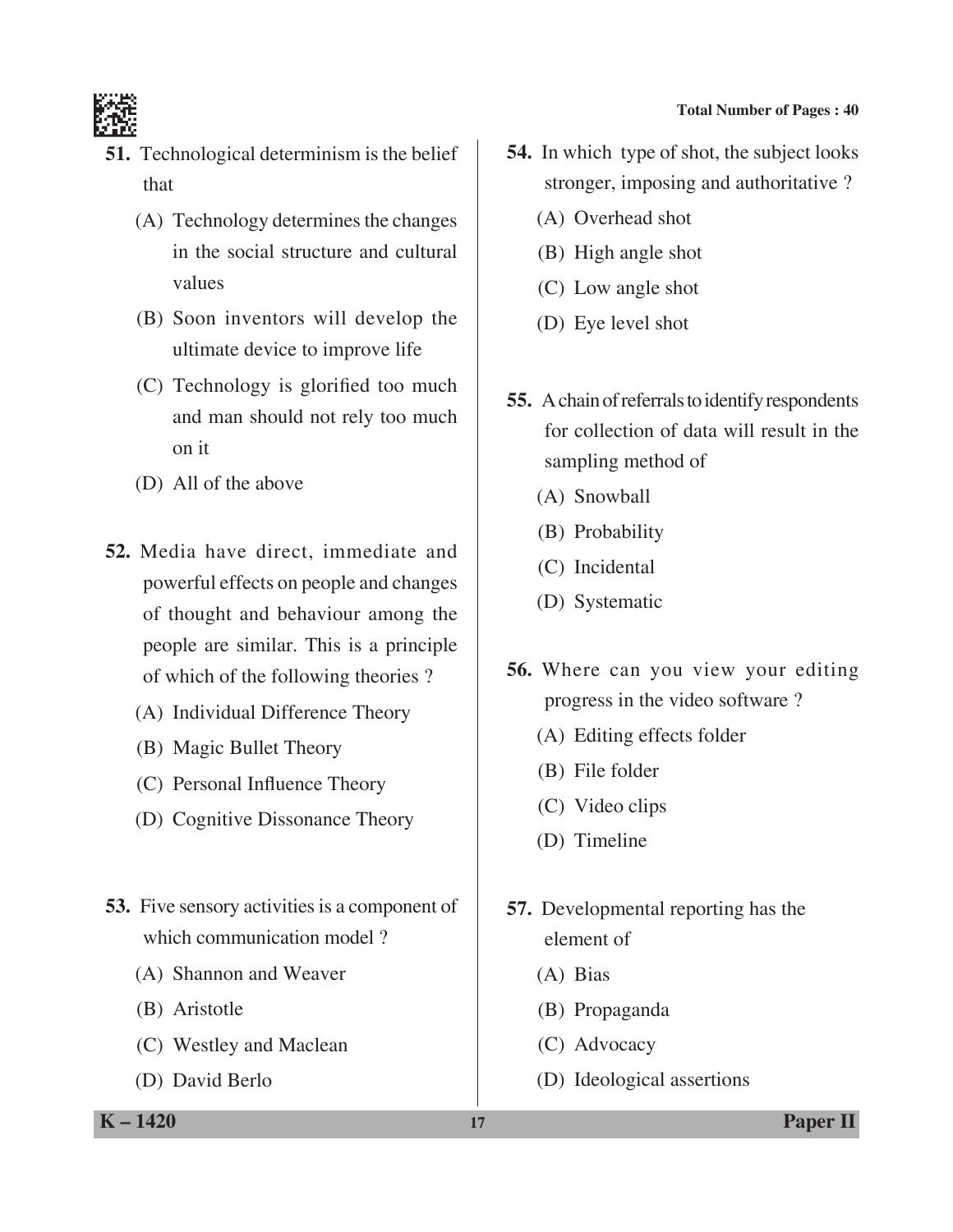

- 58. ಥಿಯೋಡೋರ್ ನ್ಯೂಕೋಂಬ್**ರ** ಸಂವಹನದ ಸಮಿತಿಯ ಮಾದರಿಯು ಯಾವುದಕ್ಕೆ ಒತ್ತು ನೀಡುತ್ತದೆ ?
	- (A) ಅರಿವಿನ ಸ್ಥಿರತೆ
	- (B) ಅರಿವಿನ ಅಸಂಗತತೆ
	- (C) ಅರಿವಿನ ಅಸ್ಥಿರತೆ
	- (D) ಅರಿವಿನ ಅಸಮತೋಲನ
- 59. ನಿಯತಕಾಲಿಕಗಳು ಮತ್ತು ದಿನಪತ್ರಿಕೆಗಳ ಪುಟ ಸಂರಚನೆಯಲ್ಲಿ ಬಳಕೆಯಾಗದ ಸಾಫ್ತ್ ವೇರ್ ಯಾವುದು ಗುರುತಿಸಿ ?
	- (A) ಇನ್ ಡಿಸೈನ್
	- (B) ಪೇಜ್*ಮೇ*ಕರ್
	- (C) ಕ್ವಾರ್ಕ್ ಎಕ್<sub>್ರ</sub> ಪ್ರಸ್
	- (D) ಪ್ರೊಟೂಲ್
- $60.$  ದಿ ಹಿಂದೂ ಡೈಲಿ, ಇದರ ಓದುಗರ ಸಂಪಾದಕ ಯಾರು  $?$ 
	- (A) ಎನ್. ರಾಮ್
	- (B) ಪಿ. ಸಾಯಿನಾಥ್
	- (C) ಎ. ಎಸ್. ಪನ್ನೀರ್ ಸೆಲ್ವನ್
	- (D) ಮಾಲಿನಿ ಪಾರ್ಥಸಾರಥಿ
- 61. ಸಮಾಜ ಮಾಧ್ಯಮದ ಆಗಮನವು ಮಾಹಿತಿಯ \_\_\_\_\_ ಉತ್ತಾದನೆ ಮತ್ತು ಹಂಚಿಕೆಯನ್ನು ಮಾಹಿತಿಯ ಸಾರ್ವಜನಿಕ ಉತ್ಪಾದನೆ ಮತ್ತು ಹಂಚಿಕೆಯನ್ನಾಗಿ ಪರಿವರ್ತಿಸಿದೆ.
	- (A) ಕಾರ್ಪೊರೇಟ್
	- $(B)$  ಸಂಸ್ಥೆ
	- (C) ಸಾಮೂಹಿಕ
	- (D) ಪ್ರತ್ಯೇಕ

- 62. ಸಂಚಿಕೆಯನ್ನಾಗಿಸಿ ಚೌಕಟ್ಟಿನಲ್ಲಿರಿಸುವಿಕೆಯು ಈ ಕೆಳಗಿನವುಗಳಲ್ಲಿ ಯಾವುದರ ಗುಣಲಕ್ಷಣವಾಗಿದೆ ?
	- (A) ದಿನಪತ್ರಿಕೆಗಳು
	- (B) ಮಾಸಿಕಗಳ ಜಾಹೀರಾತು
	- (C) ದೂರದರ್ಶನದ ಕಾರ್ಯಕ,ಮಗಳು
	- (D) ಸಾಕ್ಷ್ಯ ಚಿತ್ರಗಳು
- **63.** ನಿಯಮಾವಳಿಗಳ ಅನುಸಾರ ದೂರದರ್ಶನದಲ್ಲಿ ಜಾಹೀರಾತು ನೀಡುವುದನ್ನು ಎಷ್ಟು ಕಾಲಾವಧಿಗೆ ನಿರ್ಬಂಧಿಸಲಾಗಿದೆ ?
	- $(A)$  ಒಂದು ಗಂಟೆಯಲ್ಲಿ 12 ನಿಮಿಷಗಳು
	- (B) ಒಂದು ಗಂಟೆಯಲ್ಲಿ 20 ನಿಮಿಷಗಳು
	- (C) ಒಂದು ಗಂಟೆಯಲ್ಲಿ 5 ನಿಮಿಷಗಳು
	- (D) ಒಂದು ಗಂಟೆಯಲ್ಲಿ 10 ನಿಮಿಷಗಳು
- 64. ಆಡಿಯೋ ಮತ್ತು ವೀಡಿಯೋ ಸಂಕೇತಗಳನ್ನು ಪರೀಕ್ಷಿಸಿ ಮತ್ತು ಸರಿಹೊಂದಿಸಲು ಬಳಸಲಾಗುವ ಆಸಿಲ್ಲೋಸ್ಕೋಪ್ $\lambda$  ಸಾಮಾನ್ಯ ಪದ ಯಾವುದು ?
	- $(A)$  ಚಕ,
	- (B) ವೀಡಿಯೋ ಚೌಕಟ್ಟು
	- (C) ತರಂಗಾಕೃತಿ ಪ್ರದರ್ಶಕ ಘಟಕ
	- (D) ವಿಂಡೋ ಡಬ್
- **65.** ಸೆನ್ಸಸ್ ಯಾವ ವಿಧದ ಸಮೀಕೈ ಆಗಿದೆ ?
	- (A) ವಿಶ್ಲೇಷಣಾ ಸಮೀಕ್ಷೆ
	- (B) ಜನಸಂಖ್ಯಾ ವಿಜ್ಞಾನದ ಸಮೀಕ್ಷೆ
	- (C) ವಿವರಣಾತ್ಮಕ ಸಮೀಕೈ
	- (D) ಅನ್ನೇಷಣೆಯ ಸಮೀಕೈ

**Paper II 18 K** – 1420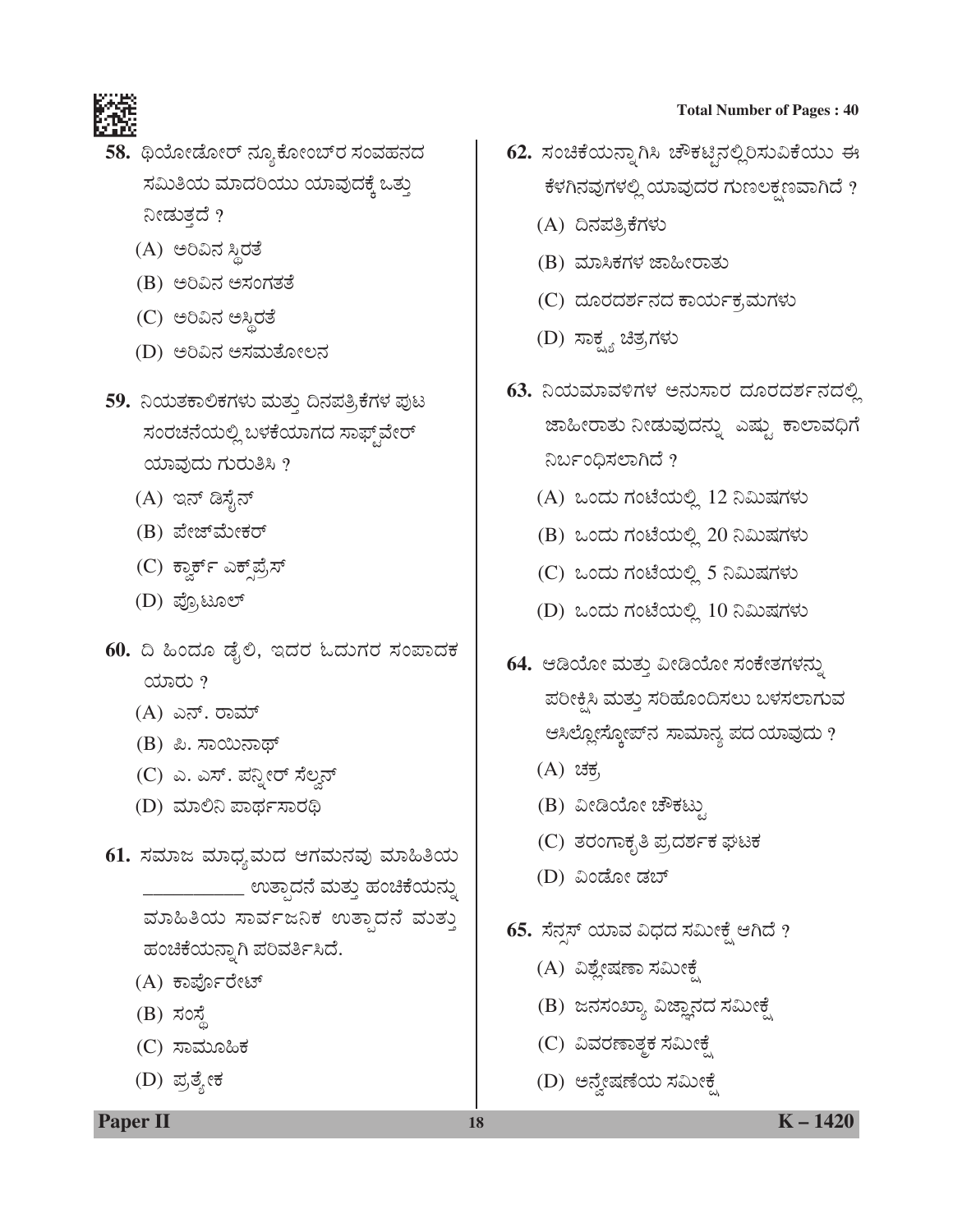

- **58.** Theodore NewComb's symmetry model of communication emphasizes on
	- (A) Cognitive consistency
	- (B) Cognitive dissonance
	- (C) Cognitive inconcistency
	- (D) Cognitive imbalance
- **59.** Identify the software that is not used for page layout of magazines and newspapers.
	- (A) In Design
	- (B) Pagemaker
	- (C) Quark Xpress
	- (D) Protool
- **60.** Who is the Readers Editor of The Hindu daily ?
	- (A) N. Ram
	- (B) P. Sainath
	- (C) A. S. Panneer Selvan
	- (D) Malini Parthasarathy
- **61.** The coming of social media has marked a shift from \_\_\_\_\_\_\_\_\_\_ production and distribution information to public production and distribution of information.
	- (A) Corporate
	- (B) Institutional
	- (C) Mass
	- (D) Individual
- **62.** Episodic framing is the characteristic of which of the following ?
	- (A) Newspapers
	- (B) Magazine Ads
	- (C) Television programmes
	- (D) Documentary films
- **63.** Advertising on TV, as per regulations, is restricted to
	- (A) 12 minutes per hour
	- (B) 20 minutes per hour
	- (C) 5 minutes per hour
	- (D) 10 minutes per hour
- **64.** What is the common term for an oscilloscope which is used to test and adjust audio and video signals ?
	- (A) Wheel
	- (B) Videoframe
	- (C) Wave-form monitor
	- (D) Window dub
- **65.** Which type of survey is census ?
	- (A) Analytical survey
	- (B) Demographic survey
	- (C) Descriptive survey
	- (D) Exploratory survey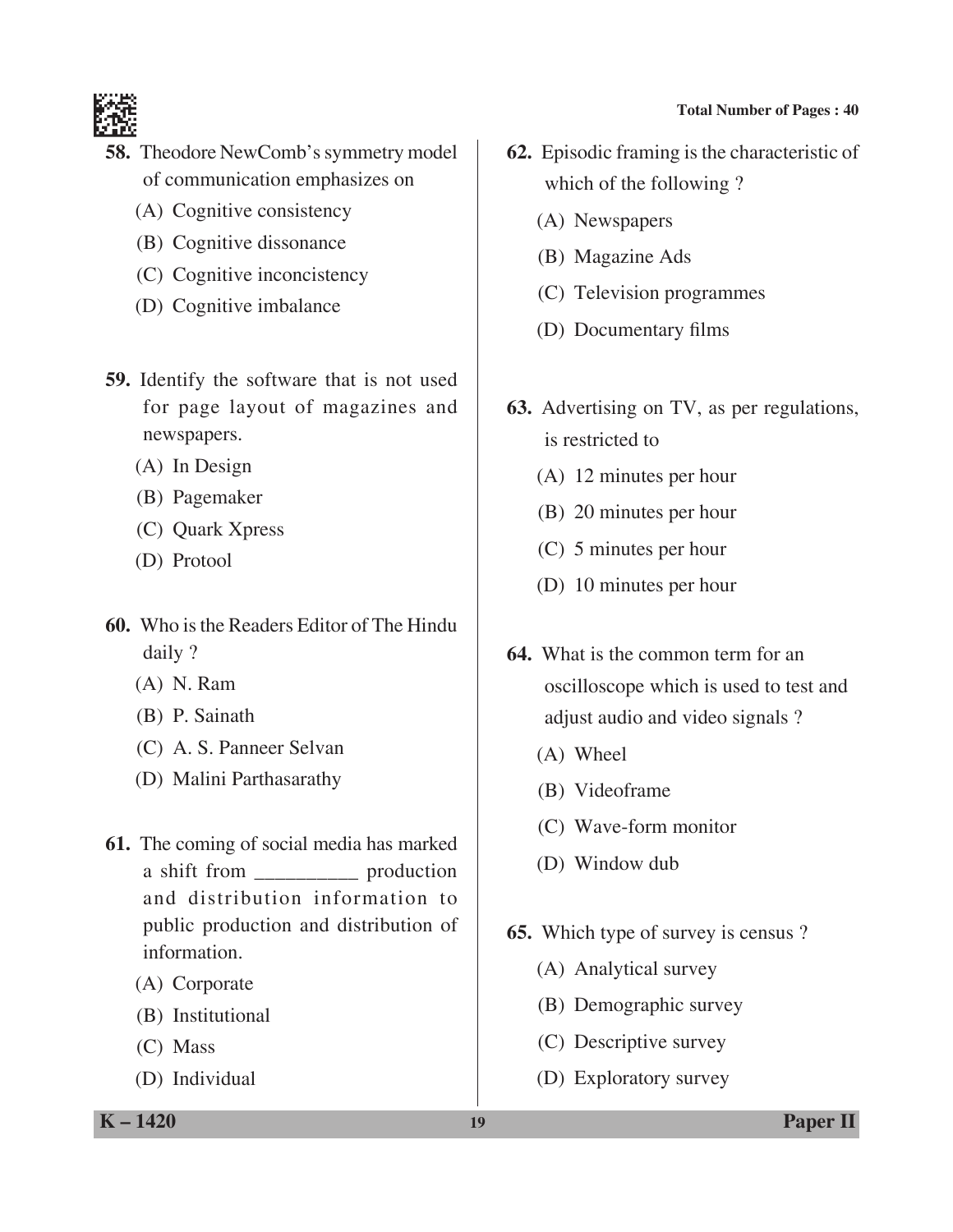

- **66. ಹೇಳಿಕೆ (A) :** ಆರ್ಟಿಐ ಭಾರತದಲ್ಲಿ ಉತ್ತವು ರಾಜ್ಯಾಡಳಿತಕ್ಕೆ ಅಡ್ಡಿಗಳನ್ನು ಉಂಟುಮಾಡಿದೆ.  $\overline{\textbf{F}}$ ಾರಣ $(\textbf{R})$  : ತನಿಖಾ ಪತ್ರಿಕೋದ್ಯ ಮಕ್ಕೆ ವಾರ್ತೆಯನ್ನು ನೀಡಲು ಆರ್ಟಿಐ ಒಂದು ನಂಬಿಕಸ್ಥ ಮೂಲವಾಗಿದೆ. **ÓÜíPæàñÜWÜÙÜá :**
	- (A) (A) ಮತ್ತು (R) ಎರಡೂ ಸರಿ
	- (B) (A) ಮತ್ತು (R) ಎರಡೂ ಸರಿ, ಆದರೆ (A) ಕುರಿತಾಗಿ (R) ನೀಡಿದ ವಿವರಣೆ ಸರಿಯಾಗಿಲ್ಲ
	- (C) (A) ಸರಿ, ಆದರೆ (R) ತಪ್ಪು
	- (D) (A) ತಪ್ಪು, ಆದರೆ (R) ಸರಿ
- $67.$  ಹೇಳಿಕೆ $(A)$ : ಮಾತಿನ ಭಾಷೆ ಮತ್ತು ಛಾಯಾಚಿತ್ರೀಕರಣಗಳು ನಿರೂಪಣಾ ಸಂಕೇತಗಳ ಉತ್ತಮ ಉದಾಹರಣೆಗಳಾಗಿವೆ.  $\overline{\textbf{F}}$ ವರಡೂ ಕೂಡ ಪ್ರಸ್ತಾಪನಾ ಕಾರ್ಯಗಳನ್ನು ನೆರವೇರಿಸುತ್ತವೆ. **ÓÜíPæàñÜWÜÙÜá :**
	- (A) (A) ಮತ್ತು (R) ಎರಡೂ ಸರಿ
	- (B)  $(A)$  ಮತ್ತು  $(R)$  ಎರಡೂ ಸರಿ, ಆದರೆ  $(A)$ ಕುರಿತಾಗಿ (R) ನೀಡಿದ ವಿವರಣೆ ಸರಿಯಾಗಿಲ್ಲ
	- (C) (A) ಸರಿ, ಆದರೆ (R) ತಪು
	- (D) (A) ತಪ್ಪು, ಆದರೆ (R) ಸರಿ
- **68. ಹೇಳಿಕೆ (A) :** ಮಾಧ್ಯಮವು ಪಿತೃಪ್ರಾಧಾನ್ಯದ ವಿಚಾರಪರಂಪರೆಯನ್ನು ಪ್ರಸರಣ ಮಾಡುತ್ತಿದೆ.  $\overline{\mathbf{F}}$ ಾರಣ ( $\mathbf{R}$ ) : ಮಾಧ್ಯಮುದಲ್ಲಿ ಲಿಂಗತ್ವದ ಸಂಶೋಧನೆಯು ಕೇವಲ ಏಕರೂಪದ ಗ್ರಹಿಕೆಯ ವಿಷಯಕ್ಕೆ ಸೀಮಿತವಾಗಿದೆ.

#### **ÓÜíPæàñÜWÜÙÜá :**

- (A) (A) ಮತ್ತು (R) ಎರಡೂ ಸರಿ
- (B) (A) ಮತ್ತು (R) ಎರಡೂ ಸರಿ, ಆದರೆ (A) ಕುರಿತಾಗಿ (R) ನೀಡಿದ ವಿವರಣೆ ಸರಿಯಾಗಿಲ್ಲ
- (C) (A) ಸರಿ, ಆದರೆ (R) ತಪ್ಪು
- (D) (A) ತಪ್ಪು, ಆದರೆ (R) ಸರಿ

**69. ಹೇಳಿಕೆ (A) :** ವಿದೇಶಿ ಆಳ್ವಿಕರಿಂದ ಸ್ವಾತಂತ್ರ್ಯವನ್ನು ಪಡೆಯುವುದು ಭಾರತದ ಮುದ್ರಣ ಮಾಧ್ಯಮದ ಉದ್ದಿಷ್ಟ ಕಾರ್ಯವಾಗಿತ್ತು.

 $\overline{\texttt{F}}$ ರಣ ( $\textbf{R})$  : ಏಕೆಂದರೆ, ಸ್ವಾತಂತ್ರ್ಯ ಚಳುವಳಿಗೆ ಬೆಂಬಲ ನೀಡಲು ಸಾಕಷ್ಟು ರಾಜಕೀಯ ನಾಯಕರು ವೃತ್ತಪತ್ರಿಕೆಗಳೊಂದಿಗೆ ಸಂಘಟಿತರಾಗಿದ್ದರು.

#### ಸಂಕೇತಗಳು :

- (A) (A) ಮತ್ತು (R) ಎರಡೂ ಸರಿ
- (B) (A) ಮತ್ತು (R) ಎರಡೂ ಸರಿ, ಆದರೆ (A) ಕುರಿತಾಗಿ (R) ನೀಡಿದ ವಿವರಣೆ ಸರಿಯಾಗಿಲ್ಲ
- (C) (A) ಸರಿ, ಆದರೆ (R) ತಪ್ಪು
- (D) (A) ತಪ್ಪು, ಆದರೆ (R) ಸರಿ
- 70. ಹೇಳಿಕೆ(A) : ಸಮಾಜಕ್ಕಾಗಿ ಮಾಧ್ಯಮವು ಯಾವುದೇ ಕಾರ್ಯಸೂಚಿಯನ್ನು ವ್ಯವಸ್ಥೆ ಮಾಡುವುದಿಲ್ಲ.  $\overline{\textbf{F}}$ ಾರಣ $(\textbf{R})$  : ಮಾಧ್ಯ ಮದ ಸಭಿಕರು ತಮಗೆ ಇಷ್ಷವಾದ ವಿಷಯಗಳನ್ನು ಆಯ್ಕೆ ಮಾಡಿಕೊಳ್ಳುತ್ತಾರೆ. **ÓÜíPæàñÜWÜÙÜá :**
	- (A) (A) ಮತ್ತು (R) ಎರಡೂ ಸರಿ
	- (B)  $(A)$  ಮತ್ತು  $(R)$  ಎರಡೂ ಸರಿ, ಆದರೆ  $(A)$ ಕುರಿತಾಗಿ (R) ನೀಡಿದ ವಿವರಣೆ ಸರಿಯಾಗಿಲ್ಲ
	- (C) (A) ಸರಿ, ಆದರೆ (R) ತಪು
	- (D) (A) ತಪ್ಪು, ಆದರೆ (R) ಸರಿ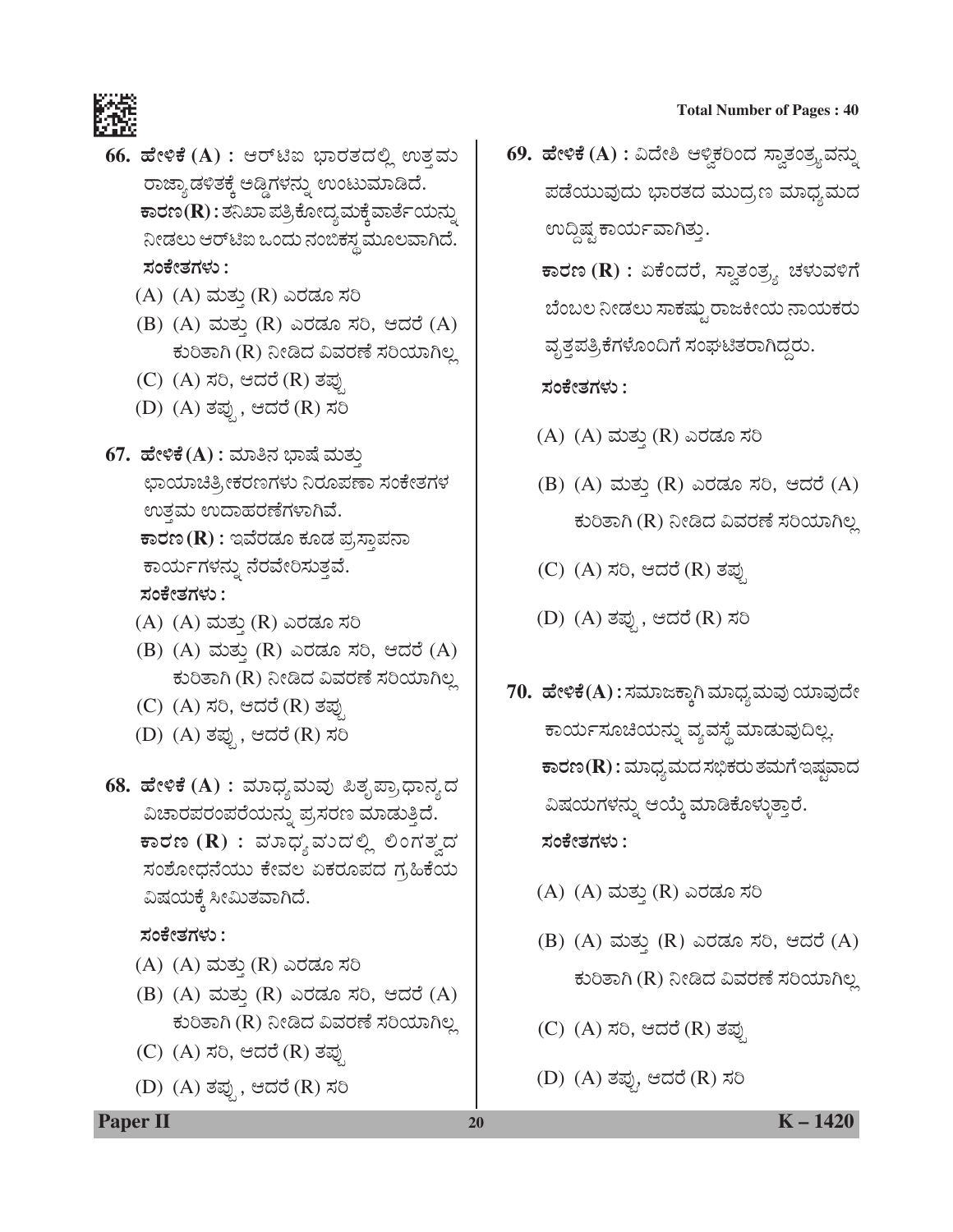

**66. Assertion (A)** : The RTI has created hurdles for good governance in India.

 **Reason (R)** : The RTI has become a credible source of news for investigative journalism.

#### **Codes :**

- (A) Both (A) and (R) are true
- (B) Both  $(A)$  and  $(R)$  are true, but  $(R)$  is not the correct explanation of (A)
- $(C)$  (A) is true,  $(R)$  is false
- (D) (A) is false, (R) is true
- **67. Assertion (A)** : Verbal language and photography are fine examples of representational codes.

 **Reason (R)** : Both of them perform referential functions.

## **Codes :**

- (A) Both (A) and (R) are true
- (B) Both  $(A)$  and  $(R)$  are true, but  $(R)$  is not the correct explanation of (A)
- $(C)$  (A) is true,  $(R)$  is false
- (D) (A) is false, (R) is true
- **68. Assertion (A)** : Media is transmitting patriarchal ideology.

 **Reason (R)** : Gender research is confined only to the issue of stereotyping in media.

# **Codes :**

- (A) Both (A) and (R) are true
- (B) Both  $(A)$  and  $(R)$  are true, but  $(R)$  is not the correct explanation of (A)
- $(C)$  (A) is true,  $(R)$  is false
- (D) (A) is false, (R) is true

**69. Assertion (A)** : The mission of Indian Print Media was to get Independence from the alien rulers.

 **Reason (R)** : Because many political leaders were associated with newspapers to advocate freedom movement.

# **Codes :**

- $(A)$  Both  $(A)$  and  $(R)$  are true
- (B) Both  $(A)$  and  $(R)$  are true, but  $(R)$  is not the correct explanation of (A)
- $(C)$  (A) is true,  $(R)$  is false
- (D) (A) is false, (R) is true
- **70. Assertion (A)** : Media cannot set any agenda for the society.

 **Reason (R)** : Media audience select contents of their choice.

# **Codes :**

- (A) Both (A) and (R) are true
- (B) Both  $(A)$  and  $(R)$  are true, but  $(R)$  is not the correct explanation of (A)
- $(C)$  (A) is true,  $(R)$  is false
- (D) (A) is false, (R) is true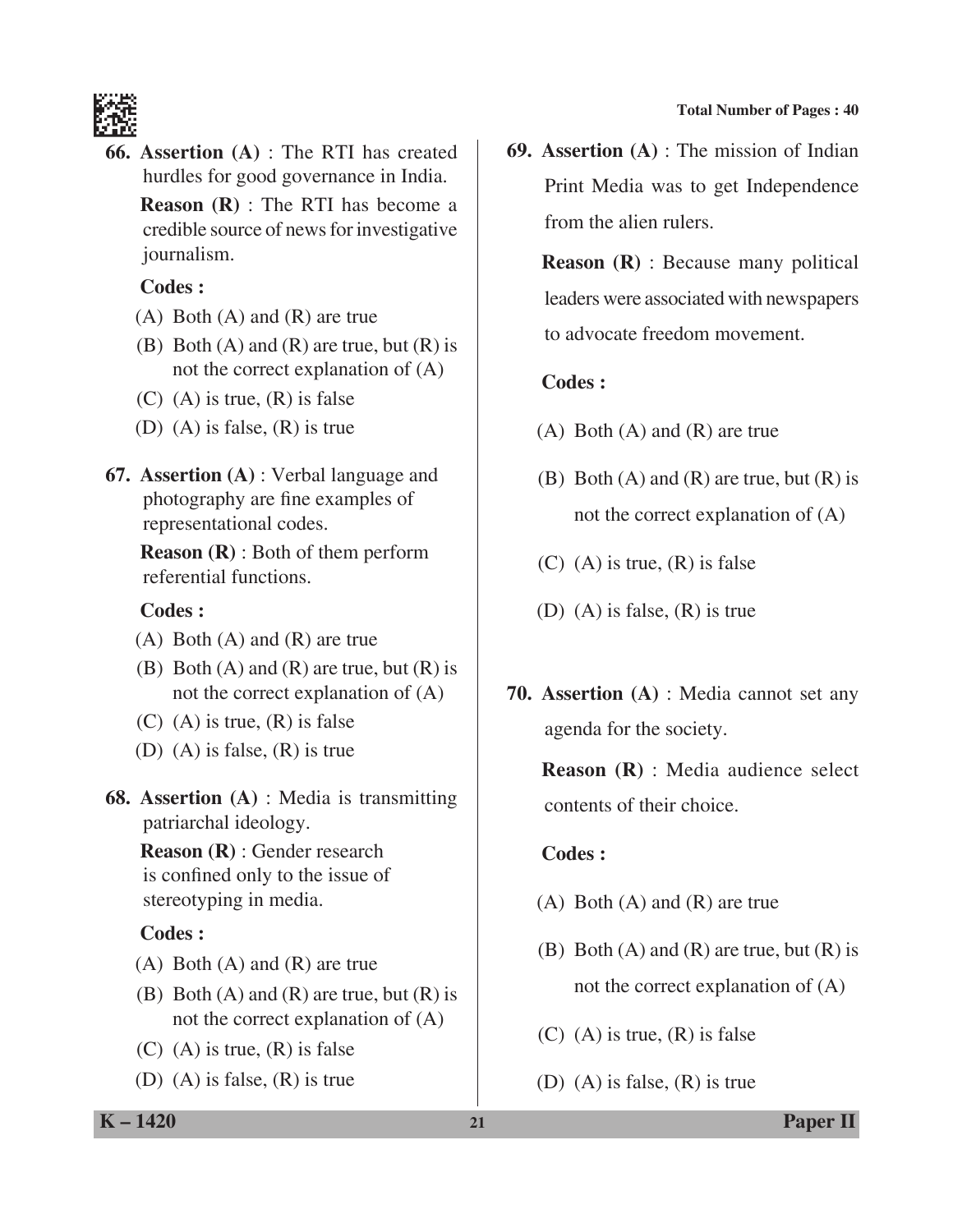

71. ಹೇಳಿಕೆ (A) : ಸಮೂಹ ಸಂವಹನಕ್ಕಿಂತ ಭಿನ್ನವಾಗಿ ಹೋಗಲಕ್ಷಣಶಾಸ್ತ್ರವು ಸೂಕ್ಷ್ಮವಾದ ವಿಧಾನಕ್ಕೆ ಆದ್ಯತೆ ನೀಡುತ್ತದೆ.  $\overline{\textbf{F}}$ ವಣ (**R**) : ರೋಗಲಕ್ಷಣಶಾಸ್ತ್ರದಲ್ಲಿ

ಬರವಣಿಗೆಯನ್ನು ನಿಖರವಾಗಿ ನಾಶಮಾಡುವುದಕ್ಕೆ ಆದ್ಯತೆಯನ್ನು ನೀಡಲಾಗುತ್ತದೆ.

**ÓÜíPæàñÜWÜÙÜá :**

- (A) (A) ಮತ್ತು (R) ಎರಡೂ ಸರಿ
- (B) (A) ಮತ್ತು (R) ಎರಡೂ ಸರಿ, ಆದರೆ (A) ಕುರಿತಾಗಿ (R) ನೀಡಿದ ವಿವರಣೆ ಸರಿಯಾಗಿಲ್ಲ
- (C) (A) ಸರಿ, ಆದರೆ (R) ತಪ್ಪು
- (D) (A) ತಪ್ಪು, ಆದರೆ (R) ಸರಿ
- 72. ಹೇಳಿಕೆ (A) : ಸಾಮಾಜಿಕ ಮಾಧ್ಯಮದ ಬಳಕೆಯು ಜಾಗತಿಕ ಪ್ರವೃತ್ತಿಯಾಗಿದೆ.  $\overline{\textbf{F}}$ ರಣ (R) : ಸಾಮಾಜಿಕ ಮಾಧ್ಯಮದ ಬಳಕೆಯು ವಯಸ್ಸು, ಲಿಂಗ, ಸಂಸ್ಕೃತಿ ಮತ್ತು ಸಾಮಾಜಿಕ ಘನತೆಗಳೆಲ್ಲದರ ನಡುವಿನ ತಡೆಗಳನ್ನು ಮುರಿದು ಹಾಕುತ್ತದೆ.

ಸಂಕೇತಗಳು :

- (A) (A) ಮತ್ತು (R) ಎರಡೂ ಸರಿ
- (B) (A) ಮತ್ತು (R) ಎರಡೂ ಸರಿ, ಆದರೆ (A) ಕುರಿತಾಗಿ (R) ನೀಡಿದ ವಿವರಣೆ ಸರಿಯಾಗಿಲ್ಲ
- (C) (A) ಸರಿ, ಆದರೆ (R) ತಪ್ಪು
- (D) (A) ತಪು, ಆದರೆ (R) ಸರಿ

**73. ಹೇಳಿಕೆ (A) : ಯುವ ಪೀಳಿಗೆಯ ಬರವಣಿಗೆಯ** ಕೌಶಲ್ಯಗಳ ಮೇಲೆ ಋಣಾತ್ಮಕ ಪ್ರಭಾವವನ್ನು ಬೀರುವ ಕಾರಣಗಳಲ್ಲಿ ಆಧುನಿಕ ಮಾಧ್ಯಮವು ಒಂದಾಗಿದೆ.

> $\overline{\textbf{F}}$ ಾರಣ $(\textbf{R})$  : ಆಧುನಿಕ ಮಾಧ್ಯಮವು ಬರವಣಿಗೆಯ ಕಲೆಯನ್ನು ಪರಿವರ್ತಿಸಿದೆ.

ಸಂಕೇತಗಳು :

- (A) (A) ಮತ್ತು (R) ಎರಡೂ ಸರಿ
- (B) (A) ಮತ್ತು (R) ಎರಡೂ ಸರಿ, ಆದರೆ (A) ಕುರಿತಾಗಿ (R) ನೀಡಿದ ವಿವರಣೆ ಸರಿಯಾಗಿಲ್ಲ
- (C) (A) ಸರಿ, ಆದರೆ (R) ತಪ್ಪು
- (D) (A) ತಪು, ಆದರೆ (R) ಸರಿ
- 74. ಹೇಳಿಕೆ (A) : ಇತ್ತೀಚಿನ ವರ್ಷಗಳಲ್ಲಿ ಪಾಶ್ಚಾತ್ಯ ಮುದ್ರಣಾಲಯಗಿಂತ ಭಾರತದ ಮುದ್ರಣಾಲಯವು ಸಾಕಷ್ಟು ವಿಶಿಷ್ಠವಾಗಿದೆ.  $\overline{\textbf{F}}$ ರಣ (R) : ಪ್ರಕಟಣೆಗಳ ಸಂಖ್ಯೆ ಮತ್ತು ವಿತರಣೆಗಳ ವಿಷಯದಲ್ಲಿ ಭಾರತೀಯ ಮುದ್ರಣಾಲಯವು ಪರಿಣಾಮಾತ್ಮಕ ಏಳಿಗೆಯನ್ನು ನೋಂದಾಯಿಸಿಕೊಂಡಿದೆ.

#### **ÓÜíPæàñÜWÜÙÜá :**

- (A) (A) ಮತ್ತು (R) ಎರಡೂ ಸರಿ
- (B) (A) ಮತ್ತು (R) ಎರಡೂ ಸರಿ, ಆದರೆ (A) ಕುರಿತಾಗಿ (R) ನೀಡಿದ ವಿವರಣೆ ಸರಿಯಾಗಿಲ್ಲ
- (C) (A) ಸರಿ, ಆದರೆ (R) ತಪ್ಪು
- (D) (A) ತಪ್ಪು, ಆದರೆ (R) ಸರಿ

**Paper II 22 K** – 1420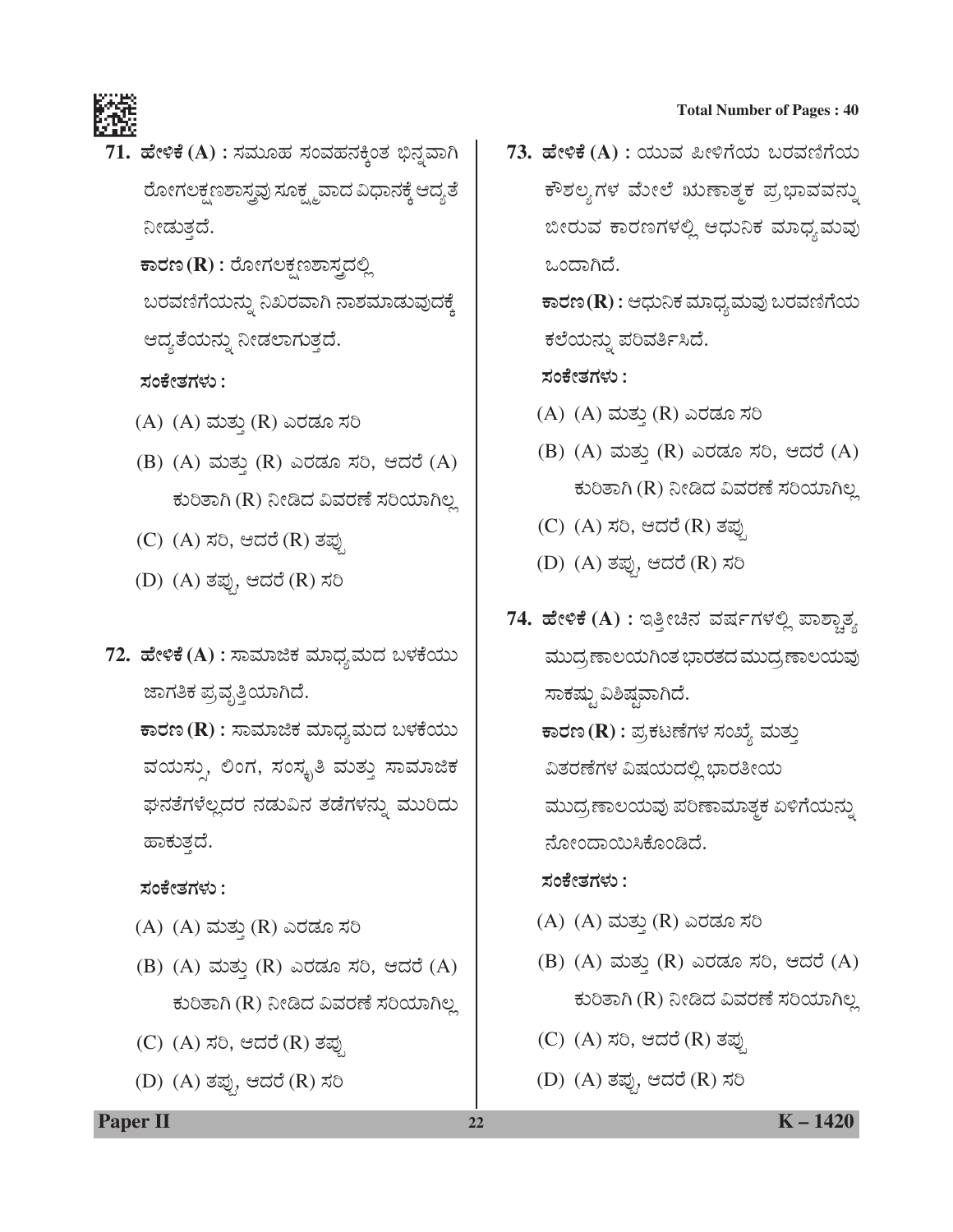

**71. Assertion (A)** : Unlike mass communication, semiology prefers a microscopic approach.

> **Reason (R)** : In semiology, the emphasis is on deconstruction of texts with precision.

## **Codes :**

- (A) Both (A) and (R) are true
- (B) Both  $(A)$  and  $(R)$  are true, but  $(R)$  is not the correct explanation of (A)
- $(C)$  (A) is true,  $(R)$  is false
- (D) (A) is false, (R) is true
- **72. Assertion (A)** : The social media usage has become a global trend.

 **Reason (R)** : Social media usage cut across the barriers of age, sex, culture and social status.

# **Codes :**

- (A) Both (A) and (R) are true
- (B) Both  $(A)$  and  $(R)$  are true, but  $(R)$  is not the correct explanation of (A)
- $(C)$  (A) is true,  $(R)$  is false
- (D) (A) is false, (R) is true

**73. Assertion (A)** : New media is one of the factors causing negative impact on writing skills of the younger generation.

> **Reason (R)** : New media has altered the art of writing.

## **Codes :**

- (A) Both (A) and (R) are true
- (B) Both  $(A)$  and  $(R)$  are true, but  $(R)$  is not the correct explanation of (A)
- $(C)$  (A) is true,  $(R)$  is false
- (D) (A) is false, (R) is true
- **74. Assertion (A)** : The Indian Press has become quite distinct from the Western Press during the last few years.

 **Reason (R)** : The Indian Press has registered a quantitative jump in terms of number of publications and circulation.

# **Codes :**

- (A) Both (A) and (R) are true
- (B) Both  $(A)$  and  $(R)$  are true, but  $(R)$  is not the correct explanation of (A)
- $(C)$  (A) is true,  $(R)$  is false
- (D) (A) is false, (R) is true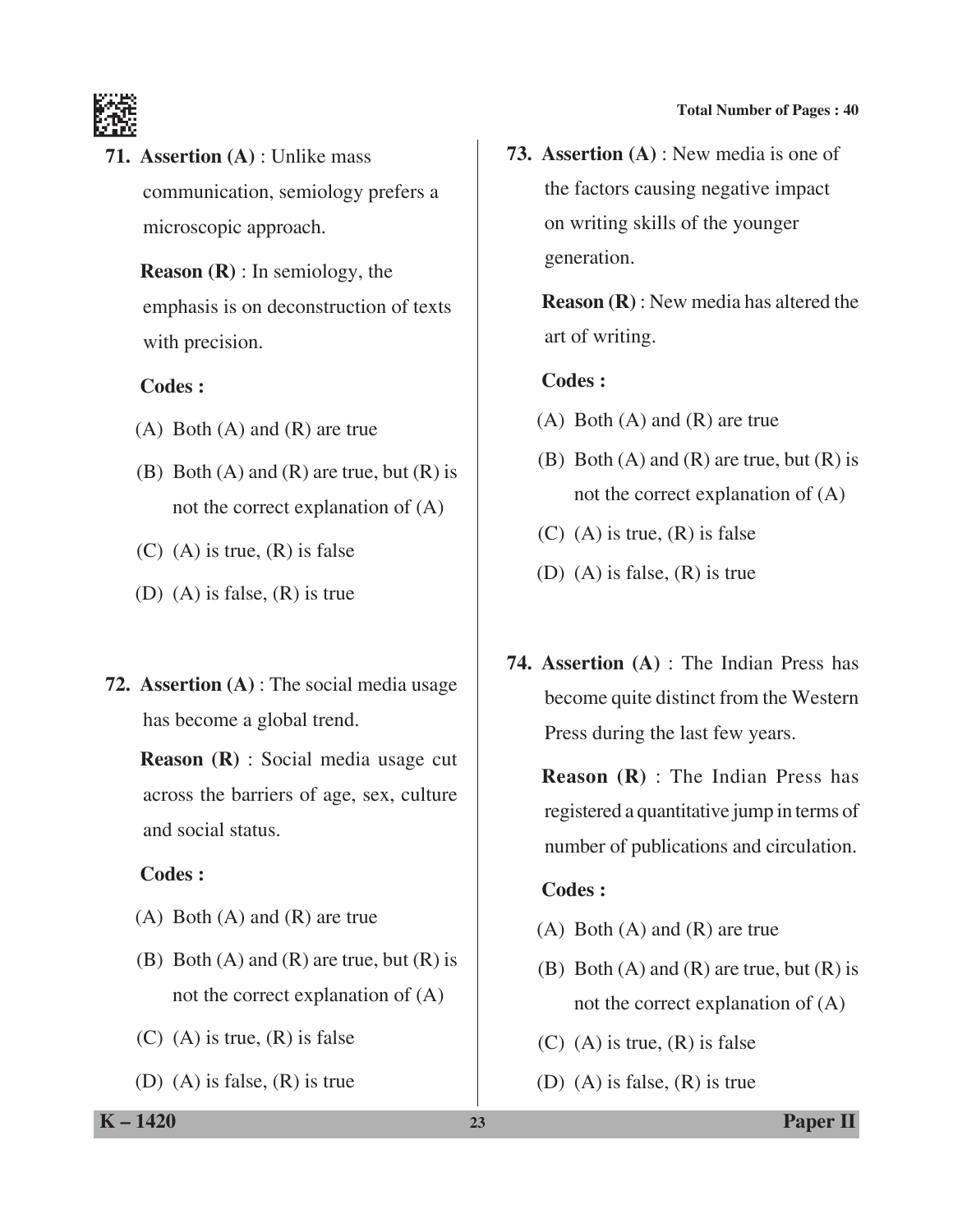



- ${\bf 75.}$  ಹೇಳಿಕೆ (A) : ಪ್ರಸ್ತುತ ಭಾರತದಲ್ಲಿ ಕಿರುಚಿತ್ರಗಳ ತಯಾರಿಕೆಯು ಉಕ್ತೇರಿದೆ.  $\overline{P}$ ಕಾರಣ (R) : ಕಿರುಚಿತ್ರಗಳನ್ನು ತಯಾರಿಸಲು ಅಗತ್ಯ ವಿರುವ ತಂತ್ರ ಜ್ಞಾನವನ್ನು ಸುಲಭವಾಗಿ ಮತ್ತು ಕಡಿಮೆ ವೆಚ್ಚದಲ್ಲಿ ಪಡೆಯಬಹುದಾಗಿದೆ. ಸಂಕೇತಗಳು :
	- (A) (A) ಮತ್ತು (R) ಎರಡೂ ಸರಿ
	- (B) (A) ಮತ್ತು (R) ಎರಡೂ ಸರಿ, ಆದರೆ (A) ಕುರಿತಾಗಿ (R) ನೀಡಿದ ವಿವರಣೆ ಸರಿಯಾಗಿಲ್ಲ
	- (C) (A) ಸರಿ, ಆದರೆ (R) ತಪು
	- (D) (A) ತಪು, ಆದರೆ (R) ಸರಿ
- 76. ಭಾರತದಲ್ಲಿ ರೇಡಿಯೋದ ಬೆಳವಣಿಗೆಗಳನ್ನು ಕೆಳಗೆ ನೀಡಿದ ಪಟ್ಟಿಯಿಂದ ಸರಿಯಾದ ಕಾಲಾನುಕ್ರಮದಲ್ಲಿ ಪಟ್ಟಿ ಮಾಡಿರಿ.
	- I. ಐಬಿಸಿ ಅಖಿಲ ಭಾರತ ರೇಡಿಯೋ ಆಯಿತು
	- II. ಭಾರತೀಯ ಆಕಾಶವಾಣಿ ಪ್ರಸರಣ ಸೇವೆ
	- III. ಬಾಂಬೆ ರೇಡಿಯೋ ಕ್ಲಬ್
	- IV. ಭಾರತೀಯ ಆಕಾಶವಾಣಿ ಪ್ರಸರಣ ಕಂಪೆನಿ **ÓÜíPæàñÜWÜÙÜá :**
	- $(A)$  III IV II I  $(B)$  II III IV I  $(C)$  I II III IV  $(D)$  III II IV I
- 77. ಅಬ್ರಹಾಮ್ ಮಾಸ್ದೋರವರ ಅಗತ್ತತೆಗಳ ಶ್ರೇಣಿ ವ್ಯವಸ್ಥೆಯ ಸರಿಯಾದ ಕ್ರಮವನ್ನು ಗುರುತಿಸಿ.
	- (A) ಸುರಕ್ಷೆ–ಮನೋವೈಜ್ಞಾನಿಕ–ಸಂಬಂಧಿಸಿದ್ದು– ಮಾನ್ಯತೆ–ಸ್ವಯಂ ನೈಜಗೊಳಿಸುವಿಕೆ
	- (B) ಮನೋವೈಜ್ಞಾನಿಕ-ಸಂಬಂಧಿಸಿದ್ದು-ಸುರಕ್ಷೆ-ಸ್ತಯಂ ನೈಜಗೊಳಿಸುವಿಕೆ–ಮಾನ್ಯತೆ
	- (C) ಮನೋವೈಜ್ಞಾನಿಕ-ಸುರಕ್ಷೆ–ಸ್ವಯಂ ನೈಜಗೊಳಿಸುವಿಕೆ–ಸಂಬಂಧಿಸಿದ್ದು–ಮಾನ್ಯತೆ
	- (D) ಮನೋವೈಜ್ಞಾನಿಕ-ಸುರಕ್ಷೆ-ಸಂಬಂಧಿಸಿದ್ದು-ಮಾನ್ಯತೆ–ಸ್ತಯಂ ನೈಜಗೊಳಿಸುವಿಕೆ

**78.** ಫಿಲಿಪ್ ಸಿ. ಕೋಟ್ಜರ್**ರು ಪ್ರತಿಪಾದಿಸಿದ ಸಾಮಾಜಿ**ಕ ವಿಕ್ರಯ ಮಾದರಿಯ ಸರಿಯಾದ ಅನುಕ್ರಮವನ್ನು ಗುರುತಿಸಿ.

- (A) ಕ್ರಿಯೆ-ಮೌಲ್ಯಗಳು-ಗ್ರಹಿಕೆ-ನಡವಳಿಕೆ
- (B) ಗ್ರಹಿಕೆ–ಕ್ರಿಯೆ–ನಡವಳಿಕೆ–ಮೌಲ್ಯಗಳು
- (C) ಮೌಲ್ಯಗಳು-ಗ್ರಹಿಕೆ-ನಡವಳಿಕೆ-ಕ್ರಿಯೆ
- (D) ನಡವಳಿಕೆ–ಮೌಲ್ಯಗಳು–ಕ್ರಿಯೆ–ಗ್ರಹಿಕೆ
- 79. ಕೆಳಗೆ ಹೆಸರಿಸಿದ ದಿನಪತ್ರಿಕೆಗಳನ್ನು ಅವುಗಳ ಪ್ರಕಟಣೆಯ ವರ್ಷಕ್ಕೆ ಅನುಗುಣವಾಗುವ ಕ್ರಮದಲ್ಲಿ ಬರೆಯಿರಿ.
	- I. ದಿ ಇಂಡಿಯನ್ ಎಕ್ ಪ್ರೆಸ್
	- II. ಟೈಮ್ಸ್ ಆಫ್ ಇಂಡಿಯಾ
	- III. ದಿ ಮೈಲ್
	- IV. ದಿ ಸ್ಪೇಟ್ ಮ್ಯಾನ್

# ಸಂಕೇತಗಳು :

 $(A)$  I II III IV  $(B)$  IV I II III  $(C)$  II III IV I (D) III IV I II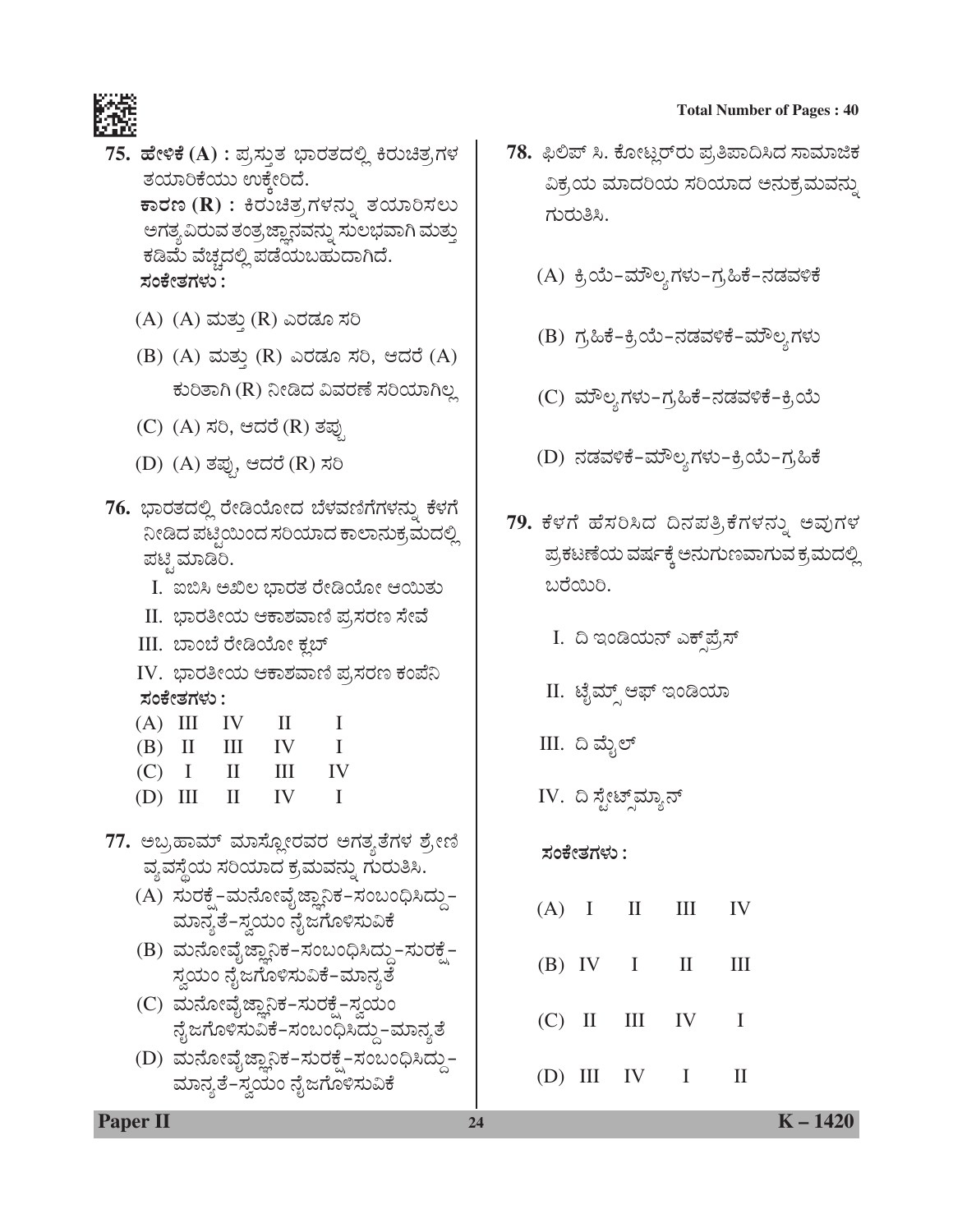

**75. Assertion (A)** : There is a surge in making short films in India recently.

 **Reason (R)** : The technology needed for making short films is easily and cheaply available.

#### **Codes :**

- (A) Both (A) and (R) are true
- (B) Both  $(A)$  and  $(R)$  are true, but  $(R)$  is not the correct explanation of (A)
- $(C)$  (A) is true,  $(R)$  is false
- (D) (A) is false, (R) is true
- **76.** Chronologically list the following developments of radio in India.
	- I. IBC became All India Radio
	- II. The Indian Broadcasting Service
	- III. Radio Club of Bombay
	- IV. The Indian Broadcasting Company

#### **Codes :**

|  | $(A)$ III IV II |                   | $\mathbf{L}$ |
|--|-----------------|-------------------|--------------|
|  |                 | $(B)$ II III IV I |              |
|  |                 | $(C)$ I II III    | IV           |
|  |                 | $(D)$ III II IV I |              |

## **77.** Identify the correct order of Abraham Maslow's Hierarchy of needs

- (A) Safety Psychological Belonging Esteem – Self actualization
- (B) Psychological Belonging Safety Self actualization – Esteem
- (C) Psychological Safety Self actualization – Belonging – Esteem
- (D) Psychological Safety Belonging Esteem – Self actualization

**78.** Identify the correct sequence of the Social Marketing Model propounded by Philip C. Kotler.

- (A) Action Values Cognition Behaviour
- (B) Cognition Action Behaviour Values
- (C) Values Cognition Behaviour Action
- (D) Behaviour Values Action Cognition
- **79.** Arrange the following newspapers according to their year of publication.
	- I. The Indian Express
	- II. Times of India
	- III. The Mail
	- IV. The Statesman

#### **Codes :**

|  | $(A)$ I II III IV |  |
|--|-------------------|--|
|  | $(B)$ IV I II III |  |
|  | $(C)$ II III IV I |  |
|  | (D) III IV I II   |  |

**K – 1420 25 Paper II**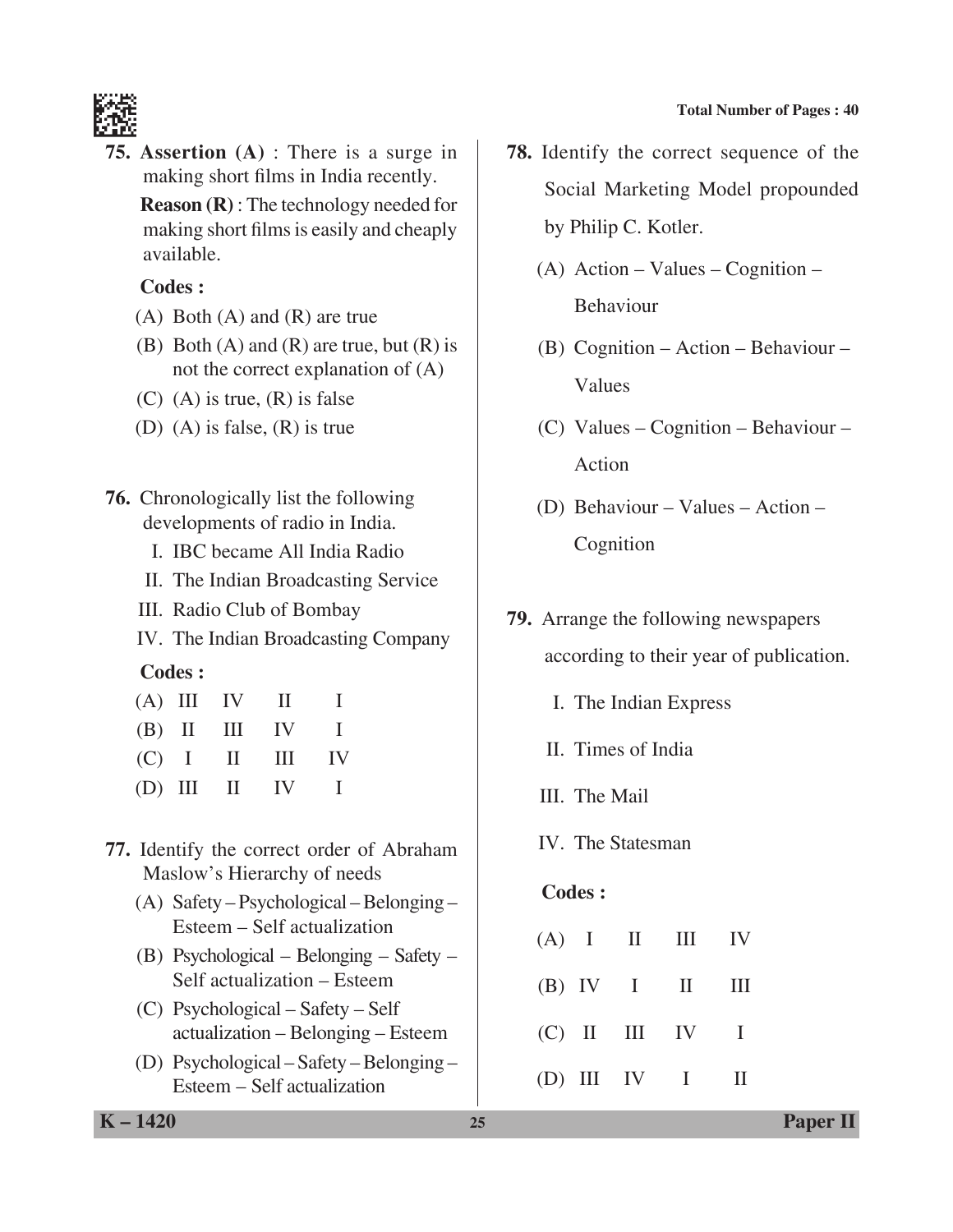

- 80. ಕೆಳಗೆ ಹೆಸರಿಸಿದ ಕನ್ನಡದ ಮಾಸಪತ್ರಿ ಕೆಗಳನ್ನು ಅವುಗಳ ಪ್ರಕಟಣೆಯ ವರ್ಷಕ್ಕೆ ಅನುಗುಣವಾಗುವಂತೆ ಸರಿಯಾಗಿ ಬರೆಯಿರಿ.
	- I. ಮಯೂರ
	- II. ತರಂಗ
	- III. ಕಸ್ತೂರಿ
	- $IV.$  ಸುಧಾ

#### **ÓÜíPæàñÜWÜÙÜá :**

|  | $(A)$ III IV I II |  |
|--|-------------------|--|
|  | $(B)$ IV I II III |  |
|  | $(C)$ I II III IV |  |
|  | $(D)$ II III IV I |  |

# 81. ಸರಿಯಾದ ಕ್ರಮವನ್ನು ಗುರುತಿಸಿ ಬರೆಯಿರಿ.

- (A) ಸೀನ್, ಸೀಕ್ಕೆನ್ , ಫ್ರೇಮ್, ಶಾಟ್, ಫಿಲ್ಮ್
- (B) ಫಿಲ್ಮ್, ಸೀನ್, ಫ್ರೇಮ್, ಶಾಟ್, ಸೀಕ್ವೆನ್ಸ್
- (C) ಫ್ರೇಮ್, ಶಾಟ್, ಸೀನ್, ಸೀಕ್ವೆನ್ಸ್, ಫಿಲ್ಮ್
- (D) ಫೈಂಮ್, ಸೀನ್, ಸೀಕ್ವೆನ್<sub>,</sub> ಶಾಟ್, ಫಿಲ್ಮ್
- 82. ಮುದ,ಣಾಲಯದ ವಿಕಸನದ ಸರಿಯಾದ ಅನುಕ್ರಮವನ್ನು ಗುರುತಿಸಿ.
	- (A) ರೋಟರಿ, ಸಿಲಿಂಡರ್, ಟ್ರೆಡಲ್, ಆಫ್ಷೆಟ್
	- (B) ಸಿಲಿಂಡರ್, ರೋಟರಿ, ಟ್ರೆಡಲ್, ಆಫ್ಷೆಟ್
	- (C) ಟೆ,ಡಲ್, ರೋಟರಿ, ಸಿಲಿಂಡರ್, ಆಫೆಟ್
	- (D) ಟೈಡಲ್, ಸಿಲಿಂಡರ್, ರೋಟರಿ, ಆಫೈಟ್
- ${\bf 83.}$  ವಾಲ್ಟ್ ರೊಸ್ಪೋ ಪ್ರತಿಪಾದಿಸಿದ ಬೆಳವಣಿಗೆಯ ಸರಿಯಾದ ಕ್ರಮಗತಿಯನ್ನು ಗುರುತಿಸಿ.
	- (A) ಸಾಂಪ್ರದಾಯಿಕ ಸಮಾಜ, ಪೌ,ಢತೆಗೆ ಆಂತರಿಕ ಪ್ರಚೋದನೆ, ಮೇಲೇಳಲು ಪೂರ್ವಭಾವಿ ಷರತ್ತುಗಳು, ಮೇಲೇಳು, ಸಾಮೂಹಿಕ ಬಳಕೆಯ ಯುಗ
	- (B) ಸಾಂಪ,ದಾಯಿಕ ಸಮಾಜ, ಸಾಮೂಹಿಕ ಬಳಕೆಯ ಯುಗ, ಮೇಲೇಳು, ಪೌ,ಢತೆಗೆ ಆಂತರಿಕ ಪ್ರಚೋದನೆ, ಮೇಲೇಳಲು ಪೂರ್ವಭಾವಿ ಷರತ್ತುಗಳು
	- (C) ಸಾಂಪ,ದಾಯಿಕ ಸಮಾಜ, ಮೇಲೇಳಲು ಪೂರ್ವಭಾವಿ ಷರತ್ತುಗಳು, ಮೇಲೇಳು, ಪ್ರೌಢತೆಗೆ ಆಂತರಿಕ ಪ್ರಚೋದನೆ, ಸಾಮೂಹಿಕ ಬಳಕೆಯ ಯುಗ
	- (D) ಸಾಂಪ್ರದಾಯಿಕ ಸಮಾಜ, ಮೇಲೇಳಲು ಪೂರ್ವಭಾವಿ ಷರತ್ತುಗಳು, ಪ್ರೌಢತೆಗೆ ಆಂತರಿಕ ಪ್ರಚೋದನೆ, ಸಾಮೂಹಿಕ ಬಳಕೆಯ ಯುಗ, ಮೇಲೇಳು
- 84. ಕೆಳಗೆ ಸೂಚಿಸಿದ ದಿನಪತ್ರಿಕೆಗಳ ಪರಿಚಲನೆಯನ್ನು (ಎಬಿಸಿ-ಜನವರಿ-ಜೂನ್ 2019 ಮಾಹಿತಿಯನುಸಾರ) ಅವರೋಹಣ ಕ,ಮದಲ್ಲಿ ವ್ಯವಸ್ಥಾಪಿಸಿ. I. ಸಂಯುಕ ಕರ್ನಾಟಕ II. ಉದಯವಾಣಿ III. ವಿಜಯ ಕರ್ನಾಟಕ IV. ಕನ್ನಡಪ್ರಭ  **ÓÜíPæàñÜWÜÙÜá :**   $(A)$  II III IV I  $(B)$  III II IV I (C) I III IV II  $(D)$  IV III II I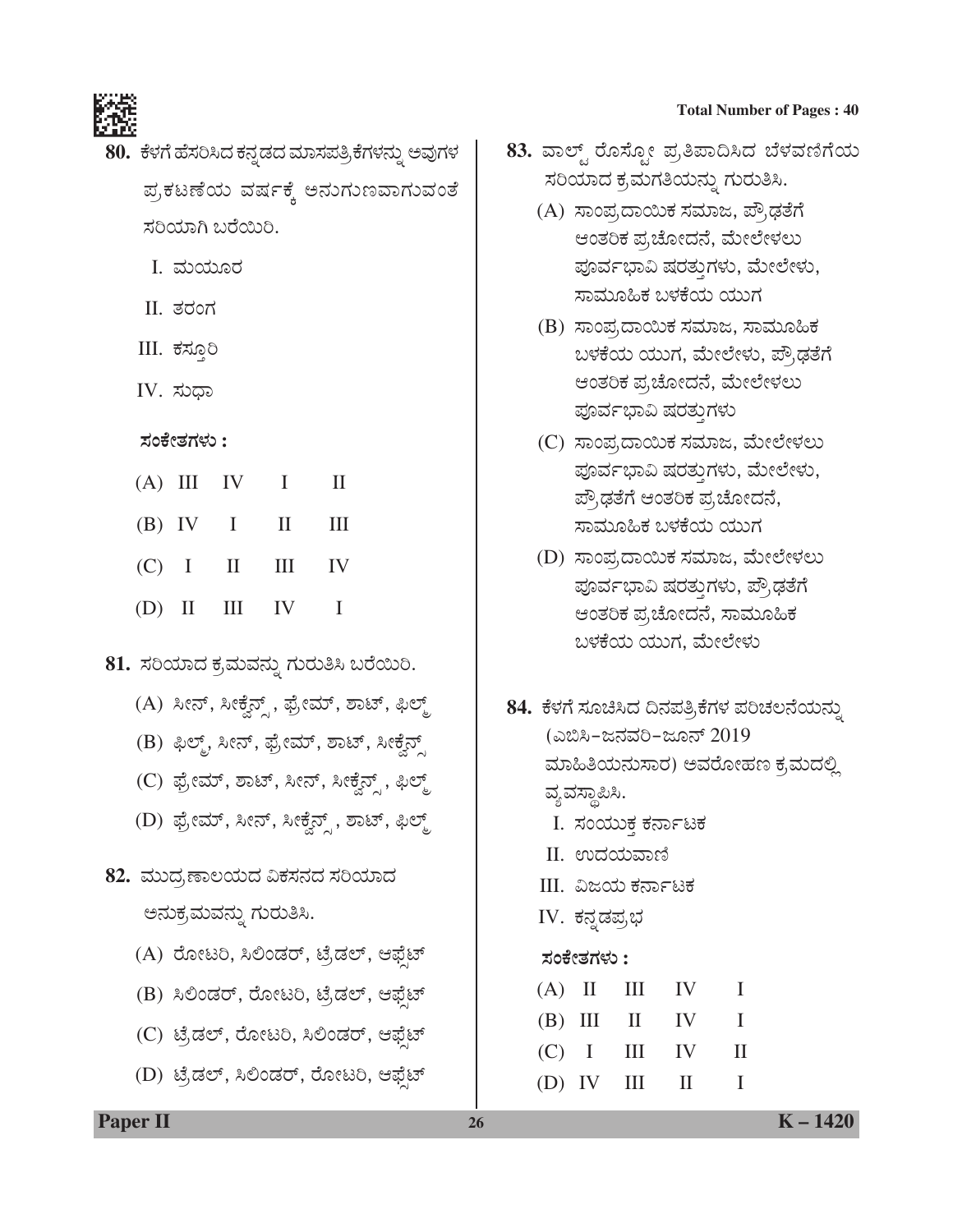

- **80.** Arrange the following Kannada magazines according to their year of publication.
	- I. Mayura
	- II. Taranga
	- III. Kasturi
	- IV. Sudha

# **Codes :**

|  | $(A)$ III IV I II |  |
|--|-------------------|--|
|  | $(B)$ IV I II III |  |
|  | $(C)$ I II III IV |  |
|  | (D) II III IV I   |  |

- **81.** Identify the correct sequence from the following :
	- (A) Scene, Sequence, Frame, Shot, Film
	- (B) Film, Scene, Frame, Shot, Sequence
	- (C) Frame, Shot, Scene, Sequence, Film
	- (D) Frame, Scene, Sequence, Shot, Film
- **82.** Identify the correct sequence of evolution of printing press.
	- (A) Rotary, Cylinder, Treddle, Offset
	- (B) Cylinder, Rotary Treddle, Offset
	- (C) Treddle, Rotary, Cylinder, Offset
	- (D) Treddle, Cylinder, Rotary, Offset
- **83.** Identify the correct sequence of growth as propounded by Walt Rostow.
	- (A) Traditional Society, Drive to Maturity, Pre-conditions for take-off, Take-off, Age of Mass Consumption
	- (B) Traditional Society, Age of Mass Consumption, Take-off, Drive to Maturity, Pre-conditions for takeoff
	- (C) Traditional Society, Pre-conditions for take-off, Take-off, Drive to Maturity, Age of Mass consumption
	- (D) Traditional society, Pre-conditions for take-off, Drive to Maturity, Age of Mass Consumption, Take-off
- **84.** Arrange the following newspapers circulation (as per ABC-Jan.-June 2019 data) in descending order.
	- I. Samyukta Karnataka
	- II. Udayavani
	- III. Vijaya Karnataka
	- IV. Kannada Prabha

# **Codes :**

|  |                 | $(A)$ II III IV   | л.           |
|--|-----------------|-------------------|--------------|
|  |                 | $(B)$ III II IV I |              |
|  |                 | $(C)$ I III IV    | H            |
|  | $(D)$ IV III II |                   | and a string |

**K – 1420 27 Paper II**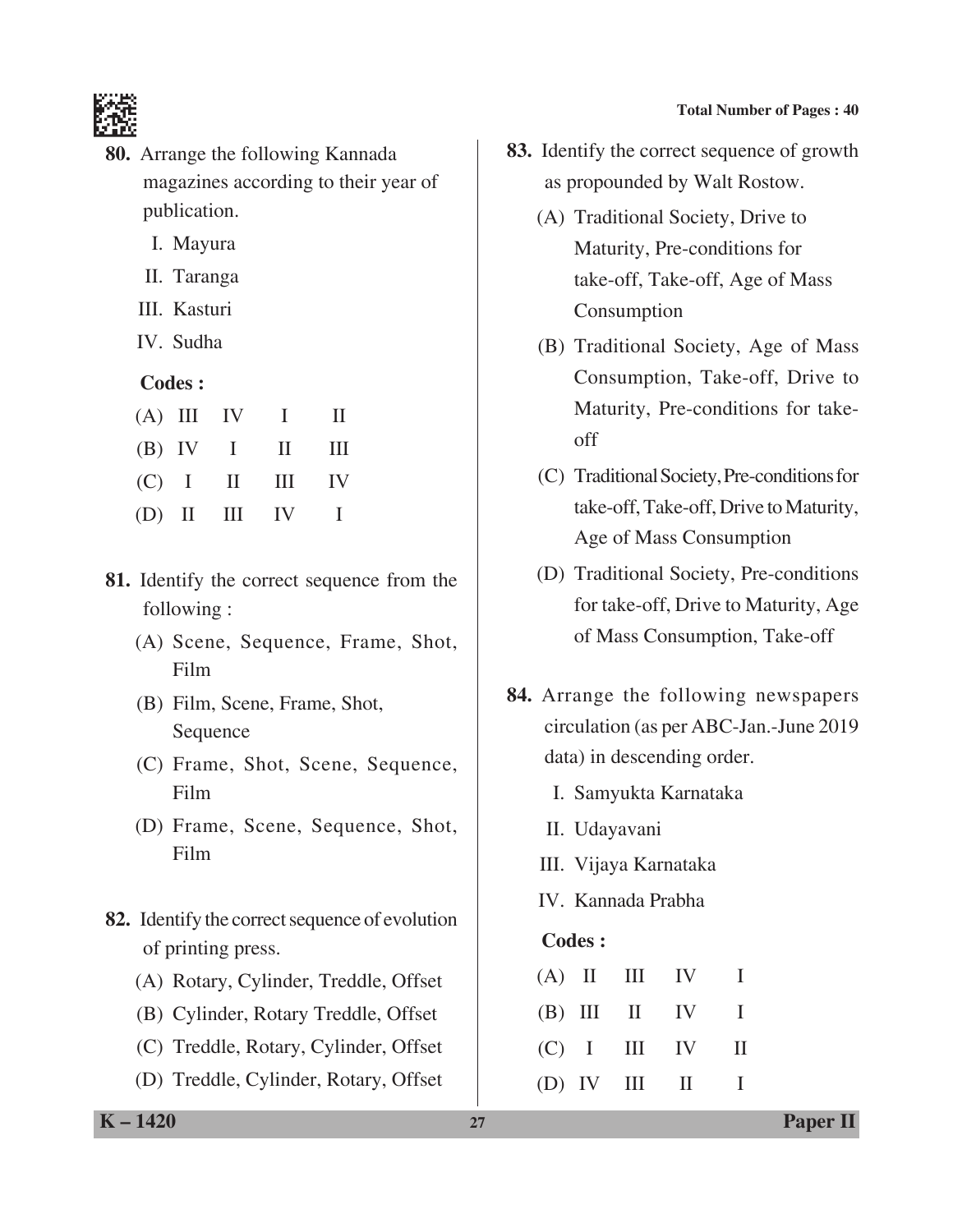**Total Number of Pages : 40**<br> **Total Number of Pages : 40**<br> **Total Number of Pages : 40** 

**86.** ಪಟ್ಟಿ – I ನ್ನು ಪಟ್ಟಿ – II ರೊಂದಿಗೆ ಸರಿಯಾಗಿ



| 85.  ಕೆಳಗಿನವುಗಳನ್ನು ಜೋಡಿಸಿ ಬರೆಯಿರಿ : |  |  |
|--------------------------------------|--|--|
|                                      |  |  |

|                 | ಪಟಿೖ– I                                                       |                |                             | ಪಟಿ ಸೆ  – II                                      |                                                              |    |                | ಜೋಡಿಸಿ :       |                                                 |                                  |                                          |                                                            |
|-----------------|---------------------------------------------------------------|----------------|-----------------------------|---------------------------------------------------|--------------------------------------------------------------|----|----------------|----------------|-------------------------------------------------|----------------------------------|------------------------------------------|------------------------------------------------------------|
|                 | a. ಮ್ಯಾಜಿಕ್ ಬುಲೆಟ್   1. ಸಾಮೂಹಿಕ<br>ಸಿದ್ಧಾಂತ                   |                |                             | ಸಂದೇಶಗಳು<br>ಸಾಗುವುದಿಲ್ಲ                           | ಕಳುಹಿಸಿದವರಿಂದ<br>ಪಡೆಯುವವರ<br>ಕಡೆ ನೇರವಾಗಿ                     |    |                | ಪಟ್ಟಿ – I      | a. ಎಎನ್ಒವಿಎ                                     |                                  | ಪಟ್ಟಿ – II<br>1. ಎರಡೂ<br>ಸಮೂಹಗಳ<br>ನಡುವೆ | ಪ್ರಾಮುಖ್ಯತೆಯನ್ನು                                           |
|                 | b. ಟೂ–ಸ್ಟೆಪ್ ಫ್ಲೋ      2.  ಮಾಹಿತಿಯನ್ನು<br>ಸಿದ್ಧಾಂತ            |                |                             | ಹಂಚಿ ಮತ್ತು<br>ನಂಬಿಕೆಗಳನ್ನು<br>ಪ್ರಭಾವಿಸುವ`<br>ಪರಸರ | ಹಂಚಿಕೊಳ್ಳುವ ಗುಣ                                              |    |                |                | b. ಚಿ–ಸ್ಕ್ವೇರ್ ಪರೀಕ್ಷ್ಗೆ 2. ಸ್ವತಂತ್ರವಾದ         |                                  | ನಿರ್ಧರಿಸಲು<br>ಅಂಕಿಅಂಶದ<br>ವಿಧಾನ<br>ಎರಡು  | ಬಳಕೆಯಾಗುವ                                                  |
|                 | c. ಮಲ್ಟಿ–ಸ್ಟೆಪ್ ಫ್ಲೋ    3.  ಒಬ್ಬ ವ್ಯಕ್ತಿಯ<br>ಸಿದ್ಧಾಂತ         |                |                             | ಪೂರೈಸಲು<br>ನಿರ್ದಿಷ್ಟ<br>ಸಕ್ರಿಯವಾಗಿ                | ಅಗತ್ಯತೆಗಳನ್ನು<br>ಮಾಧ್ಯಮವನ್ನು                                 |    |                |                |                                                 |                                  | ಮೂಲಗಳನ್ನು<br>ವಿಘಟಿಸಲು<br>ಬಳಸುವ           | ಅಥವಾ ಹೆಚ್ಚಿನ<br>ಚರಾಂಕಗಳಲ್ಲಿ<br>ಬದಲಾವಣೆಗಳ<br>ಅಂಕಿಅಂಶದ ವಿಧಾನ |
|                 | d. ಯೂಸಸ್ ಆ್ಯಂಡ್   4.  ಸಭೆಯ ಎಲ್ಲಾ<br>ಗ್ರಾಟಿಫಿಕೇಶನ್<br>ಸಿದ್ಧಾಂತ |                |                             | ಸಂದೇಶವನ್ನು<br>ರೀತಿಯಲ್ಲಿ                           | ಅನುಸರಿಸುವುದು<br>ಸದಸ್ಯರು ಒಂದು<br>ಪಡೆಯುತ್ತಾರೆ<br>ಮತ್ತು ಸಮಾನವಾದ |    | $d.$ ಟಿ−ಟೆಸ್ಟ್ |                | c. ಸ್ಟ್ಯಾಂಡರ್ಡ್         3. ವೀಕ್ಷಿತ<br>ಡೀವಿಯೇಶನ್ |                                  | ಮಾಪನ<br>4. ವ್ಯತ್ಯಾಸದ                     | ಪುನರಾವರ್ತನೆಯ<br>ವಿರುದ್ಧ ಅಪೇಕ್ಷಿತ<br>ಪುನರಾವರ್ತನೆಯ           |
|                 | ಸಂಕೇತಗಳು :                                                    |                |                             |                                                   | ನಡೆದುಕೊಳ್ಳುತ್ತಾರೆ                                            |    |                |                |                                                 |                                  | ವರ್ಗಮೂಲ                                  |                                                            |
|                 |                                                               | $\mathbf b$    |                             | d                                                 |                                                              |    |                | ಸಂಕೇತಗಳು :     |                                                 |                                  |                                          |                                                            |
| (A)             | a<br>$\overline{2}$                                           | $\overline{4}$ | $\mathbf c$<br>$\mathbf{1}$ | 3                                                 |                                                              |    |                | $\mathbf{a}$   | $\mathbf b$                                     | $\mathbf c$                      | $\mathbf d$                              |                                                            |
| (B)             | $\overline{4}$                                                | $\mathbf{1}$   | 3                           | $\overline{\phantom{a}}$                          |                                                              |    | (A)            | $\mathbf{1}$   | $\overline{2}$                                  | $\mathfrak{Z}$                   | $\overline{4}$                           |                                                            |
| (C)             | $\overline{4}$                                                | $\mathbf{1}$   | $\overline{2}$              | $\overline{3}$                                    |                                                              |    | (B)<br>(C)     | $\overline{2}$ | $4 \quad 1$<br>$\mathfrak{Z}$                   | $\overline{2}$<br>$\overline{4}$ | $\mathfrak{Z}$<br>$\mathbf{1}$           |                                                            |
| (D)             | $\mathfrak{Z}$                                                | $\overline{2}$ | $\mathbf{1}$                | $\overline{4}$                                    |                                                              |    | (D)            | $\overline{3}$ | $\overline{4}$                                  | $\mathbf{1}$                     | $\overline{2}$                           |                                                            |
| <b>Paper II</b> |                                                               |                |                             |                                                   |                                                              | 28 |                |                |                                                 |                                  |                                          | $K - 1420$                                                 |

 $\overline{\phantom{a}}$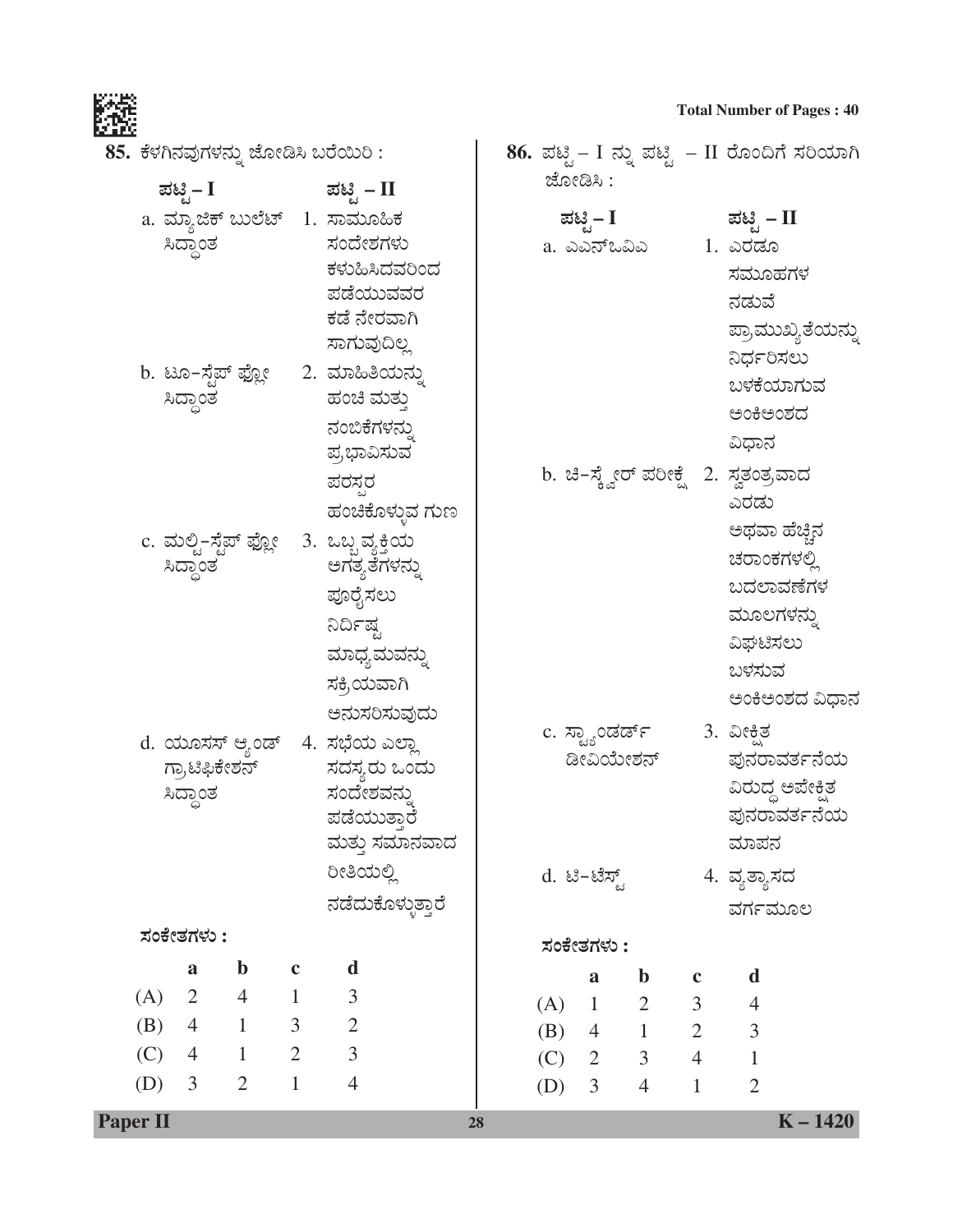

| <b>85.</b> Match the following : |                 |                  |                |                                |    |     |                |                |                | 86. Match the List $- I$ with List $- II$ : |                 |
|----------------------------------|-----------------|------------------|----------------|--------------------------------|----|-----|----------------|----------------|----------------|---------------------------------------------|-----------------|
|                                  | $List-I$        |                  |                | $List - II$                    |    |     | $List-I$       |                |                | $List - II$                                 |                 |
|                                  | a. Magic Bullet |                  |                | 1. Mass message                |    |     | a. ANOVA       |                |                | 1. a statistical                            |                 |
|                                  | Theory          |                  |                | don't directly                 |    |     |                |                |                | method used to                              |                 |
|                                  |                 |                  |                | move from                      |    |     |                |                |                | determine the                               |                 |
|                                  |                 |                  |                | senders to                     |    |     |                |                |                | level of                                    |                 |
|                                  |                 |                  |                | receivers                      |    |     |                |                |                | significance                                |                 |
|                                  |                 | b. Two-step flow |                | 2. A reciprocal                |    |     |                |                |                | between two                                 |                 |
|                                  | Theory          |                  |                | nature of                      |    |     |                |                |                | groups                                      |                 |
|                                  |                 |                  |                | sharing                        |    |     | b. Chi-square  |                |                | 2. a statistical                            |                 |
|                                  |                 |                  |                | information and                |    |     | test           |                |                | procedure used                              |                 |
|                                  |                 |                  |                | influencing                    |    |     |                |                |                | to breakdown                                |                 |
|                                  |                 |                  |                | beliefs                        |    |     |                |                |                | sources of                                  |                 |
|                                  |                 |                  |                | c. Multi-step flow 3. Actively |    |     |                |                |                | variation in two                            |                 |
|                                  | Theory          |                  |                | pursue a                       |    |     |                |                |                | or more                                     |                 |
|                                  |                 |                  |                | particular media               |    |     |                |                |                | independent                                 |                 |
|                                  |                 |                  |                | to satisfy one's               |    |     |                |                |                | variables                                   |                 |
|                                  |                 |                  |                | needs                          |    |     | c. Standard    |                |                | 3. A measurement                            |                 |
|                                  | d. Uses and     |                  |                | 4. All members of              |    |     | Deviation      |                |                | of observed                                 |                 |
|                                  | Gratification   |                  |                | an audience                    |    |     |                |                |                | frequencies vs                              |                 |
|                                  | Theory          |                  |                | receive                        |    |     |                |                |                | expected                                    |                 |
|                                  |                 |                  |                | messages and                   |    |     |                |                |                | frequencies                                 |                 |
|                                  |                 |                  |                | behave in the                  |    |     | d. T-test      |                |                | 4. The square root                          |                 |
|                                  |                 |                  |                | same way                       |    |     |                |                |                | of the variance                             |                 |
| <b>Codes:</b>                    |                 |                  |                |                                |    |     | <b>Codes:</b>  |                |                |                                             |                 |
|                                  | $\mathbf{a}$    | $\mathbf b$      | $\mathbf c$    | d                              |    |     | $\mathbf{a}$   | $\mathbf b$    | $\mathbf c$    | d                                           |                 |
| (A)                              | $\overline{2}$  | $\overline{4}$   | $\mathbf{1}$   | 3                              |    | (A) | $\mathbf{1}$   | $\overline{2}$ | $\mathfrak{Z}$ | $\overline{4}$                              |                 |
| (B)                              | $\overline{4}$  | $\mathbf{1}$     | $\overline{3}$ | $\sqrt{2}$                     |    | (B) | $\overline{4}$ | $\mathbf{1}$   | $\overline{2}$ | $\mathfrak{Z}$                              |                 |
| (C)                              | $\overline{4}$  | $\mathbf{1}$     | $\overline{2}$ | $\overline{3}$                 |    | (C) | $\overline{2}$ | 3              | $\overline{4}$ | $\mathbf{1}$                                |                 |
| (D)                              | $\mathfrak{Z}$  | $\overline{2}$   | $\mathbf{1}$   | $\overline{4}$                 |    | (D) | $\mathfrak{Z}$ | $\overline{4}$ | $\mathbf{1}$   | $\overline{2}$                              |                 |
| $K - 1420$                       |                 |                  |                |                                | 29 |     |                |                |                |                                             | <b>Paper II</b> |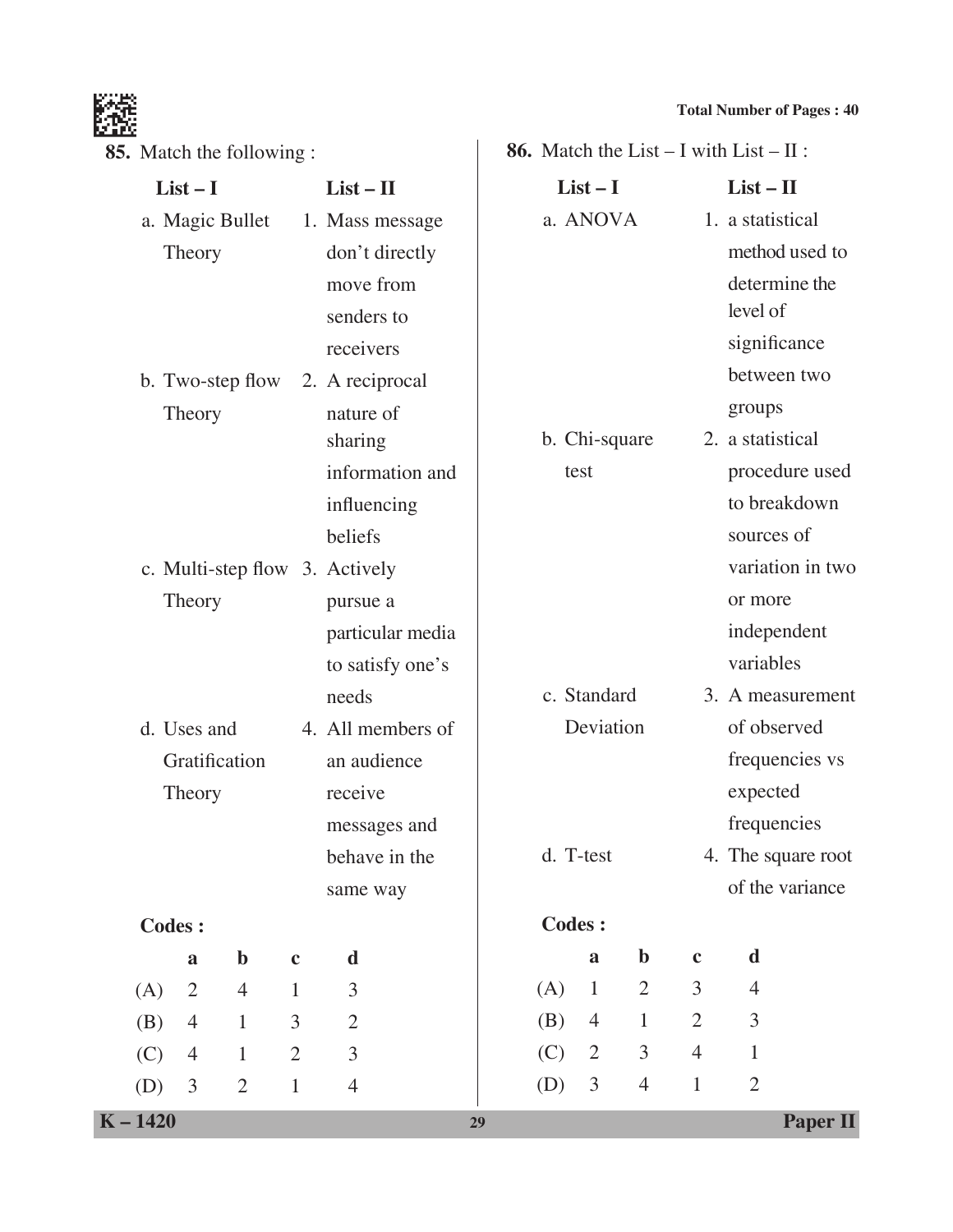**Total Number of Pages : 40**<br>**Total Number of Pages : 40**<br>References **89.** ಪಟ್ಟಿ – I ನ್ನು ಪಟ್ಟಿ – II ರೊಂದಿಗೆ ಸರಿಯಾಗಿ

| 87. ಕೆಳಗಿನವುಗಳನ್ನು ಸರಿಯಾಗಿ ಜೋಡಿಸಿ ಬರೆಯಿರಿ                                                                        | 89. ಪಟ್ಟಿ – I ನ್ನು ಪಟ್ಟಿ  – II ರೊಂದಿಗೆ ಸರಿಯಾಗಿ |                                |
|------------------------------------------------------------------------------------------------------------------|------------------------------------------------|--------------------------------|
| (66ನೆಯ ರಾಷ್ಟೀಯ ಚಲನಚಿತ್ರ ಪ್ರಶಸ್ತಿಗಳು,                                                                             | ಜೋಡಿಸಿ :                                       |                                |
| $2019$ :<br>ಪಟಿ – I<br>ಪಟಿ <i>–</i> II                                                                           | ಪಟ್ಟಿ – I                                      | ಪಟ್ಟಿ – II                     |
| (ಚಲನಚಿತ್ರಗಳು)<br>(ಪ್ರಶಸ್ತಿಗಳು)                                                                                   | a. ಹ್ಯಾಕ್ಟಿವಿಸಮ್                               | 1. ಮಾರಾಟ                       |
| a. ಅಂಧಾಧುನ್ 1. ಅತ್ತುತ್ತಮ ಮಲಯಾಳಂ                                                                                  |                                                |                                |
| ಚಲನಚಿತ್ರ                                                                                                         |                                                | ಮತ್ತು ವಿಕ್ರಯದ                  |
| b. ನಾತಿಚರಾಮಿ<br>2. ಅತ್ಯುತ್ತಮ                                                                                     |                                                | ಯಶಸಿಗಾಗಿ                       |
| ಅಸಾಮೀಸ್<br>ಚಲನೆಚಿತ್ರ                                                                                             |                                                | ಜನಪ್ರಿಯ                        |
| c. ಬುಲ್ಬುಲ್ ಕ್ಯಾನ್  3.  ಅತ್ಯುತ್ತಮ ಕನ್ನಡ                                                                          |                                                | ಸುದ್ದಿಗಳ ಕಥೆಯ                  |
| ಸಿಂಗ್ ಚಲನಚಿತ್ರ                                                                                                   |                                                | ಮೇಲೆ ಹೂಡಿಕೆ                    |
| d. ಸುದಾನಿ ಫ್ರಮ್   4. ಅತ್ಯುತ್ತಮ ಹಿಂದಿ                                                                             |                                                | ಮಾಡುವ ಅಭ್ಯಾಸ                   |
| ನೈಜೀರಿಯಾ ಚಲನಚಿತ್ರ                                                                                                | b. ಸ್ಪಿನ್ ಡಾಕ್ಟರ್ <b>ಗಳು</b> 2. ಇಲೆಕ್ಟಾನಿಕ್    |                                |
| ಸಂಕೇತಗಳು :                                                                                                       |                                                | ಕ್ರಿಯಾಶೀಲತೆಯು                  |
| d<br>$\mathbf{b}$<br>$\mathbf c$<br>a                                                                            |                                                | ಅಂತರ್ಜಾಲದಲ್ಲಿ                  |
| (A) $\begin{array}{ccc} 4 & 3 & 1 & 2 \\ (B) & 4 & 3 & 2 & 1 \\ (C) & 2 & 3 & 4 & 1 \end{array}$                 |                                                | ಸಂಭವಿಸುತ್ತಿರುತ್ತದೆ             |
| $\overline{3}$<br>$\overline{2}$<br>$(D)$ 4                                                                      | c. ಕ್ಲೌಡ್                                      | 3. ನಿರ್ದಿಷ್ಟ                   |
|                                                                                                                  |                                                | ದೃಷ್ಠಿಕೋನದಿಂದ                  |
| 88. ಕೆಳಗಿನವುಗಳನ್ನು ಸರಿಯಾಗಿ ಜೋಡಿಸಿ (ಅಕಾಡೆಮಿ<br>ಪ್ರಶಸ್ತಿಗಳು, 2020) :                                               |                                                | ಮಾಹಿತಿಯನ್ನು                    |
| ಪಟಿ – I<br>ಪಟಿ  – II                                                                                             |                                                | ವಿಶ್ಲೇಷಿಸುವ                    |
| (ಚಲನಚಿತ್ರಗಳು) (ಪ್ರಶಸ್ತಿ ವರ್ಗಗಳು)                                                                                 |                                                | ಮೂಲಕ                           |
| a. ಜೋಕರ್ 1. ಅತ್ಯುತ್ತಮ<br>ಚಲನಚಿತ್ರ                                                                                |                                                | ಅಭಿಪ್ರಾಯವನ್ನು                  |
| b. ಪ್ಯಾರಾಸೈಟ್     2.   ಅತ್ಯುತ್ತಮ ಸಹಾಯಕ                                                                           |                                                | ಪ್ರಭಾವಿಸುವ ವ್ಯಕ್ತಿ             |
| ಕಲಾವಿದನ ಪಾತ್ರ                                                                                                    |                                                |                                |
| c. ವನ್ಸ್ ಅಪಾನ್   3.  ಪ್ರಧಾನ ಪಾತ್ರದಲ್ಲಿ                                                                           | d. ನ್ಯೂಸ್ ಜ್ಯಾಕಿಂಗ್    4.  ಮಾಹಿತಿಯ             |                                |
| ಎ ಟೈಮ್ ಇನ್<br>ಅತ್ಯುತ್ತಮ ನಟ                                                                                       |                                                | ಸಂಗ್ರಹಣೆ                       |
| ಹಾಲಿವುಡ್                                                                                                         | ಸಂಕೇತಗಳು :                                     |                                |
| d. 1917<br>4. ಅತ್ಯುತ್ತಮ                                                                                          | $\mathbf b$<br>a                               | d<br>$\mathbf c$               |
| ಛಾಯಾಗ್ರಹಣ<br>ಸಂಕೇತಗಳು :                                                                                          | $\mathfrak{Z}$<br>(A)<br>$\overline{4}$        | $\overline{2}$<br>$\mathbf{1}$ |
| $\mathbf b$<br>$\mathbf d$<br>a<br>$\mathbf c$                                                                   |                                                |                                |
| $\overline{\mathbf{3}}$<br>$\begin{array}{c} 2 \\ 4 \end{array}$<br>(A)                                          | 2<br>$\mathfrak{Z}$<br>(B)                     | $\overline{4}$<br>$\mathbf{1}$ |
| $\begin{array}{ccc} 1 & 4 \\ 2 & 3 \\ 1 & 2 \end{array}$<br>$(B)$ 1<br>$\overline{\mathbf{3}}$<br>$\overline{4}$ | (C)<br>$\overline{2}$<br>$\mathbf{1}$          | 3<br>$\overline{4}$            |
| (C)<br>$\overline{4}$<br>$\overline{2}$<br>$\overline{3}$<br>(D)<br>$\mathbf{1}$                                 | (D)<br>$\mathbf{1}$<br>$\overline{4}$          | 3<br>$\overline{2}$            |
| Paper II<br>30                                                                                                   |                                                | $K - 1420$                     |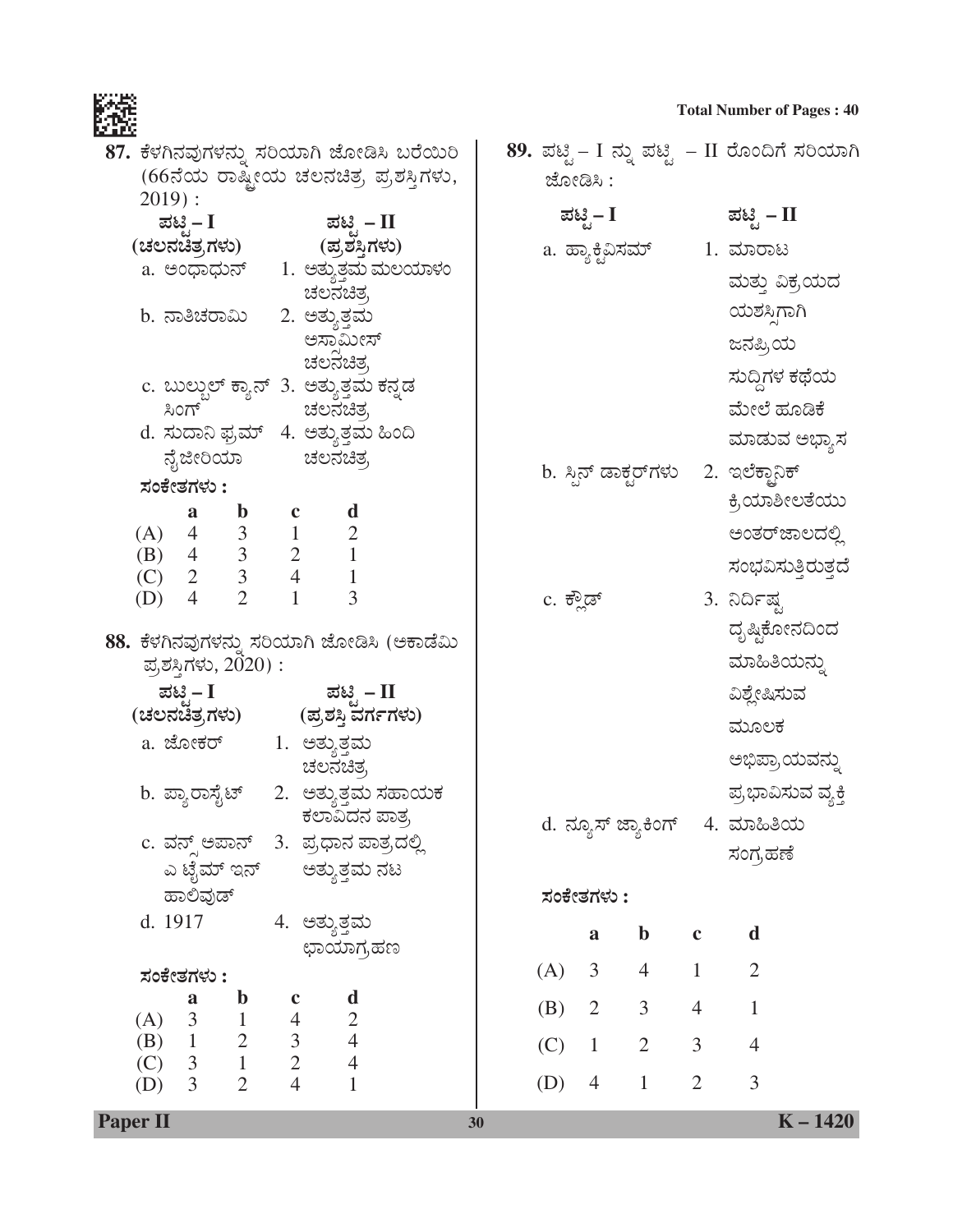

**89.** Match List – I with List – II :

| 87. Match the following (66 <sup>th</sup> National Film |
|---------------------------------------------------------|
| Awards, 2019):                                          |

**List – I List – II (Films) (Awards)** a. Andhadhun 1. Best Malayalam Film b. Nathicharami 2. Best Assamese Film c. Bulbul Can Sing 3. Best Kannada Film d. Sudani from 4. Best Hindi Film Nigeria  **Codes : a b c d** (A) 4 3 1 2 (B) 4 3 2 1 (C) 2 3 4 1 (D) 4 2 1 3 **88.** Match the following (Academy Awards, 2020) : **List – I List – II (Films) (Award Categories)** a. Joker 1. Best Picture b. Parasite 2. Best Actor in a supporting role c. Once upon 3. Best Actor in a a time in leading role Hollywood d. 1917 4. Best Cinematography  **Codes : a b c d**  $(A)$  3 1 4 2 (B) 1 2 3 4 (C) 3 1 2 4  $List-I$   $List-II$ a. Hactivism 1. The practice of capitalizing on the popularity of a news story to amplify your sales and marketing success b. Spin Doctors 2. Electronic activism usually taking place on the Internet c. Cloud 3. The person who influences opinion by interpreting information from a specific point of view d. News jacking 4. Storage of information  **Codes : a b c d**  $(A)$  3 4 1 2 (B) 2 3 4 1 (C) 1 2 3 4

(D) 3 2 4 1

**K – 1420 31 Paper II**

(D) 4 1 2 3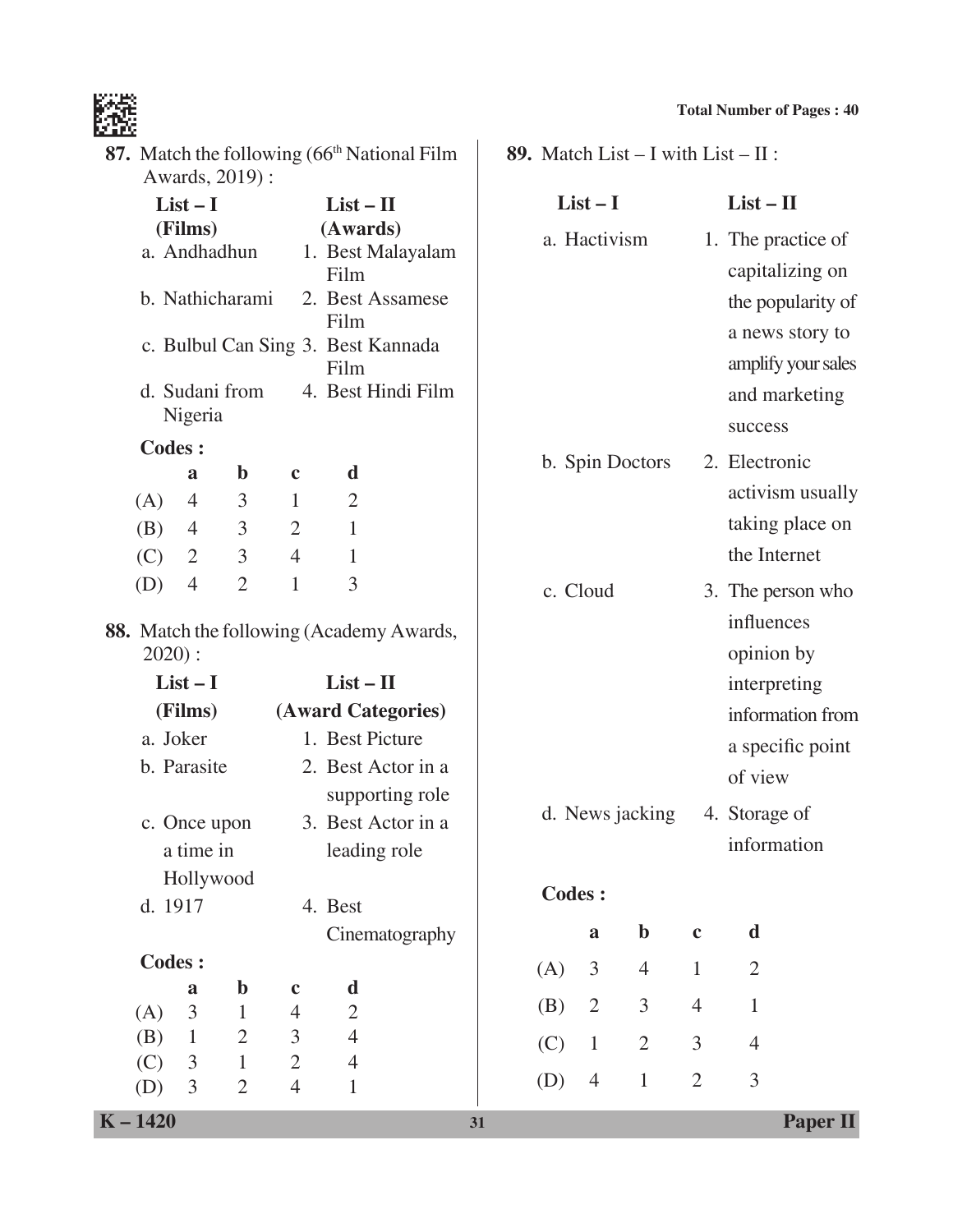| 20 L.X                                        |                                                  |             |                              |  |                 |              |                              |                           |                                      |  |  |
|-----------------------------------------------|--------------------------------------------------|-------------|------------------------------|--|-----------------|--------------|------------------------------|---------------------------|--------------------------------------|--|--|
| 90. ಪಟ್ಟಿ – I ನ್ನು ಪಟ್ಟಿ – II ರೊಂದಿಗೆ ಸರಿಯಾಗಿ |                                                  |             |                              |  |                 |              |                              |                           | 92. ಕೆಳಗಿನವುಗಳನ್ನು ಸರಿಯಾಗಿ ಜೋಡಿಸಿ :  |  |  |
| ಜೋಡಿಸಿ :                                      |                                                  |             |                              |  |                 |              | ಪಟ್ಟಿ – $\mathbf{I}$         |                           | ಪಟ್ಟಿ – II                           |  |  |
|                                               | ಪಟ್ಟಿ– I ಪಟ್ಟಿ – II                              |             |                              |  |                 |              |                              |                           |                                      |  |  |
| a. ನಾಲೆಡ್ಜ್ ಗ್ಯಾಪ್       1. ಡೇವಿಡ್ ಬೆರ್ಲೋ     |                                                  |             |                              |  |                 |              |                              |                           |                                      |  |  |
| ಸಿದ್ಧಾಂತ                                      |                                                  |             |                              |  |                 |              | b. ದಿ ವೈರ್                   |                           | 2. ಸಿದ್ಧಾರ್ಥ್                        |  |  |
| b. ಸ್ಪೈರಲ್ ಆಫ್         2. ಜಾರ್ಜ್ ಗರ್ಬ್ಡರ್     |                                                  |             |                              |  |                 |              |                              |                           | ವರದರಾಜನ್                             |  |  |
|                                               | ಸೈಲೆನ್ಸ್ ಸಿದ್ಧಾಂತ                                |             |                              |  | c. ಫಸ್ಟ್ ಪೋಸ್ಟ್ |              |                              |                           | 3. ರಾಘವ್ ಬಾಹ್ಲ್                      |  |  |
|                                               |                                                  |             | c. ಎಸ್ಎಮ್ಸಿಆರ್ 3. ಫಿಲಿಪ್ ಜೆ. |  |                 |              |                              |                           | 4. ನರೇಶ್ ಫೆರ್ನಾಂಡಿಸ್                 |  |  |
| ಮಾದರಿ                                         |                                                  |             | ಟೆಕೆನಾರ್                     |  | d. ದಿ ಕ್ವಿಂಟ್   |              |                              |                           |                                      |  |  |
| d. ಕಲ್ಪಿವೇಶನ್                4. ಎಲಿಜ಼ಬೆತ್     |                                                  |             |                              |  |                 | ಸಂಕೇತಗಳು :   |                              |                           |                                      |  |  |
| ಸಿದ್ಧಾಂತ                                      |                                                  |             | ನೊಯೆಲ್                       |  |                 | a            |                              | $\mathbf{b}$ $\mathbf{c}$ | d                                    |  |  |
|                                               |                                                  |             | ನ್ಯೂಮ್ಯಾನ್                   |  |                 |              | $(A)$ 1 3 2 4                |                           |                                      |  |  |
| ಸಂಕೇತಗಳು :                                    |                                                  |             |                              |  |                 |              | (B) 4 2 3 1                  |                           |                                      |  |  |
| a                                             | b c d                                            |             |                              |  |                 |              | (C) $4$ 2 1 3                |                           |                                      |  |  |
|                                               |                                                  |             |                              |  |                 |              | (D) $2 \t 4$                 | 3 <sup>7</sup>            | $\mathbf{1}$                         |  |  |
|                                               | (A) $1$ 2 3 4<br>(B) $4$ 3 2 1<br>(C) 2 1 3 4    |             |                              |  |                 |              |                              |                           | 93. ಕೆಳಗಿನವುಗಳನ್ನು ಸರಿಯಾಗಿ ಜೋಡಿಸಿ :  |  |  |
| (D) $3 \t 4$                                  | $\overline{1}$                                   |             | $\overline{2}$               |  |                 |              |                              |                           |                                      |  |  |
|                                               |                                                  |             |                              |  |                 |              |                              |                           | ಪಟ್ಟಿ– I ಪಟ್ಟಿ – II                  |  |  |
| 91. ಕೆಳಗಿನವುಗಳನ್ನು ಸರಿಯಾಗಿ ಜೋಡಿಸಿ :           |                                                  |             |                              |  |                 |              |                              |                           | a. ಡಿ. ವಿ. ಗುಂಡಪ್ಪ      1.  ವೃತ್ತಾಂತ |  |  |
|                                               | ಪಟ್ಟಿ– I ಪಟ್ಟಿ – II                              |             |                              |  |                 |              |                              |                           | ಚಿಂತಾಮಣಿ                             |  |  |
|                                               | a. ಟ್ರಾಲ್                  1. ಟ್ರ್ಯಾಕ್ ಟಾಪಿಕ್ಗಳು |             |                              |  |                 |              |                              |                           | b. ಪಿ. ಆರ್. ರಾಮಯ್ಯ 2. ಸಂಯುಕ್ತ        |  |  |
|                                               | b. ಹೈಪರ್ಲಿಂಕ್ಸ್      2. ಸೈಬರ್ ಬುಲ್ಲಿಯಿಂಗ್        |             |                              |  |                 |              |                              |                           | ಕರ್ನಾಟಕ                              |  |  |
|                                               | c. ಡ್ಯಾಶ್ <i>ಬೋರ್ಡ್ 3. ಎಡಿ</i> ಶನಲ್              |             |                              |  |                 |              | c. ಮೊಹ್ರೆ                    |                           | 3. ಸಮಾಚಾರ                            |  |  |
|                                               |                                                  |             | ಇನ್ಫಾರ್ಮೇಶನ್                 |  |                 |              |                              |                           | ಹನುಮಂತ ರಾವ್ ಸಂಗ್ರಹ                   |  |  |
|                                               | d. ಹ್ಯಾಶ್ಟ್ಯಾಗ್       4. ಡೇಟಾ                    |             |                              |  |                 |              |                              |                           | d. ವೆಂಕಟ ಕೃಷ್ಣೖಯ್ಯ 4. ತಾಯಿನಾಡು       |  |  |
|                                               |                                                  |             | ವಿಶುವಲೈಸೇಶನ್ಸ್               |  |                 |              |                              |                           |                                      |  |  |
| ಸಂಕೇತಗಳು :                                    |                                                  |             |                              |  |                 | ಸಂಕೇತಗಳು :   |                              |                           |                                      |  |  |
| a                                             | $\mathbf b$                                      | $\mathbf c$ | $\mathbf d$                  |  |                 | $\mathbf{a}$ | $\mathbf b$                  | $\mathbf c$               | d                                    |  |  |
| (A) 3                                         | $2 \t 1$<br>(B) 2 3 4 1                          |             | $\overline{4}$               |  | $(A)$ 4         |              | $3 \t 2 \t 1$<br>(B) 1 2 3 4 |                           |                                      |  |  |
|                                               | $(C)$ 2 4 1 3                                    |             |                              |  |                 |              | $(C)$ 2 3 4                  |                           | $\mathbf{1}$                         |  |  |
| (D)<br>$\overline{4}$                         | $\mathfrak{Z}$                                   |             | 2 1                          |  |                 |              |                              |                           |                                      |  |  |
|                                               |                                                  |             |                              |  |                 | (D) $3$      | $4 \quad$                    | $\overline{2}$            | $\mathbf{1}$                         |  |  |

Paper II

 $K - 1420$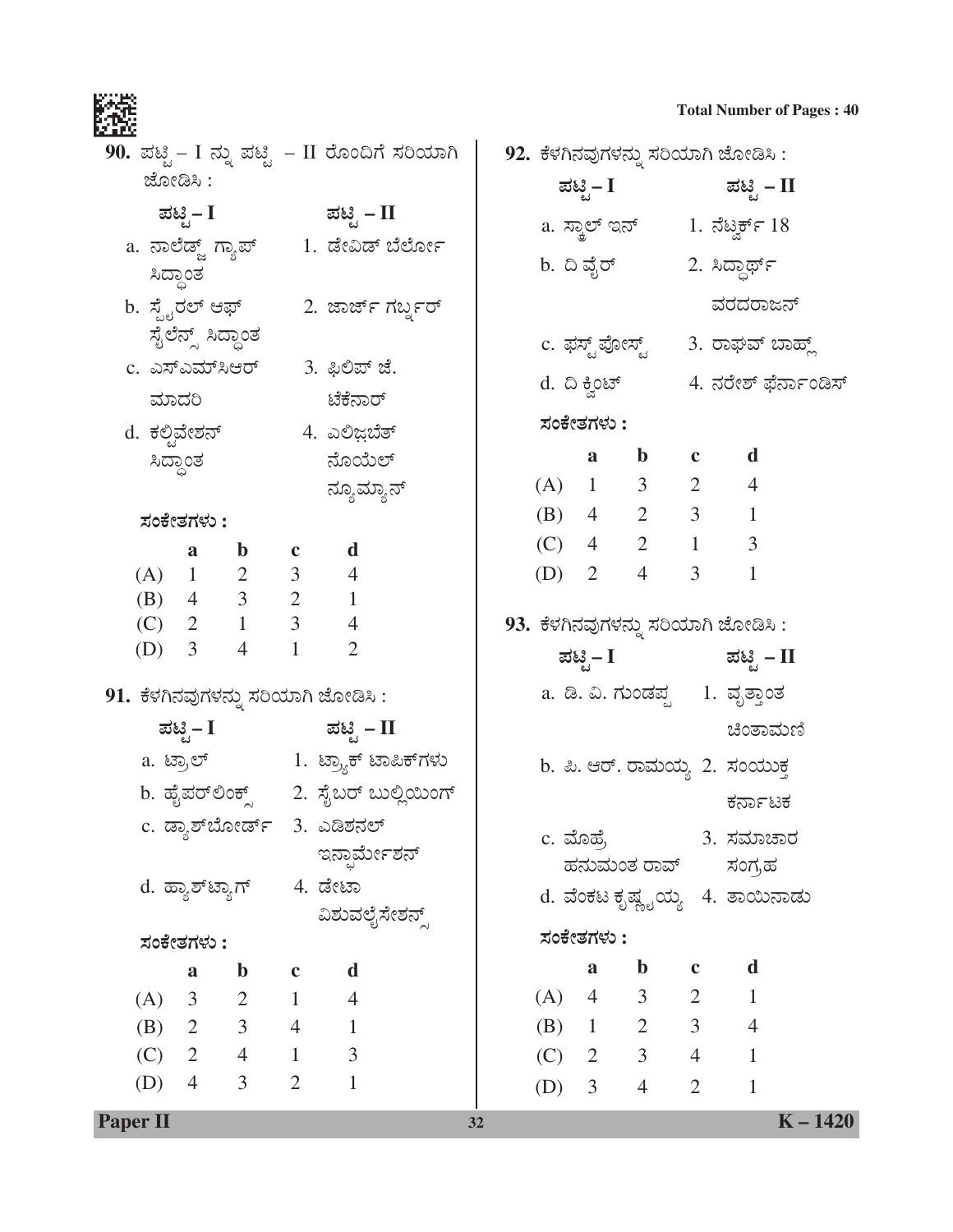**List – I List – II**

1. Network 18

| 90. Match List $- I$ with List $- II$ : |                |                |                              |                                 | 92. Match the following : |               |                  |                               |                           |                |                      |
|-----------------------------------------|----------------|----------------|------------------------------|---------------------------------|---------------------------|---------------|------------------|-------------------------------|---------------------------|----------------|----------------------|
| $List-I$                                |                |                | $List - II$                  | $List-I$                        |                           |               |                  | $List - II$                   |                           |                |                      |
| a. Knowledge Gap 1. David Berlo         |                |                |                              | a. Scroll in                    |                           |               |                  |                               | 1. Network 1              |                |                      |
|                                         | Theory         |                |                              |                                 |                           | b. The wire   |                  |                               |                           |                | 2. Siddharth         |
| b. Spiral of Silence 2. George Gerbner  |                |                |                              |                                 |                           |               |                  |                               |                           | Varadaraj      |                      |
| Theory                                  |                |                |                              |                                 | c. First post             |               |                  |                               | 3. Raghav B               |                |                      |
|                                         | c. SMCR Model  |                |                              |                                 | 3. Philip J. Techenor     | d. The Quint  |                  |                               | 4. Naresh Fer             |                |                      |
|                                         | d. Cultivation |                |                              | 4. Elizabeth Noelle             |                           | <b>Codes:</b> |                  |                               |                           |                |                      |
|                                         | Theory         |                |                              | Neumann                         |                           |               |                  | a                             | $\mathbf b$               | $\mathbf c$    | $\mathbf d$          |
|                                         | <b>Codes:</b>  |                |                              |                                 |                           |               | (A)              | $\mathbf{1}$                  | 3 <sup>7</sup>            | 2              | $\overline{4}$       |
|                                         | $\mathbf{a}$   | $\mathbf b$    | $\mathbf c$                  | d                               |                           |               | (B)              | $\overline{4}$                | $\overline{2}$            | $\mathfrak{Z}$ | $\mathbf{1}$         |
| (A)                                     | $\mathbf{1}$   | $\overline{2}$ | $\mathfrak{Z}$               | $\overline{4}$                  |                           |               | (C)              | $\overline{4}$                | $\overline{2}$            | $\mathbf{1}$   | $\mathfrak{Z}$       |
| (B)                                     | $\overline{4}$ | 3              | $\overline{2}$               | $\mathbf{1}$                    |                           |               | (D)              | 2                             | $\overline{4}$            | 3              | $\mathbf{1}$         |
| (C)                                     | 2              | $\mathbf{1}$   | $\overline{3}$               | $\overline{4}$                  |                           |               |                  |                               |                           |                |                      |
| (D)                                     | $\mathfrak{Z}$ | $\overline{4}$ | $\mathbf{1}$                 | $\overline{2}$                  |                           |               |                  |                               | 93. Match the following : |                |                      |
|                                         |                |                |                              |                                 |                           |               |                  | $List-I$                      |                           |                | $List - II$          |
| 91. Match the following :               |                |                |                              |                                 |                           |               |                  | a. D. V. Gundappa 1. Vruttant |                           |                |                      |
|                                         | $List-I$       |                | $List - II$                  |                                 |                           |               |                  |                               |                           | Chintam        |                      |
|                                         | a. Troll       |                | 1. Track topics              |                                 |                           |               | b. P. R. Ramaiah |                               |                           |                | 2. Samyuk<br>Karnata |
|                                         |                |                |                              | b. Hyperlinks 2. Cyber bullying |                           |               |                  | c. Mohray                     |                           |                | 3. Samach            |
|                                         | c. Dashboard   |                | 3. Additional<br>information |                                 | Hanumantha<br>Rao         |               |                  |                               | Sangrah                   |                |                      |
|                                         | d. Hashtag     |                |                              | 4. Data visualization           |                           |               |                  | d. Venkata                    |                           |                | 4. Tainadu           |
|                                         | <b>Codes:</b>  |                |                              |                                 |                           |               |                  | Krishniah                     |                           |                |                      |
|                                         | $\mathbf{a}$   | $\mathbf b$    | $\mathbf c$                  | d                               |                           |               | <b>Codes:</b>    |                               |                           |                |                      |
| (A)                                     | 3              | $\overline{2}$ | $\mathbf{1}$                 | $\overline{4}$                  |                           |               |                  | a                             | $\mathbf b$               | $\mathbf c$    | d                    |
| (B)                                     | $\overline{2}$ | 3              | $\overline{4}$               | $\mathbf{1}$                    |                           |               | (A)              | $\overline{4}$                | $\mathfrak{Z}$            | $\overline{2}$ | $\mathbf{1}$         |
| (C)                                     | $\overline{2}$ | $\overline{4}$ | $\mathbf{1}$                 | 3                               |                           |               | (B)              | $\mathbf{1}$                  | $\overline{2}$            | 3              | $\overline{4}$       |
|                                         |                |                |                              |                                 |                           |               | (C)              | $\overline{2}$                | $\mathfrak{Z}$            | $\overline{4}$ | $\mathbf{1}$         |

(D) 4 3 2 1

|                           |                |                | Varadarajan                     |  |  |  |  |
|---------------------------|----------------|----------------|---------------------------------|--|--|--|--|
| c. First post             |                |                | 3. Raghav Bahl                  |  |  |  |  |
| d. The Quint              |                |                | 4. Naresh Fernandes             |  |  |  |  |
| <b>Codes:</b>             |                |                |                                 |  |  |  |  |
| a                         | $\mathbf b$    | $\mathbf c$    | d                               |  |  |  |  |
| $\mathbf{1}$<br>(A)       | 3              | $\overline{2}$ | $\overline{4}$                  |  |  |  |  |
| $(B)$ 4                   | $\overline{2}$ | $\mathfrak{Z}$ | $\mathbf{1}$                    |  |  |  |  |
| $(C)$ 4                   | 2              | $\mathbf{1}$   | 3                               |  |  |  |  |
| $\overline{2}$<br>(D)     | $\overline{4}$ | 3              | $\mathbf{1}$                    |  |  |  |  |
|                           |                |                |                                 |  |  |  |  |
| 93. Match the following : |                |                |                                 |  |  |  |  |
| $List-I$                  |                |                |                                 |  |  |  |  |
|                           |                |                | $List - II$                     |  |  |  |  |
|                           |                |                | a. D. V. Gundappa 1. Vruttantha |  |  |  |  |
|                           |                |                | Chintamani                      |  |  |  |  |
| b. P. R. Ramaiah          |                |                | 2. Samyukta                     |  |  |  |  |
|                           |                |                | Karnataka                       |  |  |  |  |
| c. Mohray                 |                |                | 3. Samachara                    |  |  |  |  |
| Hanumantha                |                |                | Sangraha                        |  |  |  |  |
| Rao                       |                |                |                                 |  |  |  |  |
| d. Venkata                |                |                | 4. Tainadu                      |  |  |  |  |
| Krishniah                 |                |                |                                 |  |  |  |  |
| <b>Codes:</b>             |                |                |                                 |  |  |  |  |

(D) 3 4 2 1

I I

**K – 1420 33 Paper II**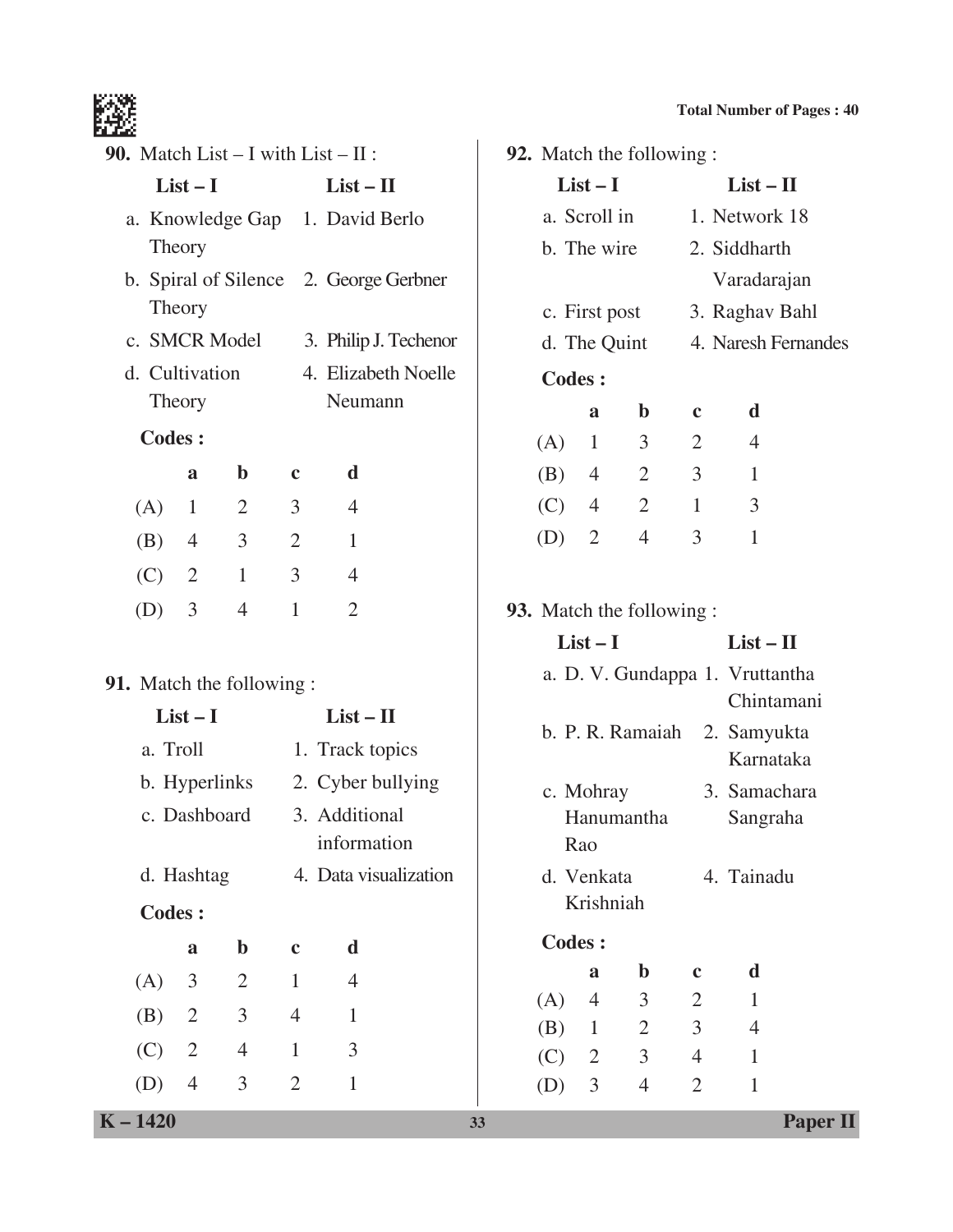ಸೇತ್ ಜೆ. ಫ್ರಾಂಟ್ಸ್ಐ್ಯಾನ್ ಬರೆದ ವರದಿಯ ಒಂದು

ಈ ಭಾಗವನ್ನು ಓದಿಕೊಂಡು ಪ್ರಶ್ನೆ ಸಂಖ್ಯೆ 96-100

ಇತ್ತೀಚಿನ ದಿನಗಳಲ್ಲಿ ಪತ್ರಿಕೋದ್ಯವುದಲ್ಲಿ ಕೇಳಿ

ಬರುತ್ತಿರುವ ಅತಿ ದೊಡ್ಡ ಕಥೆಗಳು ಪತ್ರಿಕೋದ್ಯಮವನ್ನು ನಾಶಮಾಡುವ ಕಥೆಗಳಾಗಿವೆ. ನ್ಯೂಸ್ ರೂಮ್ಗಳನ್ನು ಕನಿಷ್ಠ ಮಟ್ಟಿಗೆ ಸವರಲಾಗುತ್ತಿದೆ ಅಥವಾ ಅವು ಪೂರ್ತಿಯಾಗಿ ಉದ್ಯೋಗವಿಲ್ಲದಾಗುತ್ತಿವೆ. ಇತ್ತೀಚಿನ ಕಥೆ ಏನೆಂದರೆ, ಹತ್ತು ವರ್ಷಗಳಲ್ಲಿ ಸಿಬ್ಬಂದಿ ವರ್ಗದವರ ಸಂಖ್ಯೆ 1,000 ದಿಂದ 150ಕ್ಕೆ ಇಳಿಕೆಯಾಗಿದೆ. ಶೀಘ್ರದಲ್ಲಿಯೇ ಇದು ಇನ್ನಷ್ತು ಇಳಿಕೆಯನ್ನು ಕಾಣಲಿದೆ. ಬೇರೊಂದು ನ್ಯೂಸ್ರೂಮ್ನಲ್ಲಿ

*ಕೊಲಂಬಿಯಾ ಜರ್ನಲಿಸ್ಟ್* ರಿವ್ಯೂದಲ್ಲಿ ಬಂದ ಒಂದು ಲೇಖನವು ಈ ಪ್ರಕ್ರಿಯೆಯನ್ನು ಸುಲೋಮ್ ಆಂಡರ್ಸನ್ ರೊಂದಿಗೆ ಚರ್ಚಿಸಿದಾಗ ಹೊರ ದೇಶದಲ್ಲಿ ವರದಿ ಮಾಡುತ್ತಾ ಉಳಿದುಕೊಳ್ಳಲು ಇನ್ನುಮುಂದೆ ಸಾಧ್ಯವಿಲ್ಲ ಎಂದು ಸುಲೋಮ್ರೆವರು ಹೇಳಿದ್ದರೆಂದು ತಿಳಿಸಿದರು. ಒಂದು ದಶಮಾನದಲ್ಲಿ ಅಮೇರಿಕಾದ ದಿನಪತ್ರಿಕೆಗಳು ತಮ್ಮ $\,24\%$ 

ಅಂತಾರಾಷ್ಟ್ರೀಯ ಸಿಬ್ಬಂದಿಯನ್ನು ತೊರೆದಿದ್ದರು ಎಂಬುದು<br>ಲೇಖನದಲ್ಲಿ ವರದಿಯಾಗಿತ್ತು. '' 1988ರಲ್ಲಿ ಫಾರಿನ್

ದೇಶಗಳ ಕಾಲಮಾನದ ನೆಟ್ವರ್ಕ್ ಸುದಿ ಪ,ಸಾರದ

ಭಾಗವನ್ನು ಇಲ್ಲಿ ನೀಡಲಾಗಿದೆ.

ಸಿಬ್ಬಂದಿಯು  $85\%$  ಇಳಿದಿತ್ತು.

ಸರಿಯಾದ ಉತ್ತರ ನೀಡಿ :



94. ಕೆಳಗಿನವುಗಳನ್ನು ಸರಿಯಾಗಿ ಜೋಡಿಸಿ :

| ಪಟ್ಟಿ – I      | ಪಟ್ಟಿ – II       |
|----------------|------------------|
| a. ನಾತಿಚರಾಮಿ   | 1. ಸಚಿನ್ ರವಿ     |
| b. ಅವನೇ        | 2. ಪ್ರಶಾಂತ್ ನೀಲ್ |
| ಶ್ರೀಮನ್ನಾರಾಯಣ  |                  |
| c. ಕೆ.ಜಿ.ಎಫ್.  | 3. ರಿಷಬ್ ಶೆಟ್ರಿ  |
| d. ಸರಕಾರಿ      | 4. ಮನ್ಸೋರೆ       |
| ಹಿ. ಪ್ರಾ. ಶಾಲೆ |                  |
| ಸಂಕೇತಗಳು :     |                  |

|     | a              | b | $\mathbf c$    | d |
|-----|----------------|---|----------------|---|
| (A) | 2              | 1 | 3              | 4 |
| (B) | 4              | 1 | $\overline{2}$ | 3 |
| (C) | $\overline{4}$ | 2 | 3              | 1 |
| (D) | 1              | 2 | 3              | 4 |

95. ಕೆಳಗಿನವುಗಳನ್ನು ಸರಿಯಾಗಿ ಜೋಡಿಸಿ :

| a. ವ್ಯೂ ಫೈಂಡರ್<br>b. ಜೂಮ್<br>c. ಫೋಕಸ್<br>d. ಫ್ರೇಮ್ |                | ಪಟಿ  – II<br>1. ಒಂದು ಸೆಕೆಂಡಿನ<br>1/30ನೇ ಭಾಗ<br>2. ಕ್ಯಾಮರಾದ<br>ಐ-ಪೀಸ್<br>3. ಕ್ಲೋಸ್-ಅಪ್<br>4. ಆಟೋ ಮತು<br>ಮ್ಯಾನ್ಯುವಲ್ | ಸರಾಸರಿ 1,500 ನಿಮಿಷಗಳಾಗಿದ್ದು 2016 ರಲ್ಲಿ ಸರಾಸರಿ<br>500 ನಿಮಿಷಗಳಿಗೆ ಇಳಿದಿದೆ.''<br>ಸಮಗ, ಚಿತ್ರವು  ಮಂಕಾಗಿ ಕಾಣುತ್ತಿದೆ. ದಿನಪತ್ರಿಕೆಗಳು<br>ತಮ್ಮ ಸಿಬ್ಬಂದಿಯನ್ನು ತೀರಾ ಕನಿಷ್ಠಕ್ಕೆ ಇಳಿಸುವುದರೊಂದಿಗೆ<br>ಆಯವ್ಯಯಗಳಲ್ಲಿಯೂ ಬಹಳ ಕಡಿತವನ್ನು ತರುತ್ತಿದ್ದಾರೆ.<br>ಆದರೆ, ಇದರರ್ಥ ವಿಷಯಗಳು ಕಡಿವೆುಯಾಗಿವೆ<br>ಎಂದಲ್ಲ. ಆನ್ಲೈನ್ ಜಗತ್ತಿನಲ್ಲಿ ನಿಜವಾಗಿಯೂ ಬಳಹಷು<br>ವಿಷಯಗಳಿವೆ.<br>ರಾಜ್ಯಗಳಿಂದ ಬಂಡವಾಳವನ್ನು ಪಡೆಯುತಿರುವ ಹಲವಾರು<br>ಚಾನೆಲ್ಗಳಲ್ಲಿ ಆರೋಗ್ಯಕರ ನ್ಯೂಸ್ ರೂಮ್ಗಳಿದ್ದು ಅಲ್ಲಿನ<br>ಸಿಬ್ಬಂದಿ ಉತ್ತಮವಾದ ಆದಾಯವನ್ನೂ ಗಳಿಸುತ್ತಿದ್ದಾರೆ. |
|----------------------------------------------------|----------------|--------------------------------------------------------------------------------------------------------------------|------------------------------------------------------------------------------------------------------------------------------------------------------------------------------------------------------------------------------------------------------------------------------------------------------------------------------------------------------------------------------------------------------------------------------------------------------------------------------------|
| ಸಂಕೇತಗಳು :                                         |                |                                                                                                                    | ''ಪ್ರೆಥಮ ವೃತ್ತಿಪರ ತನಿಖಾ ಶಾಖೆ, ಸುವ್ಯಕ್ತವಾದ<br>ವಿಷಯವನ್ನು ವರದಿಸುವ ಬದಲು ಸಾಂಪ್ರದಾಯಿಕ                                                                                                                                                                                                                                                                                                                                                                                                    |
| $\mathbf b$<br>a                                   |                | d                                                                                                                  | ತಿಳುವಳಿಕೆಯನ್ನು ವಿರೋಧಿಸಲು ಯತ್ನಿಸುವ ಬದ್ಧರಾದ                                                                                                                                                                                                                                                                                                                                                                                                                                          |
| $\mathfrak{Z}$<br>$\overline{2}$<br>(A)            | $\overline{4}$ |                                                                                                                    | ವರದಿಗಾರರತಂಡವನ್ನು ಮುನ್ನಡೆಸಲು'' ಅಲ್ ಜಜ್ಜೀರಾವನ್ನು<br>ಮುನ್ನಡೆಸಲು ಕತಾರ್ $\vec{n}$ ಬಂದಿದ್ದ ವಿಷಯವನ್ನು ಕ್ಲೇಟನ್                                                                                                                                                                                                                                                                                                                                                                             |
| $\overline{2}$<br>(B)<br>3                         | $\overline{4}$ |                                                                                                                    | ಸ್ಥಿಶರ್ರು ದಿ ಫಾರ್ವರ್ಡ್ನಲ್ಲಿನ ಒಂದು ಲೇಖನವನ್ನು                                                                                                                                                                                                                                                                                                                                                                                                                                        |
| (C)<br>$\overline{2}$<br>$\mathbf{1}$              | 3              | $\overline{4}$                                                                                                     | ವಿವರಿಸುತಾರೆ.                                                                                                                                                                                                                                                                                                                                                                                                                                                                       |
| (D)<br>$\overline{2}$<br>4                         |                | 3                                                                                                                  | ಅಲ್ ಜಜ್ಲೀರಾದ ಸ್ಥಾಪನೆಗೆ ಸಹಕರಿಸಿದ ರಾಜಪ್ರಭುತ್ವವನ್ನು<br>ಹೊರತಾಗಿಸಿ, ದಿ ಫಾರ್ವರ್ಡ್ನಲ್ಲಿ ತಮ್ಮ ಲೇಖನವನ್ನು                                                                                                                                                                                                                                                                                                                                                                                    |
|                                                    |                |                                                                                                                    |                                                                                                                                                                                                                                                                                                                                                                                                                                                                                    |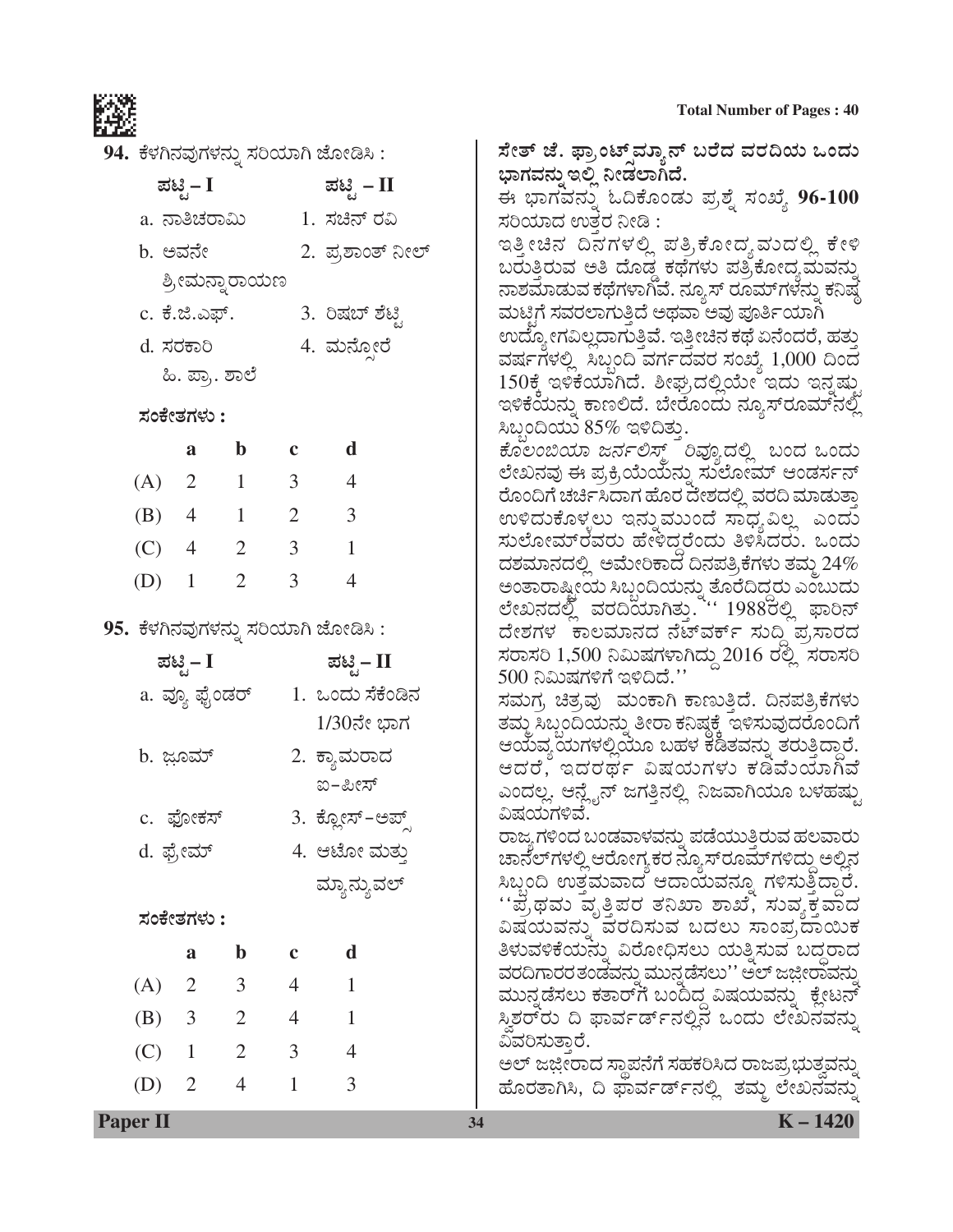

| 94. Match the following :        |                                                          |                 |                |                           | The following passage is a Report written                                                                                               |  |  |  |  |
|----------------------------------|----------------------------------------------------------|-----------------|----------------|---------------------------|-----------------------------------------------------------------------------------------------------------------------------------------|--|--|--|--|
|                                  | $List-I$                                                 | $List - II$     |                |                           | by Seth J. Frantzman.                                                                                                                   |  |  |  |  |
|                                  |                                                          | a. Nathicharami |                | 1. Sachin Ravi            | Read the passage and answer questions                                                                                                   |  |  |  |  |
|                                  | 2. Prashanth Neel<br>b. Avane<br>Srimannarayana          |                 |                |                           | 96-100.<br>One of the biggest stories in journalism                                                                                     |  |  |  |  |
|                                  | c. K.G.F.                                                |                 |                | 3. Rishab Shetty          | these days is the destruction of journalism.<br>Newsrooms are being pared down to the                                                   |  |  |  |  |
|                                  | d. Sarakari. hi. pra. 4. Mansore<br>Shaale               |                 |                |                           | absolute minimum or going out of business<br>altogether. In the recent story staff declined                                             |  |  |  |  |
| <b>Codes:</b>                    |                                                          |                 |                |                           | from 1,000 employees to 150 in 10 years. Soon                                                                                           |  |  |  |  |
|                                  | a                                                        | $\mathbf b$     | $\mathbf c$    | d                         | there will be even less. In another newsroom<br>the staff had declined by 85%.                                                          |  |  |  |  |
| (A)                              | $\overline{2}$                                           | $\mathbf{1}$    | 3              | $\overline{4}$            | An article in the Columbia Journalism                                                                                                   |  |  |  |  |
| (B)                              | $\overline{4}$                                           | $\mathbf{1}$    | $\overline{2}$ | 3                         | Review discussed the phenomenon with                                                                                                    |  |  |  |  |
| (C)                              | $\overline{4}$                                           | $\overline{2}$  | 3              | $\mathbf{1}$              | Sulome Anderson, who said she could no                                                                                                  |  |  |  |  |
| (D)                              | $\mathbf{1}$                                             | $\overline{2}$  | 3              | $\overline{4}$            | longer sustain reporting abroad. According<br>to the piece American newspapers had cut                                                  |  |  |  |  |
|                                  |                                                          |                 |                |                           | international staff by 24% in a decade.                                                                                                 |  |  |  |  |
| <b>95.</b> Match the following : |                                                          |                 |                |                           | "Network news coverage of stories with a                                                                                                |  |  |  |  |
|                                  | $List - II$<br>$List-I$                                  |                 |                |                           | foreign dateline averaged 500 minutes per                                                                                               |  |  |  |  |
|                                  | 1. $1/30$ <sup>th</sup> of a<br>a. View finder<br>second |                 |                |                           | year in 2016, compared to an average of 1,500<br>minutes in 1988".                                                                      |  |  |  |  |
|                                  | b. Zoom                                                  |                 |                | 2. Eye-piece on<br>camera | The overall picture appears bleak. Newspapers<br>are reducing staffs to a bare minimum and<br>cutting budgets. Oddly, that doesn't mean |  |  |  |  |
|                                  | c. Focus                                                 |                 |                | 3. Close-ups              | there is less content. In an online world there                                                                                         |  |  |  |  |
|                                  | d. Frame                                                 |                 |                | 4. Auto and Manual        | is actually a lot of content out there.                                                                                                 |  |  |  |  |
| <b>Codes:</b>                    |                                                          |                 |                |                           | There are also robust newsrooms with well-<br>paid staffs at state-funded channels. In a piece                                          |  |  |  |  |
|                                  | a                                                        | $\mathbf b$     | $\mathbf c$    | d                         | at The Forward Clayton Swisher describes                                                                                                |  |  |  |  |
| (A)                              | $\overline{2}$                                           | 3               | $\overline{4}$ | $\mathbf{1}$              | how he had come to Qatar to lead Al Jazeera's                                                                                           |  |  |  |  |
| (B)                              | 3                                                        | $\overline{2}$  | 4              | $\mathbf{1}$              | "first professional investigative unit, leading                                                                                         |  |  |  |  |
| (C)                              | $\mathbf{1}$                                             | $\overline{2}$  | 3              | $\overline{4}$            | a team of committed journalists striving to<br>challenge convention wisdom rather than                                                  |  |  |  |  |

(D) 2 4 1 3

report the obvious".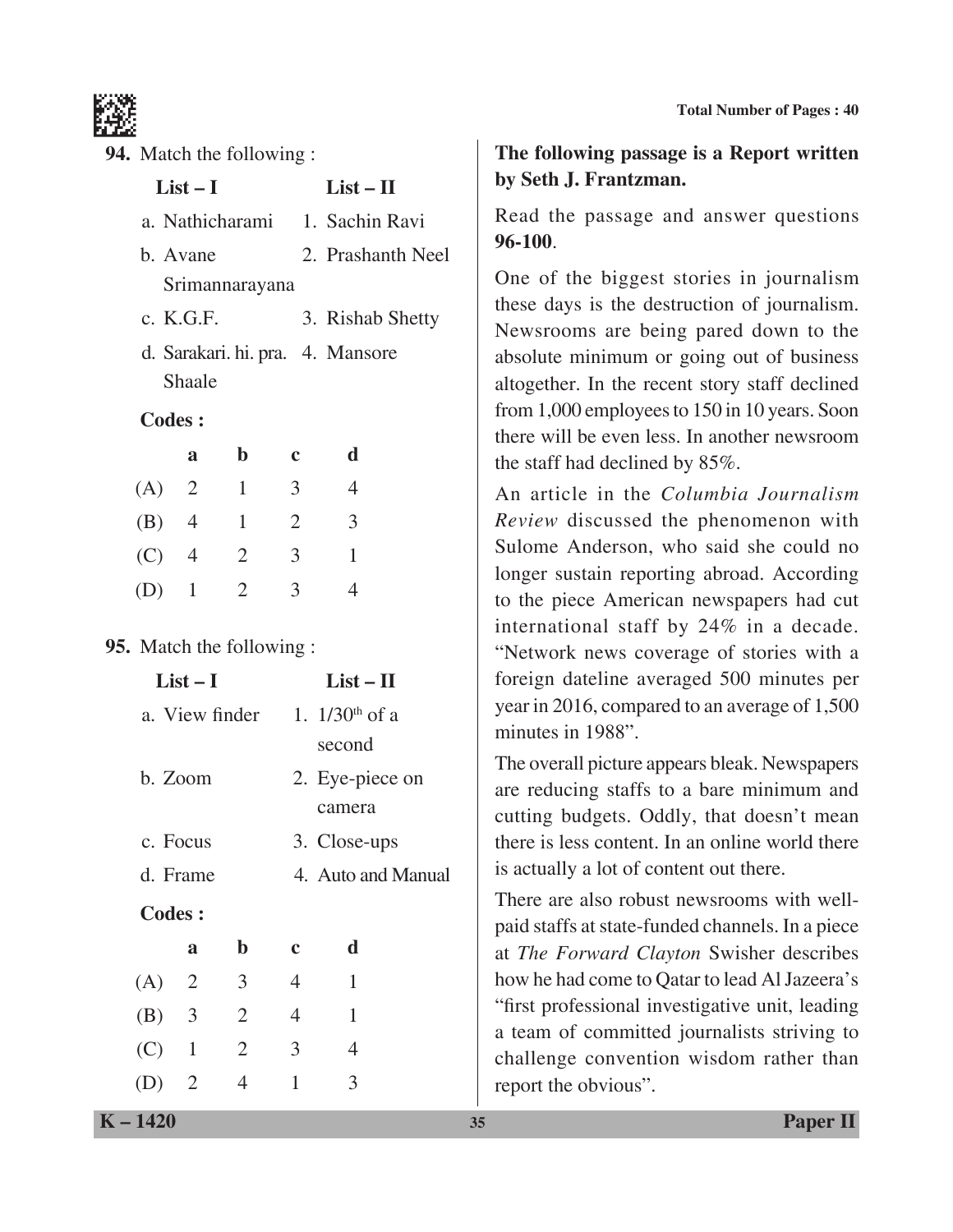

ಕೊನೆಗೊಳಿಸುತ್ತಾ ತನ್ನ ನೆಟ್ವರ್ಕ್ ತಾನು ಕೆಲಸ ಮಾಡಿದ ಈ ಸಾಕ್ಷ್ಯಚಿತ್ರವನ್ನು ಪ್ರಸಾರ ಮಾಡುತ್ತಾರೆ ಹೊರತು ''ಅಲಾವೆಧಿಯ ರಾಜಕೀಯ ಯುಕ್ತಿ''ಗೆತಲೆಬಾಗುವುದಿಲ್ಲವೆಂದು ಸ್ತಿಶರ್ ಆಶಿಸುತ್ತಾರೆ. ಹೇಗಿದ್ದರೂ ''ಮುಕ್ತ ಮಾತು ಮತ್ತು ಪ್ರಜಾಪ್ರಭುತ್ತದ ಮೌಲ್ಯಗಳಿಗಿಂತ ಕಡಿಮೆದ್ದು ಯಾವುದೂ ಇಲ್ಲಿ ಅಪಾಯದಲ್ಲಿಲ್ಲ''.

ಸ್ವಿಶರ್ರ ಕಥನವು ಪತ್ರಿಕೋದ್ಯವುದ ಭವಿಷ್ಯವನ್ನು ಸೊಚಿಸುತ್ತದೆ: ಬೃಹತ್ತಾದ, ರಾಜ್ಯದಿಂದ ಬಂಡವಾಳ ಪಡೆದ ಮಾಧ್ಯಮವು ಸುವ್ಯವಸ್ಥಿತ ನ್ಯೂಸ್ರೂಮ್ಗಳು ಮತ್ತು ಸಂಪನ್ಮೂಲಗಳೊಂದಿಗೆ ವರದಿಗಾರರನ್ನು ಗುಟ್ಟಾಗಿ ಜಗತ್ತಿನಾದ್ಯಂತ ಕಳುಹಿಸಲು ಮುಂದಾಗುತ್ತದೆ. ಇದೆಲ್ಲವೊ ಅತ್ತುತ್ತಮವಾಗಿ ಕೇಳಿಬಂದರೂ, 'ಪ್ರಜಾಪ್ರಭುತ್ತ' ಮತ್ತು 'ಮುಕ ಮಾತು'ಗಳ ಕುರಿತು ಇರುವ ಎಲ್ಲಾ ಮಾತುಗಳು ತಡೆಯೊಂದಿಗೆಯೇ ಬರುತ್ತದೆ ಎಂಬುವುದು ಇದರ ದೋಷಯುಕ ಭಾಗವಾಗಿದೆ. ಕತಾರ್ನ ರಾಜಮನೆತನದವರಲ್ಲಿ ಭ್ರಷ್ಯಾಚಾರದ ಅಸ್ತಿತ್ವವನ್ನು ಅರಿಯಲು ಅಲ್ ಜಜ಼ೀರಾ ಗುಪ್ತ ವರದಿಗಾರರನ್ನು ಕಳುಹಿಸುತ್ತದೆಯೇ ? ಕತಾರ್ ಕುರಿತು ಇದು ನಿರ್ಣಾಯಕವಾಗಿ ವರದಿಸುತ್ತದೆಯೇ ? ಕತಾರ್ನಲ್ಲಿ ''ಪ್ರಜಾಪ್ರಭುತ್ವ' ವನ್ನು ಇದು ಬೆಂಬಲಿಸುತ್ತದೆಯೇ ? ದೋಹಾ ಮೇಲೆ ಇದು 'ಪಾರದರ್ಶಕತೆಯ ಬೆಳಕನ್ನು ಚೆಲ್ತುತದೆಯೇ ? '

ಬೃಹತ್ತಾದ ಸಮರ್ಥನೆವುಳ್ಳ ರಾಜ್ಯದಿಂದ ಬಂಡವಾಳ ಪಡೆದ ಮಾಧ್ಯಮವು ಹೊರದೇಶಗಳಲ್ಲಿ ' ಮುಕ್ತ ಮಾತನ್ನು' ಬೆಂಬಲಿಸಿ ತಮ್ಮ ಮನೆಯಲ್ಲಿ ಅದನ್ನು ಅಲ್ಲಗಳೆಯುವುದು , ಮಾಧ್ಯಮದ ಭವಿಷ್ಯವು ಇಂತಹ ಸ್ಥಿತಿಯ ಶ್ರೇಣಿಯನ್ನೇ ಒಳಗೊಂಡಿರುತ್ತದೆ. ಹೊರದೇಶಗಳಲ್ಲಿ 'ಅತೃಪ್ತ'ರೊಂದಿಗೆ ಮಾತನಾಡಿದರೆ ತಮ್ಮ ಮನೆಯಲ್ಲಿ ಅವರು ರಾಜ್ಯದ ಅಧಿಕಾರಿಗಳೊಂದಿಗೆ ಮಾತನಾಡುತ್ತಾರೆ. ಅಧಿಕಾರವೇ ಸತ್ಯವೆನ್ನುವಷ್ಟು ಇವರು ಸತ್ಯವನ್ನು ಅಧಿಕಾರವೆಂದು<br>ಹೇಳುವುದಿಲ್ಲ. ರಾಜ್ಯಗಳ ಸಾಮರ್ಥ್ಯವನ್ನು ಇವರು ಮಾಧ್ಯಮದ ಮೂಲಕೆ ವರ್ಧಿಸುತ್ತಾರೆ. ಹರಡುತ್ತಿರುವ

ಮಾಹಿತಿಯನ್ನು ಇವರು ಕಾರ್ಯಸಾಮರ್ಥ್ಯವೆನ್ನುತ್ತಾರೆ. ಕೆಲವು ದೇಶಗಳು ರಾಜ್ಯದ ಸಂಪನ್ಮೂಲಗಳನ್ನು ಬಳಸಿಕೊಂಡು, 'ಸಮ್ಮತಿವುಳ್ಳ ಮಾಧ್ಯಮ'ಗಳ ಸಾಮ್ರಾಜ್ಯಗಳನ್ನು ರಚಿಸಲು ನಿಶ್ತಯಿಸಿದೆ ಸಮಯದಲ್ಲಿಯೇ ಪಾಶ್ತಾತ್ಮ ದೇಶಗಳ ಪ್ರಜಾಪ್ರಭುತ್ವವು ಮಾಧ್ಯಮದಲ್ಲಿಯೇ ಆಪತ್ತನ್ನು ಹೊಂದಿದೆ ಎಂಬುದು ಆಸಕ್ತಿಕರವಾಗಿದೆ. ಪಾರಂಪರಿಕ ಮಾಧ್ಯಮದಲ್ಲಿ ನಿಗಮಗಳು ಯಾವುದೇ ಲಾಭವನ್ನು ಕಾಣದೇ ಇರುವುದರಿಂದ ಆಯವ್ಯಯಗಳಲ್ಲಿ ಕಡಿತವನ್ನುಂಟು ಮಾಡುತ್ತಿದ್ದಾರೆ. ಇದೇ ಸಮಯದಲ್ಲಿ ಲಾಭದಾಯಕವಾದ ಆನ್ಲೈನ್ ಮಾಧ್ಯಮವು<br>''ಕ್ಲಿಕ್ ಬೈಟ್' ಅಥವಾ 'ವೈರಲ್' ಕಥೆಗಳೊಂದಿಗೆ ವ್ಯವಹರಿಸುತ್ತವೆ ಮತ್ತು ಫೇಸ್ಬುಕ್ ದಂತಹ ದ್ವಾರಪಾಲಕರ ವ್ಯಾಪಾರ ಸ್ಥಳಗಳ ಮೂಲಕ ಇವನ್ನು ರವಾನಿಸಬೇಕಾಗಿದೆ.

ಅವೆಲ್ಲದರ ಮೂರನೆಯ ಆಯಾಮವೊಂದಿದೆ. ಕಾರ್ಪೊರೇಟ್ ನ್ಯೂಸ್ ರೂಮ್ ಗಳಲ್ಲಿ ಇಳಿಕೆ ಉಂಟಾಗಿದ್ದರಿಂದ, ಒಂದು ಹೊಸ ವಿಧದ ಪತ್ರಿಕೋದ್ತಮವು ಈ ಖಾಲಿ ಜಾಗವನ್ನು ಭರ್ತಿಮಾಡುತ್ತಿದೆ. ''ದೇಶದಾದ್ಯಂತ ಹೈಪರ್–ಸ್ಥಳೀಯ, ಪ್ರಾದೇಶಿಕ ಅಥವಾ ರಾಜ್ಯಾದಂತ ಡಿಜಿಟಲ್ ಸ್ಫಾರ್ಟಪ್ಗಳು ಟೈಲರ್ ಲೂಪ್ನಂತಹ (ಟೆಕ್ಷಾಸ್ನ ಟೈಲರ್ ಎಂಬ ಡಿಜಿಟಲ್ ಮಾಸಿಕ) ಹಲವಾರು ಸಮಾನವಾದಂತಹ ಪ್ರಶೈಗಳನ್ನು ಎದುರಿಸಿದೆ : ಲಾಭ ರಹಿತ ಅಥವಾ ಲಾಭಯುಕ್ಷವಾದದ್ದು ಇವೆರಡರಲ್ಲಿ ಉತ್ತಮವಾದದ್ದು ಯಾವುದು ? ಈ ವಿಭಾಗಗಳೊಳಗೆ ಎಂತಹ ವರ್ಗೀಕರಣಗಳು ಮತು ವ್ಯವಸೆಗಳು ಸಮಾನವಾಗಿವೆ ? ಎಂತಹ ಆದಾಯವಾಹಿನಿಗಳು ಲಭ್ಯವಾಗಿವೆ ? '' ಇವು ಮೀಡಿಯಾ ಶಿಫ್ , ಒಆರ್ಜಿಯಲ್ಲಿ ಈ ತಿಂಗಳಿನ ಒಂದು ಲೇಖನಿಯಲ್ಲಿ ಕಂಡುಬಂದ ವಿಷಯವಾಗಿದೆ.

'ಸಾರ್ವಜನಿಕರ ಸೇವೆ ' ಮಾಡುತ್ತಿದ್ದೇವೆಂದು ಹೇಳಿಕೊಳ್ಳುವ ನ್ಯೂಸ್ ಔಟ್ಲೆಟ್ಗಳು ಲಾಭರಹಿತ ವರ್ಗದೆಡೆಗೆ ಸಾಗುತ್ತಿವೆ ಎಂದು ಈ ಲೇಖನವು ತಿಳಿಸುತ್ತದೆ. ಇದರಿಂದ ಇವುಗಳಿಗೆ ಸ್ವಲ್ಪಮಟ್ಟಿನ ಸುಲಭದಲ್ಲಿ ಒಗ್ಗುವ ಸಾಧ್ಯತೆಯು ಒದಗಿಸಿದೆ. ಇವರು ದುಡ್ಡನ್ನು ಇನ್ನೂ ಸಂಗ್ರಹಿಸಬೇಕಾಗಿದೆ ಆದರೆ ಅವರಿಗಿರುವ ಆಯ್ಕೆಗಳು ಹೆಚ್ಚು. ಈ ಮಾರ್ಗದಲ್ಲಿ ಸಾಗುತ್ತಿರುವ ಸಂಸ್ಥೆಗಳ, ಒಬ್ಬಬ್ಬಹತ್ ದಾನಿ ಅಥವಾ ದಾನಿಗಳನ್ನು ಹುಡುಕುವುದು ಮತ್ತು ಮೂಲ ವರದಿಸುವಿಕೆಯನ್ನು ಬೆಂಬಲಿಸುವುದು, ಮಾಧ್ಯಮದ ಈ ಶೈಲಿಯಲ್ಲಿ ಯಾವುದೇ ಕೊರತೆ ಇಲ್ಲ.

ಆದರೆ ರಾಜ್ಯವು ಬಂಡವಾಳ ನೀಡಿದ ಮಾದರಿಗಳು ಎದುರಿಸಿದಂತಹ ಸಮಾನವಾದ ಸಮಸ್ಯೆಗಳನ್ನು ಲಾಭರಹಿತ ಮಾದರಿಯೂ ಹೊಂದಿದೆ. ಕಾರ್ಯಸೂಚಿವುಳ್ಳ ಬಲ ಮತ್ತು ಎಡ ಶಾಖೆಯ ದಾನಿಗಳು ತಮ್ಮ ಕಾರ್ಯಸೂಚಿಗಳನ್ನು ಮುಂದುವರಿಸುವುದಕ್ಕಾಗಿ ಮಾಧ್ಯಮ ಸಂಘಟನೆಗಳನ್ನು ಸೃಷ್ಟಿಸುತ್ತಿದ್ದಾರೆ. ಹೀಗಿರುವಾಗ ಪತ್ರಿಕೋದ್ಯಮದ ಭವಿಷ್ಯವು ಕಾರ್ಯಸೂಚಿಯದ್ದೇ ಆಗಿರುತ್ತದೆ. ಕಾರ್ಪೊರೇಶನ್ಗಳು ಮಾಧ್ಯಮದಲ್ಲಿ ಕಡಿಮೆ ಲಾಭವನ್ನು ಕಾಣುವುದರಿಂದ, ಖಾಲಿ ಜಾಗವು ರಾಜ್ಯಗಳು ಮತ್ತು ಖಾಸಗಿ ದಾನಿಗಳಿಂದ ಭರಿಸಲಡುತಿದೆ.

ಪಶ್ಚಿಮದಲ್ಲಿ ನ್ಯೂಸ್ರೂಮ್ಗಳಲ್ಲಿ ಉಂಟಾದ ಇಳಿಕೆಯ ಕೊನೆಯ ಪರಿಣಾಮ ಎಷ್ತಾಗಿದೆ ಎಂದರೆ ಪತ್ರಿಕೋದ್ತಮ ಕ್ಷೇತ್ರಕ್ಕೆ ಪ್ರವೇಶಿಸುವುದು ''ಕಾಪಿ ಡೆಸ್ತ್ನಾಂದ ಸಂಪಾದಕನ ಡೆಸ್ತ್ರರೆಗೆ ನಾನು ಶ್ರಮಪಟ್ಟು ಬಂದಿದ್ದೇನೆ'' ಎಂಬುದಾಗಿ ಉಳಿದಿಲ್ಲ. ಪತಿ,ಕೋದ್ಯೋಗಿಗೆ ಉಳಿದಿರುವ ಸ್ಥಾನಗಳು ಇಷ್ರೊಂದು ಕಡಿಮೆ ಆಗಿರುವುದರಿಂದ, ಸಮಾನವಾದ ಹಿನ್ನೆಲೆ ಹಾಗೂ ಒಂದೇ ಶಾಲೆಗೆ ಹೋಗಿದಂತಹ ಭಾಗ ವಂತ ಹೆಂಗಸರು ಮತ್ತು ಗಂಡಸರ ಸಣ್ಣದಾದ ಒಳಬಳಗದವರೇ ನ್ಯೂಸ್ ರೂಮ್ ಗಳನ್ನು ನಿಯಂತ್ರಿಸುತ್ತಿದ್ದಾರೆ.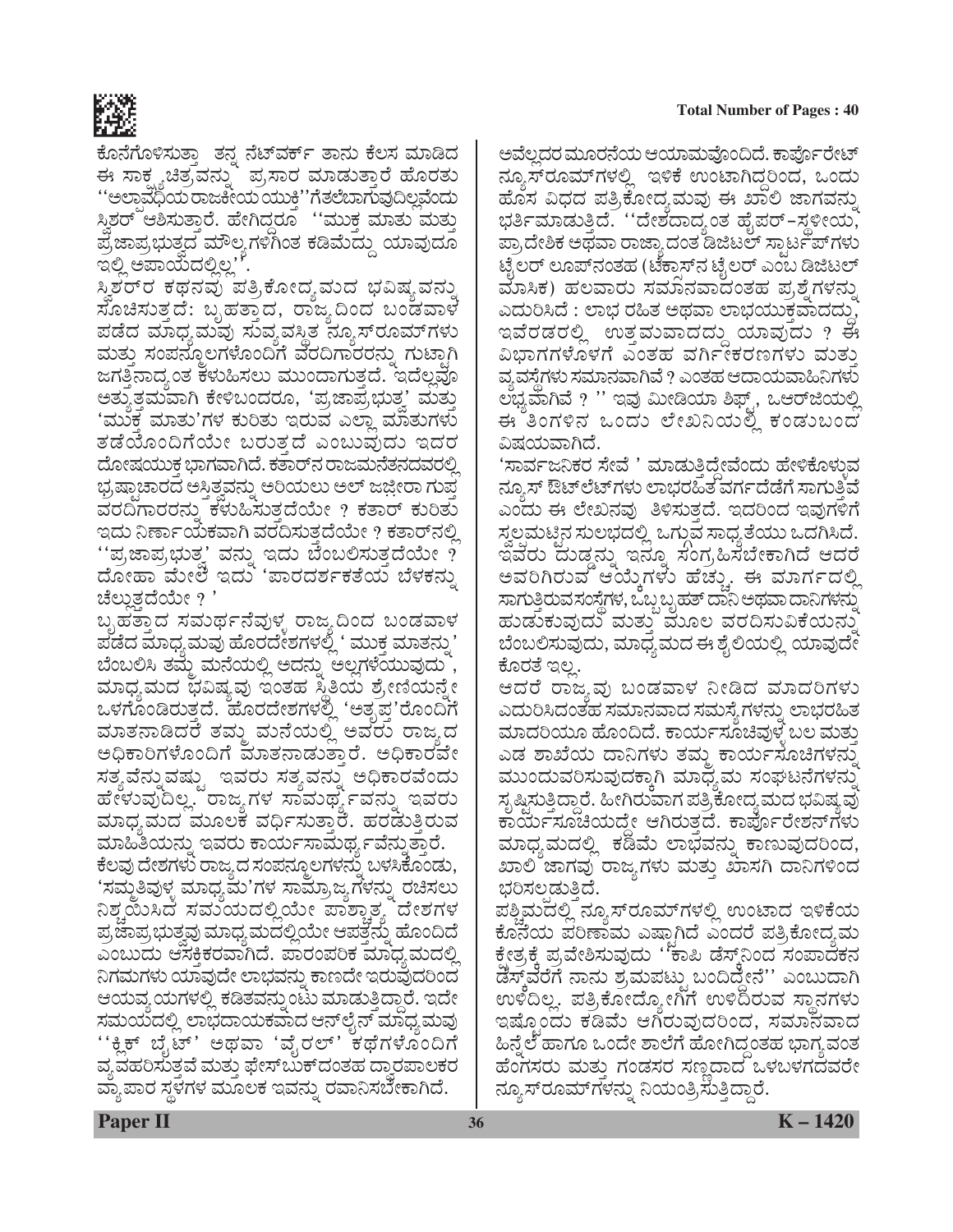

Well, except for the monarchy that helped establish Al Jazeera. Swisher ends his piece in *The Froward claiming* that he hopes his network will run the documentary he worked on rather than cave to "short term Political expediency". After all, "nothing less than free speech and democratic values are at stake here".

Swisher's narrative represents the future of journalism : Large, state-funded media enterprises with well-heeled newsrooms and the resources to send undercover reporters around the world. This all sounds great, but the dark side is that all the talk of "democracy" and "free speech" comes with a catch. Does Al Jazeera send undercover reporters to look for corruption among the royal family of Qatar ? Does it report critically about Qatar ? Does it support "democracy" in Qatar ? Does it "shine the light of transparency" on Doha ?

The future of media will involve a series of massively powerful state-funded media supporting "free speech" abroad while undermining it at home. Abroad they speak to "dissidents", at home they speak to state officials. They don't so much speak truth to power as power to truth. They amplify the power of states through media. They operationalize the spreading of information.

What is particularly interesting is that at the very same time that some countries in the world have decided to plow state resources into creating "willing media" empires, the Western democracies have a crisis in media. Corporations see no profit in legacy media and are cutting budgets. At the same time the profitable online media mostly deal in "click bait" or "viral" stories and have to package them via the new market place of gatekeepers like Facebook.

There is a third side to all this. With the decline in corporate newsrooms, a new breed of journalism is entering the vacuum. An article at Mediashift. org this month notes that "across the country, digital journalism startups with a hyper-local, regional or statewide focus face many of the same questions as the Tyler Loop [a digital magazine in Tyler, Texas] : is non-profit or for profit the best fit ? Within these categories, what type of classifications and arrangements are common ? What revenue streams are available ?"

The article says that news outlets that see themselves as doing a "public service" are moving toward the non-profit category. That brings them some flexibility. They still have to raise money but they have more options. And there are no shortage of media style organizations going this route, finding a major funder or funders and supporting original reporting.

However, the non-profit model has some of the same problems as the state funding model. Right-and left-wing funders with agendas are creating media organizations to advance those agendas. The future of journalism, then, is really about agendas. As corporations see less profit in media the vacuum is filled by states and private donors.

The last outcome of the decline in newsrooms in the West has been the degree to which breaking into the journalism field is no longer "I worked my way from the copy desk to the editor's desk". Because there are so few spots left for journalists, newsrooms are increasingly dominated by a small clique of mostly privileged men and women who tend to come from the same background and even went to the same schools.

**K – 1420 37 Paper II**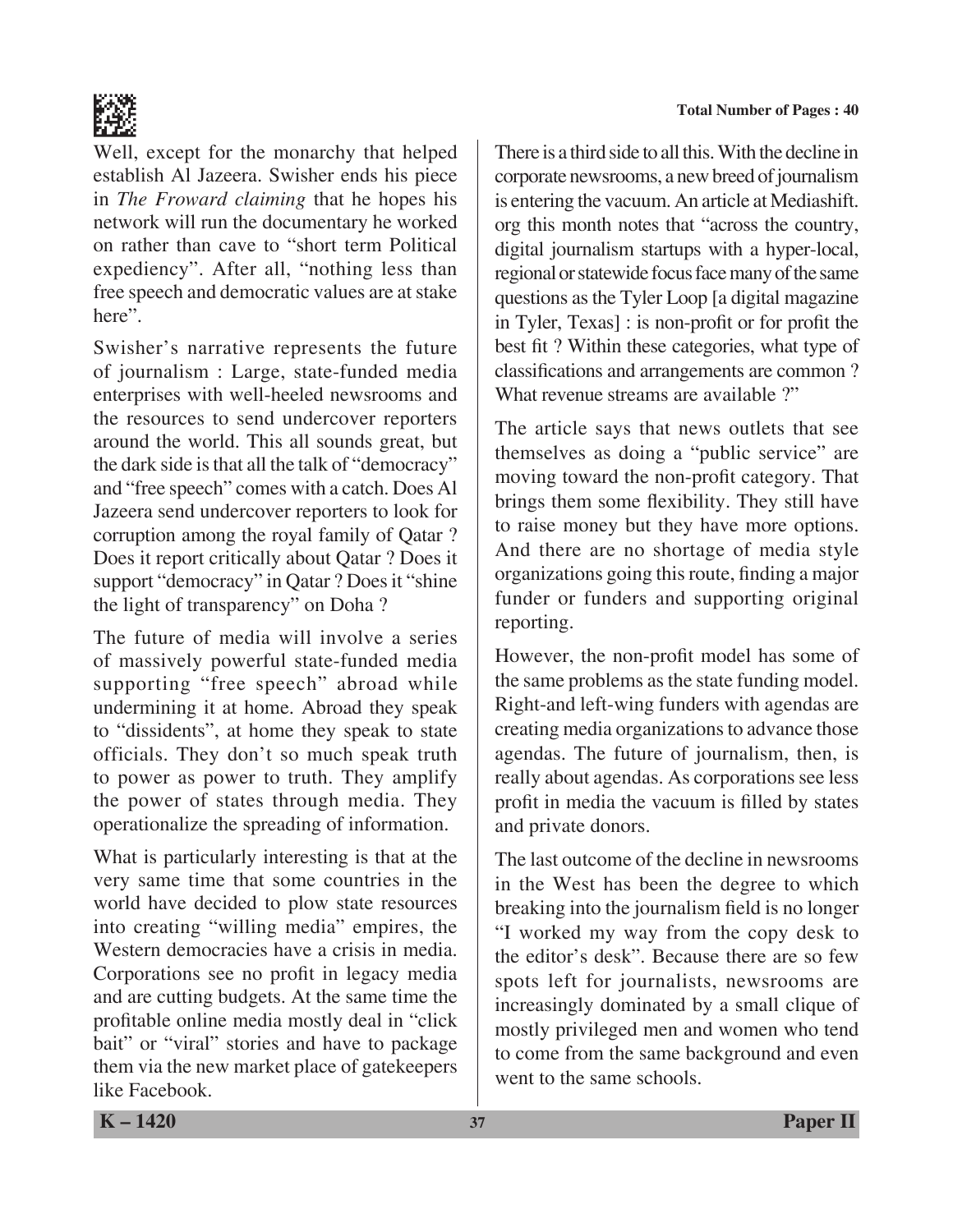

ಸಂಪರ್ಕಗಳು ಮತ್ತು ಸ್ವಜನ ಪಕೃಪಾತಗಳು ನ್ಯೂಸ್ ರೂಮ್ಗಳೊಳಗೆ ಸೇರಿಕೊಳ್ಳಲು ನೇರ ಮಾರ್ಗಗಳಾಗಿವೆ. ಇವು ಅಮೇರಿಕ ಮತ್ತು ಯುರೋಪಿನ ಕೆಲವು ಅತ್ತಂತ ಕಡಿಮೆ ಭಿನೃ ಸ್ಥಳಾವಕಾಶವುಳ್ಳದ್ದಾಗಿದೆ. ದಿನಪತ್ರಿಕೆಗಳ ಸಿಬ್ಬಂದಿಯ ಸಂಖ್ಯೆಯು 600 ಇದ್ದಾಗ, ಒಂದು ಹೊಸ ಮುಖ ಅಥವಾ ವಿಭಿನೃಹಿನ್ನೆಲೆಯ ವ್ಯಕ್ತಿಗೆ ಅವಕಾಶ ಕೊಡುವ ಸಾಧ್ಯತೆ ಹೆಚ್ಚಿತ್ತು. ಆದರೆ ಈಗಿರುವ ಸೀಮಿತ ಸಂಪನ್ಮೂಲಗಳನ್ನು ಪರಿಚಿತ ಗುಣದ ಯಾರೊಬ್ಬನಿಗೆ ಇದನ್ನು ತೆಗೆದಿಡುವ ಸಾಧ್ಯತೆಯೇ ಹೆಚ್ಚಿದೆ ಎಂದರೆ ಆಯ್ಕೆ ಮಾಡಲು ಸಾವಿರಾರು ಸಲ್ಲಿಕೆಗಳಿದ್ದರೂ, ನೀವು ನಿಮ್ಮ ಬಳಗ, ನಿಮ್ಮ ಚರ್ಚ್, ಸಿನೆಗಾಗ್ ಅಥವಾ ಕೊಲಂಬಿಯಾದಲ್ಲಿ ನಿಮ್ಮ ಪಕ್ಕದಲ್ಲಿ ಕುಳಿತ ಒಬ್ಬ ವ್ಯಕ್ತಿಯನ್ನೇ ಆಯ್ಕೆ ಮಾಡುತ್ತೀರಿ ಎಂದರ್ಥ. ಹೊರದೇಶದಿಂದ ಬಂದ, ಒಂದು ಫಾರಿನ್ ಭಾಷೆಯನ್ನು ಮಾತನಾಡುವವನನ್ನು ನೀವೆಂದೂ ಆಯ್ಕೆ ಮಾಡುವುದಿಲ್ಲ ಎಂಬುದು ಖಚಿತವಾದ ಅರ್ಥವಾಗಿದೆ. ಆದ್ದರಿಂದ ಪತ್ರಿಕೋದ್ಯಮದ ಭವಿಷ್ಯವು ಸಂಕುಚಿತವಾದದ್ದು, ಅಜ್ಞಾನವುಳ್ಳದ್ದು ಮತ್ತು ದೇಶಗಳು ಅಥವಾ ಶ್ರೀಮಂತ ದಾನಿಗಳ ವಿಷಯಗಳಿಂದ ಪ್ರೇರಿತರಾದವರದ್ದಾಗಿದೆ.

1980 ರಲ್ಲಿ ನಡೆಯುತ್ತಿದ್ದಂತೆಯೇ ಒಂದು ವಿಷಯವಂತೂ ಭವಿಷ್ಯದಲ್ಲಿಯೂ ಸತ್ಯವಾಗಿ ಉಳಿಯಲಿದೆ : ಎರಡು ತಲೆಗಳುಳ್ಳ ಸಮುದ್ರಪಾ,ಣಿಗಳ ಕಥೆಯೇ ಶೀರ್ಷಿಕೆ ಸಾಲಾಗಿ ಉಳಿಯಲಿದೆ.

- 96. ಈ ಭಾಗದ ಪ್ರಕಾರ, ಇಂದು ಪತ್ರಿಕೋದ್ಯಮದ ಅತಿ ದೊಡ್ಡ ಕಾಳಜಿ ಯಾವುದಾಗಿದೆ ?
	- (A) ಪತ್ರಿಕೋದ್ಯಮದ ಮೌಲ್ಯಗಳಲ್ಲಿ ಇಳಿಕೆ
	- (B) ಮಾನವ ಸಂಪನ್ಮೂಲಗಳಲ್ಲಿ ಇಳಿಕೆ
	- (C) ಮಾಧ್ಯಮದ ನಾಶ
	- (D) ಹೆಚ್ಚಿನ ಮಾನವ ಸಂಪನ್ಮೂಲದ ಅವಶ್ಯಕತೆ
- 97. ಕ್ಷೇಟನ್ ಸ್ವಿಶರ್ರವರ ಪ್ರಕಾರ ಅಲ್ ಜ಼ಜೀರಾದಲ್ಲಿ ಅವರಿಗೆ ಎದುರಾಗಿದ್ದ ಸವಾಲು ಯಾವುದು ?
	- (A) ಸುವ್ಯಕ್ತ ಸಾಂಪ್ರದಾಯಿಕ ಜ್ಞಾನವನ್ನು ಆಕ್ಷೇಪಿಸುವುದು
	- (B) ಒಂದು ಖಾಸಗಿ ಕಂಪೆನಿಯಲ್ಲಿ ಕೆಲಸ ಮಾಡುವುದು
	- (C) ಪತ್ರಕರ್ತರ ಪರಿಹಾರ ವ್ಯವಸ್ಥೆಯನ್ನು ಹೆಚ್ಚಿಸುವುದು
	- (D) ಪತ್ರಿಕೋದ್ಯಮದ ಸಾಂಪ್ರದಾಯಿಕ ಮೌಲ್ಯಗಳನ್ನು ನಿರ್ವಹಿಸುವುದು

#### **Total Number of Pages: 40**

- 98. ಮೇಲಿನ ಲೇಖನದ ಪ್ರಕಾರ ''ಸಾರ್ವಜನಿಕರ ಸೇವೆ ಮಾಡುತ್ತಿದ್ದೇವೆಂದು ತಮ್ಮನ್ನು ಪರಿಗಣಿಸಿಕೊಂಡ ಸಮಾಚಾರವನ್ನು ಸಾರುವ ಹೊರಮಾರ್ಗಗಳು ಲಾಭರಹಿತ ವರ್ಗದೆಡೆಗೆ ಸಾಗುತ್ತಿವೆ'' ಎಂದು ಹೇಳುವಾಗ, ಕೆಳಗಿನವುಗಳಲ್ಲಿ ಯಾವುದು ಸರಿ ?
	- (A) ಅದು ಅವುಗಳಲ್ಲಿ ಗಡುಸುತನವನ್ನುಂಟು ಮಾಡುತ್ತದೆ
	- (B) ದುಡ್ಡನ್ನು ಒಟ್ಟು ಮಾಡುವ ಅಗತ್ಯವಿಲ್ಲ, ದೇಣಿಗೆದಾರರು ತಾವಾಗಿಯೇ ಬರುತ್ತಾರೆ
	- (C) ರಾಜ್ಯದಿಂದ ಬಂಡವಾಳ ಪಡೆದ ಮಾದರಿಯು ಎದುರಿಸುವಂತಹ ಸಮಸ್ಯೆಗಳು ಲಾಭರಹಿತ ಮಾದರಿಯದ್ದೂ ಆಗಿರುತ್ತದೆ
	- (D) ಅದು ಅವರಲ್ಲಿ ಸಮಗ್ರವಾದ ಬಾಗಿಸುವಿಕೆಯನ್ನು ಒದಗಿಸುತ್ತದೆ
- 99. ಸಂಪರ್ಕಗಳು ಮತ್ತು ಸ್ತಜನ ಪಕ್ಷಪಾತಗಳು ನ್ಯೂಸ್ರೂಮ್ಗಳ ಒಳಗೆ ಸೇರಿಕೊಳ್ಳಲು ನೇರ ಮಾರ್ಗಗಳಾಗಿವೆ. ಇವು ಅಮೇರಿಕ ಮತ್ತು ಯೂರೋಪಿನ ಕೆಲವು ಅತ್ಯಂತ ಕಡಿಮೆ ಭಿನ್ನ ಸ್ಥಳಾವಕಾಶವುಳ್ಳದ್ದಾಗಿದೆ ಎಂದು ಲೇಖಕರು ಬರೆಯುತ್ತಾರೆ. ಪತ್ರಿಕೋದ್ಯಮದ ಭವಿಷ್ಯದ ಕುರಿತು ಅವರು ಹೀಗೆ ಬರೆಯುವಾಗ, ಇದರ ವಾಸವಿಕ ಅರ್ಥವೇನು ?
	- (A) ಹೊರದೇಶದ ಭಾಷೆಯನ್ನು ತಮ್ಮ ಮಾತೃಭಾಷೆಯನ್ನಾಗಿ ಹೊಂದಿರುವಂತಹ ಮಾತುಗಾರರನ್ನು ನೇಮಕ ಮಾಡಿ
	- (B) ಸಿಬ್ಬಂದಿ ವರ್ಗದವರ ಆಯ್ತೆ ಮಾಡಲು ಅವಕಾಶಗಳು ಇನ್ನಷ್ಟು ಭಿನ್ನವಾಗುತ್ತದೆ
	- (C) ನ್ಯೂಸ್**ರೂಮ್**ಗಳು ಗೂಡಿನ ಕೆಲಸ ಮಾಡಲು ಆರಂಭಿಸುತ್ತದೆ
	- (D) ಧನಿಕ ದಾನಿಗಳು/ದೇಶಗಳಿಂದ ಚಾಲಿತವಾಗಿ ಮತ್ತಷ್ಟು ಸಂಕುಚಿತ
- 100. ಮೇಲಿನ ಲೇಖನಕ್ಕೆ ಸೂಕ್ತವೆನಿಸುವ ಶೀರ್ಷಿಕೆ ಯಾವುದು ?
	- (A) ಪತ್ರಿಕೋದ್ಯಮದ ಭವಿಷ್ಯ
	- (B) ಪತ್ರಿಕೋದ್ಯಮ–ಹಳತು ಮತ್ತು ಹೊಸತು
	- (C) ಪತ್ರಿಕೋದ್ಯಮದ ನಾಶ
	- (D) ಪತ್ರಿಕೋದ್ಯಮದ ದ್ವಂದ್ವ ನೈಜತೆ

**Paper II** 

 $K - 1420$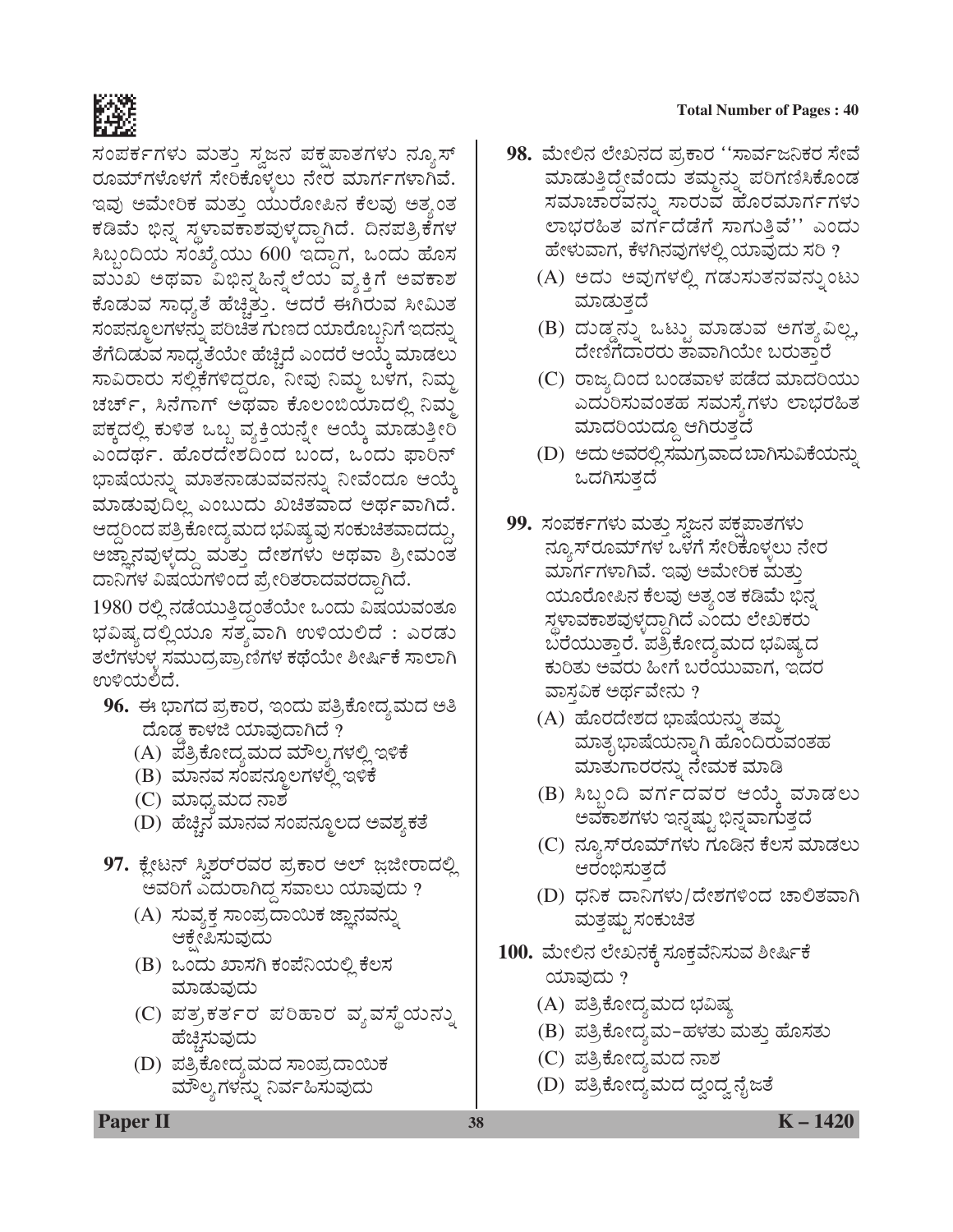

Connections and nepotism are now the direct path to newsrooms, which have become some of the least diverse spaces in America and Europe. When newspapers had 600 staff they were more likely to take a chance on a new face or people from diverse backgrounds. Now they are more likely to save limited resources for someone who is a known quantity, and that tends to mean that when there are thousands of submissions to choose from, you choose the one from the person in your fraternity, church, synagogue, or who sat next to you at Columbia. It certainly means you almost never hire someone from abroad, who is a native speaker of a foreign language. So the future of journalism is more insular, ignorant and driven by the agendas of countries or wealthy donors.

One thing though will remain true in the future as in the 1980s : stories about two-headed seals will still make headlines.

- **96.** According to the passage, what is the biggest concern for journalism today ?
	- (A) Decline in journalistic values
	- (B) Decline in human resources
	- (C) Destruction of media
	- (D) More human resource requirement
- **97.** According to Clayton Swisher, what was his perceived challenge at Al Jazeera ?
	- (A) Challenge conventional wisdom rather than report the obvious
	- (B) To work in a private company
	- (C) To enhance the compensation package of journalists
	- (D) To maintain traditional values of journalism
- **98.** Which of the following is true, as per the passage, when it says "news outlets that see themselves as doing a public service are moving towards the nonprofit category" ?
	- (A) That brings them rigidity
	- (B) No need to raise money, funders will come on their own
	- (C) Non-profit model has problems similar to state funding model
	- (D) That brings them absolute flexibility
- **99.** When the author says that connections and nepotism are now the direct path to newsrooms, which have become some of the least diverse spaces in America and Europe. What actually he means when he talks about the future of journalism ?
	- (A) Always hire someone who is a native speaker of a foreign language
	- (B) Choice for staff selection will become more diverse
	- (C) Newsrooms would act as Cocoon
	- (D) More insular and driven by wealthy donors/countries
- **100.** Which of the following would be the most suitable title for the passage ?
	- (A) Future of Journalism
	- (B) Journalism-Old and New
	- (C) Destruction of Journalism
	- (D) Dual Reality of Journalism